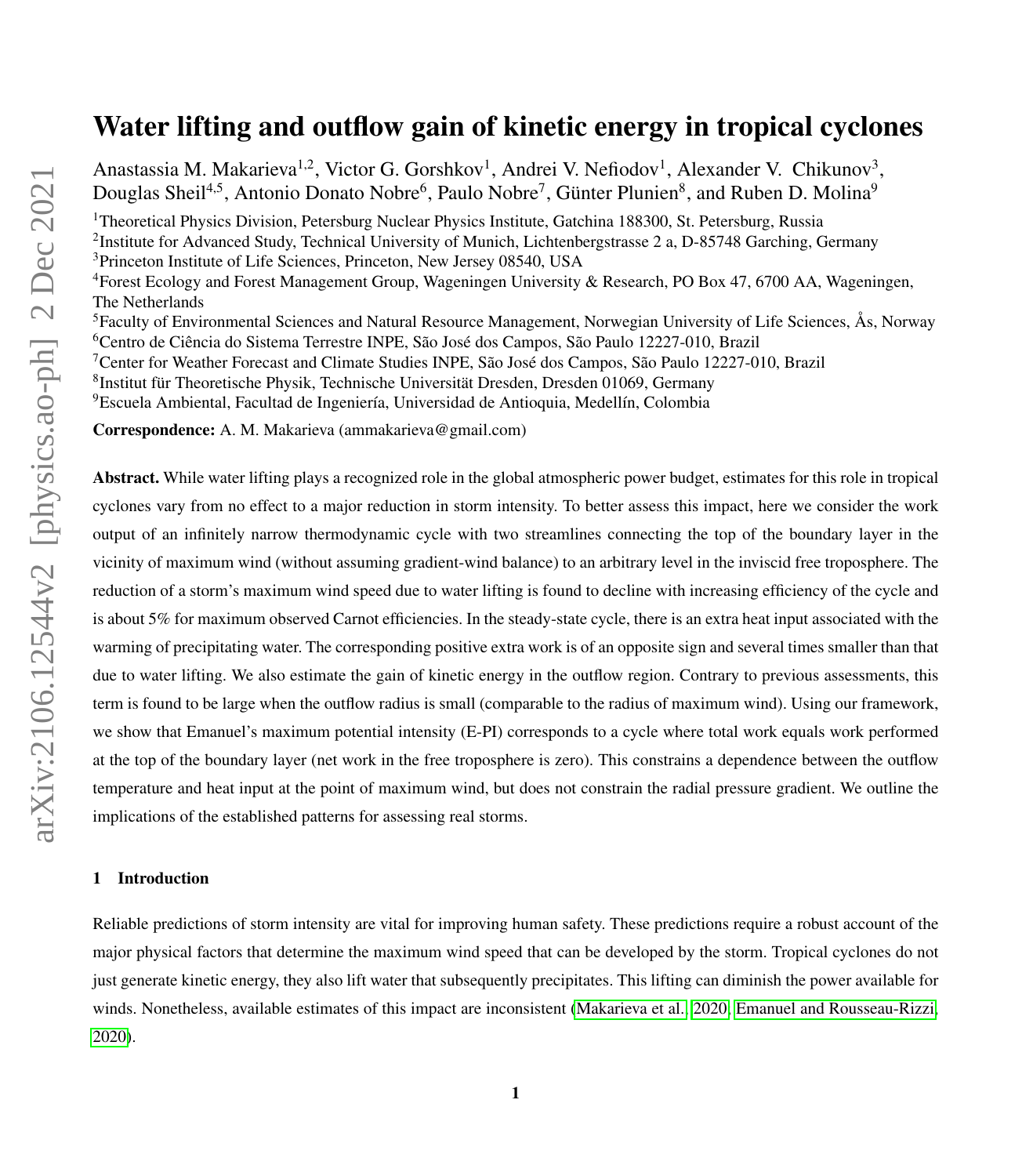Table [1](#page-1-0) summarizes the situation. In steady-state large-scale circulations, the water lifting power  $W_P$  (W m<sup>-2</sup>) is within 20-50% of total wind power. By analogy to hydropower, this lifting power is estimated from the known precipitation rate  $P$ and precipitation path length  $H_P$  (the mean height from which the hydrometeors are falling) [\(Gorshkov, 1982,](#page-32-1) [1995;](#page-32-2) [Pauluis](#page-34-0) [et al., 2000;](#page-34-0) [Pauluis and Dias, 2012;](#page-34-1) [Makarieva et al., 2013,](#page-33-1) [2017c\)](#page-33-2).

| Author                                                       | Context                                           | Value (%)<br>Comment |                                                                                                                                                                                                                                                                                                                                                                                                                                                                                                                          |  |  |  |
|--------------------------------------------------------------|---------------------------------------------------|----------------------|--------------------------------------------------------------------------------------------------------------------------------------------------------------------------------------------------------------------------------------------------------------------------------------------------------------------------------------------------------------------------------------------------------------------------------------------------------------------------------------------------------------------------|--|--|--|
| Gorshkov (1982, p. 6),<br>Gorshkov (1995, Ta-<br>ble $2.1$ ) | Atmospheric circu-<br>lation over land            | $20\,$               | Precipitation over land $P = 0.5$ t m <sup>-2</sup> yr <sup>-1</sup> (L'vovitch, 1979) falling<br>from mid troposphere $H_P \sim 5$ km gives $S_L g P H_P = 1.2 \times 10^{14}$ W<br>for total land area $S_L = 1.5 \times 10^{14}$ m <sup>2</sup> or $\sim 20\%$ of total atmospheric<br>power equal to the sum of $W_P = gP H_P = 0.8$ W m <sup>-2</sup> and kinetic en-<br>ergy dissipation $W_K = 3.5$ W m <sup>-2</sup> . The latter value corresponds to 1%<br>contribution of total solar flux (Gustavson, 1979). |  |  |  |
| Emanuel (1988, Fig. 3a<br>vs. Fig. 4a)                       | Tropical<br>cyclone,<br>reversible ascent         | 20                   | A storm that lifts all condensed water from the surface with relative hu-<br>midity 80% and temperature $T_s = 30$ °C to the atmospheric layer with<br>temperature $T_0 \simeq -73$ °C is theoretically estimated to develop a 20%<br>lower pressure drop ( $\simeq 96$ hPa, from 1013 hPa to 917 hPa) than would<br>a similar storm without lifting water ( $\simeq$ 118 hPa, from 1013 hPa to<br>895 hPa).                                                                                                             |  |  |  |
| (1988,<br>Emanuel<br>p. 1149)                                | Tropical<br>cyclone,<br>pseudoadiabatic<br>ascent | $\bf 5$              | A storm where condensed water precipitates from the point of conden-<br>sation is theoretically estimated to develop a 5% lower pressure drop<br>than would a similar storm without lifting water.                                                                                                                                                                                                                                                                                                                       |  |  |  |
| Pauluis et al. (2000);<br>Pauluis and Dias (2012)            | Tropical<br>convec-<br>tion                       | 50                   | Satellite-derived $W_P = 1.5$ W m <sup>-2</sup> (Pauluis and Dias, 2012) and<br>$W_K = 1.4$ W m <sup>-2</sup> (Pauluis et al., 2000) correspond to $W_P/(W_P +$<br>$W_K$ ) × 100% $\simeq$ 50%.                                                                                                                                                                                                                                                                                                                          |  |  |  |
| Sabuwala et al. (2015,<br>Fig. 4a)                           | cyclone,<br>Tropical<br>pseudoadiabatic<br>ascent | $50\,$               | A hurricane with maximum velocity $\simeq 50$ m s <sup>-1</sup> is theoretically esti-<br>mated to develop a 50% lower squared maximum velocity than would a<br>similar storm without lifting water.                                                                                                                                                                                                                                                                                                                     |  |  |  |
| Makarieva<br>al.<br>et<br>(2013, 2017c)                      | Global atmospheric<br>circulation                 | $30\,$               | $W_K = 2.3 \text{ W m}^{-2}$ based on instantaneous MERRA re-analysis data<br>and $W_P = 1 \text{ W m}^{-2}$ based on observations and theoretical estimates<br>correspond to $W_P/(W_P+W_K) \times 100\% \simeq 30\%.$                                                                                                                                                                                                                                                                                                  |  |  |  |
| Rousseau-Rizzi<br>and<br>Emanuel (2019)                      | Tropical<br>cyclone,<br>reversible cycle          | $\boldsymbol{0}$     | Condensed water does not precipitate but travels with the air parcels<br>both up and down, net water lifting power (the integral over $dq_t$ in<br>Eq. (13) of Rousseau-Rizzi and Emanuel, 2019) is zero.                                                                                                                                                                                                                                                                                                                |  |  |  |
| This work                                                    | E-PI cyclone with<br>$\varepsilon_C \simeq 0.3$   | $10\,$               | Cumulative account of water lifting and water warming, Eq. (29), re-<br>duces squared maximum velocity by about $10\%$ in both reversible and<br>pseudoadiabatic storms.                                                                                                                                                                                                                                                                                                                                                 |  |  |  |

<span id="page-1-0"></span>Table 1. Relative estimates of the contribution of water lifting to atmospheric energetics, by different authors in chronological order.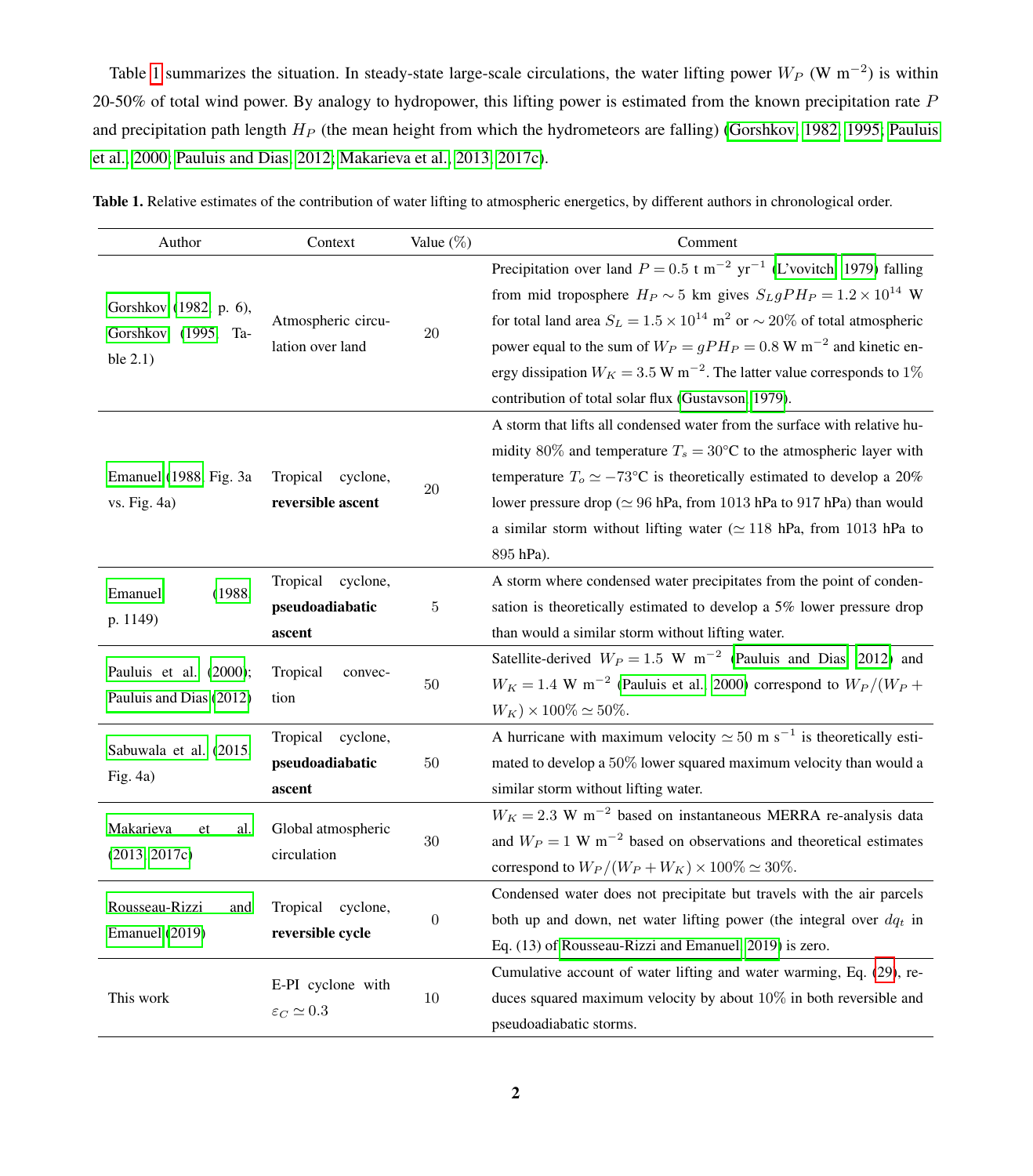For tropical cyclones, [Emanuel](#page-32-4) [\(1988\)](#page-32-4) estimated that water lifting reduces the central pressure drop in intense storms by about 5% and 20% for pseudoadiabatic and reversible ascent, respectively, and concluded that "the importance of water loading in limiting the hurricane intensity in the reversible case" is "very substantial". Without referring to this prior work, [Emanuel](#page-32-0) [and Rousseau-Rizzi](#page-32-0) [\(2020\)](#page-32-0) recently agreed with [Makarieva et al.](#page-33-0) [\(2020\)](#page-33-0) that in real cyclones the reduction of the squared maximum velocity due to water lifting should not exceed 10%.

In contrast, [Sabuwala et al.](#page-34-2) [\(2015\)](#page-34-2) –quoted by [Emanuel](#page-32-5) [\(2018\)](#page-32-5) but neglected by [Rousseau-Rizzi and Emanuel](#page-34-3) [\(2019\)](#page-34-3) and by [Emanuel and Rousseau-Rizzi](#page-32-0) [\(2020\)](#page-32-0)– used satellite-derived precipitation data and Emanuel's potential intensity framework to report an approximately 50% reduction in the squared maximum velocity due to water lifting for pseudoadiabatic ascent. Unlike [Sabuwala et al.](#page-34-2) [\(2015\)](#page-34-2), who did not quote [Emanuel](#page-32-4) [\(1988\)](#page-32-4), [Wang and Lin](#page-34-4) [\(2020\)](#page-34-4) used the approach of [Emanuel](#page-32-4) [\(1988\)](#page-32-4) to account for the total water mixing ratio  $q_t$  in the pseudoadiabatic model of [Emanuel and Rotunno](#page-32-6) [\(2011\)](#page-32-6) and found that this reduces air velocity at the radius of maximum wind in a hurricane with reversible adiabats by about  $10\%$  (or squared velocity by 20%). At the same time, [Emanuel and Rousseau-Rizzi](#page-32-0) [\(2020\)](#page-32-0) indicated that the impact of the water lifting on storm intensity depends on the integral of  $dq_t/dt$  over a closed contour. For a reversible cycle, which conserves the total water content, this integral is exact zero (Table [1\)](#page-1-0).

The preceding issues raise several questions. First, is the water lifting impact on storm intensity large or small, and if it is small, why is this different from the power budget of larger-scale circulations? Second, what is the reason for the high observation-derived estimates of [Sabuwala et al.](#page-34-2) [\(2015\)](#page-34-2)? Third, why is the impact of the water lifting maximized in reversible compared with pseudoadiabatic hurricanes?

Assessing the influence of water lifting on a storm's steady-state intensity requires a consideration of the storm's thermodynamic cycle. The original derivation of a storm's maximum velocity by [Emanuel](#page-32-7) [\(1986\)](#page-32-7) was based on a scaling relation between velocity and temperature along a surface of constant moist saturated entropy and angular momentum [\(Emanuel 1986,](#page-32-7) Eq. (13); [Emanuel and Rotunno 2011,](#page-32-6) Eq. (11)). The derivation assumed the free troposphere to be in gradient-wind balance. [Makarieva et al.](#page-33-4) [\(2018,](#page-33-4) their Fig. 1, Eqs. (p5) and (p6)) showed that this assumption can be relaxed in the assessment of storm-integrated energy fluxes. Kerry Emanuel suggested<sup>[1](#page-2-0)</sup> that [Makarieva et al.](#page-33-4) [\(2018\)](#page-33-4)'s approach could be used locally to describe an infinitely narrow cycle in the vicinity of maximum wind. Without referring to [Makarieva et al.](#page-33-4) [\(2018\)](#page-33-4), [Rousseau-Rizzi and](#page-34-3) [Emanuel](#page-34-3) [\(2019\)](#page-34-3) applied this suggestion but, as noted by [Montgomery and Smith](#page-33-5) [\(2020\)](#page-33-5) and [Makarieva et al.](#page-33-0) [\(2020\)](#page-33-0), their derivations were based on an incorrect configuration of air streamlines.

Here we consider an infinitely narrow thermodynamic cycle in the vicinity of maximum wind that comprises two streamlines connecting the top of the boundary layer to some arbitrary level in the free troposphere (Fig. [1\)](#page-4-0). Our analysis assumes the atmosphere to be inviscid above the boundary layer, but does not require the gradient-wind balance at the radius of maximum wind. We show that the expression for work of this cycle is equivalent to the scaling relation in the original [Emanuel](#page-32-7) [\(1986\)](#page-32-7)'s derivation (Section [2\)](#page-3-0). The new, more general formulation of E-PI framework is useful in the following three aspects.

<span id="page-2-0"></span><sup>&</sup>lt;sup>1</sup>K. Emanuel made this suggestion in his signed review of (subsequently rejected) submission of [Makarieva et al.](#page-33-4) [\(2018\)](#page-33-4) to the Journal of Geophysical Research: Atmospheres.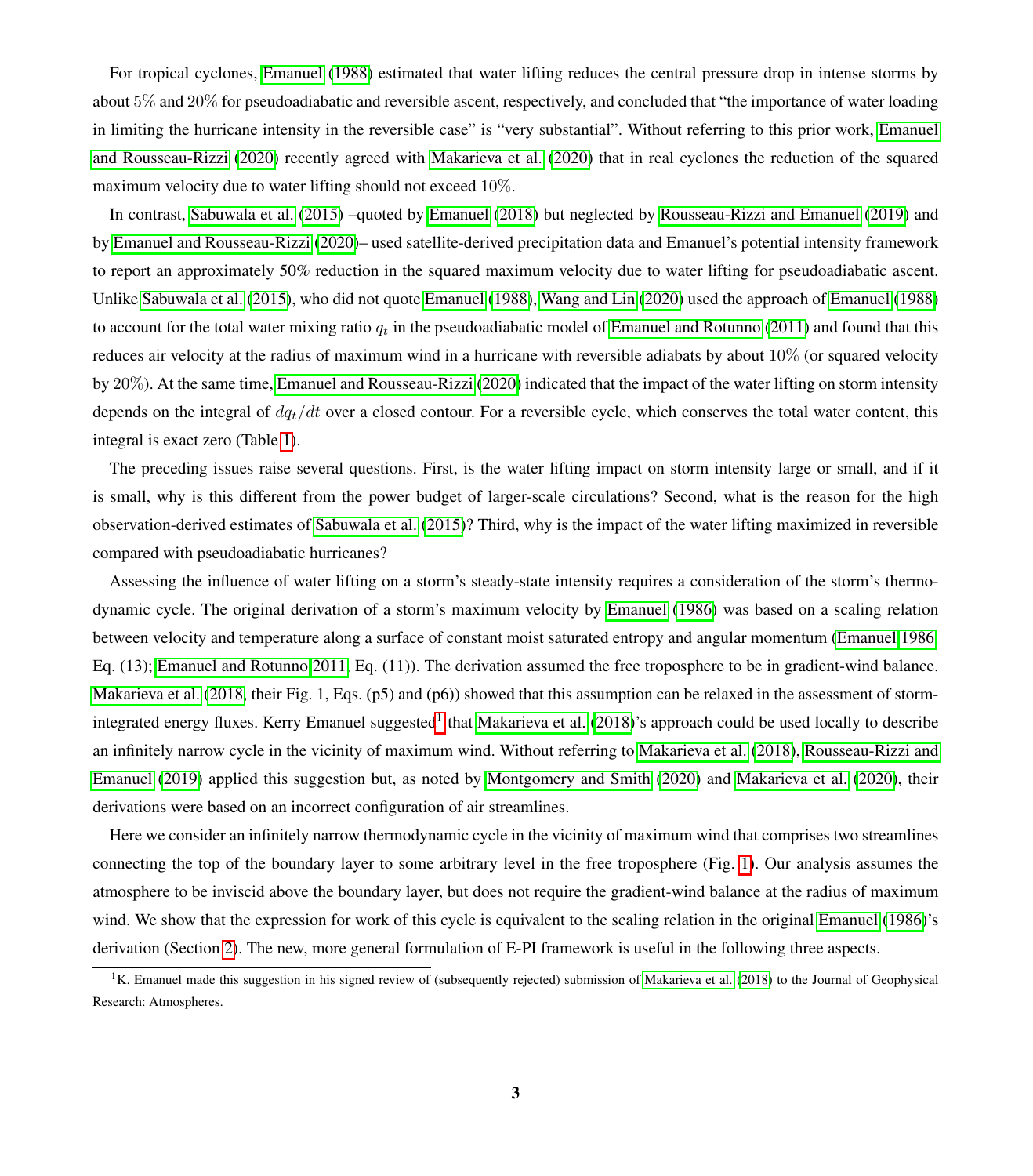First, by allowing an explicit evaluation of the water lifting term that we perform in Section [3,](#page-8-0) it responds to the above three questions concerning the contribution of water lifting to storm's energetics.

Second, it allows the estimation of the gain of kinetic energy and angular momentum in the outflow region of the storm. Regarding this term, it has long been held that it can be large only when the outflow radius is very large [\(Emanuel 1986,](#page-32-7) p. 602; [Emanuel 2004,](#page-32-8) p. 190). [Rousseau-Rizzi and Emanuel](#page-34-3) [\(2019\)](#page-34-3) noted that the outflow term "will be small if the radius at which this occurs is not too large". However, [Makarieva et al.](#page-33-6) [\(2019\)](#page-33-6), see also [Makarieva et al.](#page-33-0) [\(2020\)](#page-33-0), showed that, conversely, this term "is significant when the outflow radius ... is close to the radius of maximum wind", i.e., when the outflow radius is small. Omitting to quote [Makarieva et al.](#page-33-6) [\(2019\)](#page-33-6) or to discuss their own previous opposing view, [Emanuel and Rousseau-Rizzi](#page-32-0) [\(2020\)](#page-32-0) made an effort to re-derive the result of [Makarieva et al.](#page-33-6) [\(2019\)](#page-33-6) about the (in)significance of the outflow term at (large) small outflow radii. [Emanuel and Rousseau-Rizzi](#page-32-0) [\(2020\)](#page-32-0)'s derivations were not conclusive, however, as they based on their Eq. (6), where the dimensions of the right-hand and left-hand sides do not match. As [Makarieva et al.](#page-33-0) [\(2020\)](#page-33-0) argued, this is due to an incorrect transition from volume to surface power fluxes. Here a consistent derivation of the outflow term is presented (Section [3\)](#page-8-0).

Third, the new formulation demonstrates that E-PI at the point of maximum wind corresponds to a thermodynamic cycle with zero work in the free troposphere (Section [4\)](#page-14-0). This strong constraint, together with the recently revealed relation between the inner core and outflow parameters in E-PI, is essential for evaluating "superintensity" (hurricane wind speeds exceeding their E-PI limits) [\(Makarieva and Nefiodov, 2021\)](#page-33-7).

#### <span id="page-3-0"></span>2 An infinitely narrow thermodynamic cycle

#### <span id="page-3-3"></span>2.a Combining dynamics and thermodynamics

We consider two closed air streamlines, ABCDA and A'B'C'D'A' (Fig. [1\)](#page-4-0), in an axisymmetric atmosphere. The goal of our derivations is to find the relation between turbulent dissipation and heat input at the top of the boundary layer. From this relation, the maximum wind speed in E-PI can be estimated.

<span id="page-3-2"></span><span id="page-3-1"></span>We assume hydrostatic equilibrium and apply the Bernoulli equation to path b'Bb that belongs to streamline ABCDA:

$$
-\alpha \frac{\partial p}{\partial z} = g,\tag{1}
$$

$$
-\alpha dp = d\left(\frac{V^2}{2}\right) + gdz - \mathbf{F} \cdot d\mathbf{l},\tag{2}
$$

where  $\alpha \equiv 1/\rho$ ,  $\rho = \rho_d + \rho_v + \rho_l$  is the density of moist air (including dry air  $\rho_d$ , water vapor  $\rho_v$  and condensed water  $\rho_l$ ),  $p$  is air pressure, g is the acceleration of gravity, V is air velocity, F is the turbulent friction force per unit air mass, and  $d\mathbf{l} = \mathbf{V}dt$ .

The connection between the dynamics and thermodynamics will be found through the common term  $\alpha dp$ . The logic of our derivations is schematized in Fig. [2.](#page-5-0)

Applying Eqs. [\(1\)](#page-3-1) and [\(2\)](#page-3-2) to b'Bb results in Eq. [\(3\)](#page-5-1) (Fig. [2\)](#page-5-0), which relates work of the friction force to the sum of the horizontal differences in pressure and kinetic energy per unit moist air mass (halved squared velocity). In Eq. [\(3\)](#page-5-1), we have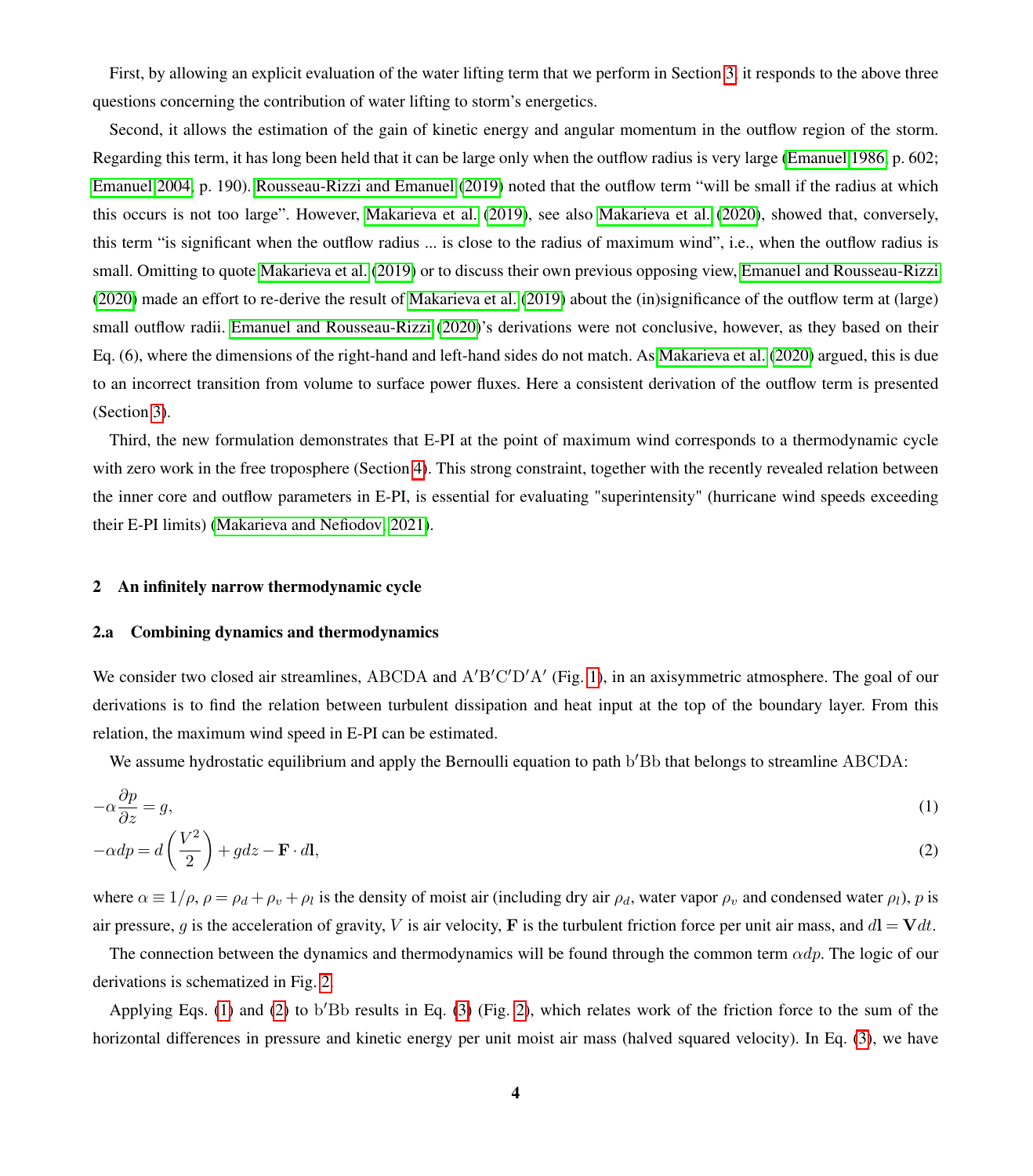<span id="page-4-0"></span>

Figure 1. Air streamlines (solid and dotted black arrows) and the infinitely narrow thermodynamic cycle (thick pink lines) considered in the text (cf. Fig. 1b of [Makarieva et al., 2020\)](#page-33-0). The z and r axes correspond to the altitude above the sea level and the distance from hurricane center, respectively;  $r_{b'} = r_{B'}$ ,  $r_c = r_{C'}$ . Points B and B' are infinitely close and chosen in the vicinity of maximum wind. The atmosphere is inviscid for  $z > z_{\rm b} = z_{\rm B}$ .

additionally assumed that  $V_{b'} = V_{B'}$ . This implies two possibilities. One is that  $\partial V / \partial z = 0$ , which holds by definition at the point of maximum wind and is otherwise a plausible assumption at the top of the boundary layer, where turbulent viscosity becomes negligible [\(Bryan and Rotunno, 2009b,](#page-32-9) p. 3045). Another possibility is that points b' and B' (and, respectively, B and b) coincide, such that path b'b is horizontal. This second case with  $z<sub>b</sub> = 0$  was considered by [Rousseau-Rizzi and Emanuel](#page-34-3) [\(2019,](#page-34-3) their Fig. 1), who assumed that  $|F| = 0$  for  $z > 0$  but  $|F| \neq 0$  at B'b. For a derivation of Eq. [\(3\)](#page-5-1) from the equations of motion, see [Appendix A.](#page-20-0)

Our next step is to consider the inviscid atmosphere above  $z = z<sub>b</sub>$ . Applying the Bernoulli equation [\(2\)](#page-3-2) with  $|F| = 0$  to streamlines bc and B'C' and assuming hydrostatic equilibrium at path cC' (which is not a streamline) yields Eq. [\(4\)](#page-5-2). It relates the horizontal change of  $\alpha dp$  at B'b to the sum of the integral of  $\alpha dp$  over the closed contour B'bcC'B' and the changes of kinetic energy at B'b and in the outflow region  $cC'$  (Figs. [1](#page-4-0) and [2\)](#page-5-0). (When these changes are zero, the first equality of Eq. [\(8\)](#page-5-3) follows.)

At this point, we invoke the relation between the specific volumes of moist and dry air,  $\alpha_d = (1 + q_t)\alpha$ , where  $\alpha_d \equiv 1/\rho_d$  is the specific volume of dry air, and  $q_t \equiv (\rho_v + \rho_l)/\rho_d$  is the total water mixing ratio. This relation allows us to link the integrals of  $\alpha dp$  and  $\alpha_d dp$  over the closed contour B'bcC'B', Eq. [\(5\)](#page-5-4).

On the other hand, the integral of  $\alpha_d dp$  over a closed contour represents work done per unit dry air mass in the corresponding thermodynamic cycle. This work is converted from the heat input with the cycle's efficiency  $\varepsilon$ , Eq. [\(6\)](#page-5-5). By summing Eqs. [\(3\)](#page-5-1)– [\(6\)](#page-5-5) we combine the dynamic and thermodynamic constraints to obtain a relation between turbulent dissipation and heat input in the lower atmosphere, Eq. [\(7\)](#page-5-6).

In the particular case of  $q_t = \text{const}$ , one can divide the functions under the integral signs in Eq. [\(6\)](#page-5-5) by a constant factor  $1 + q_t$ . Then we obtain the second equality in Eq. [\(8\)](#page-5-3).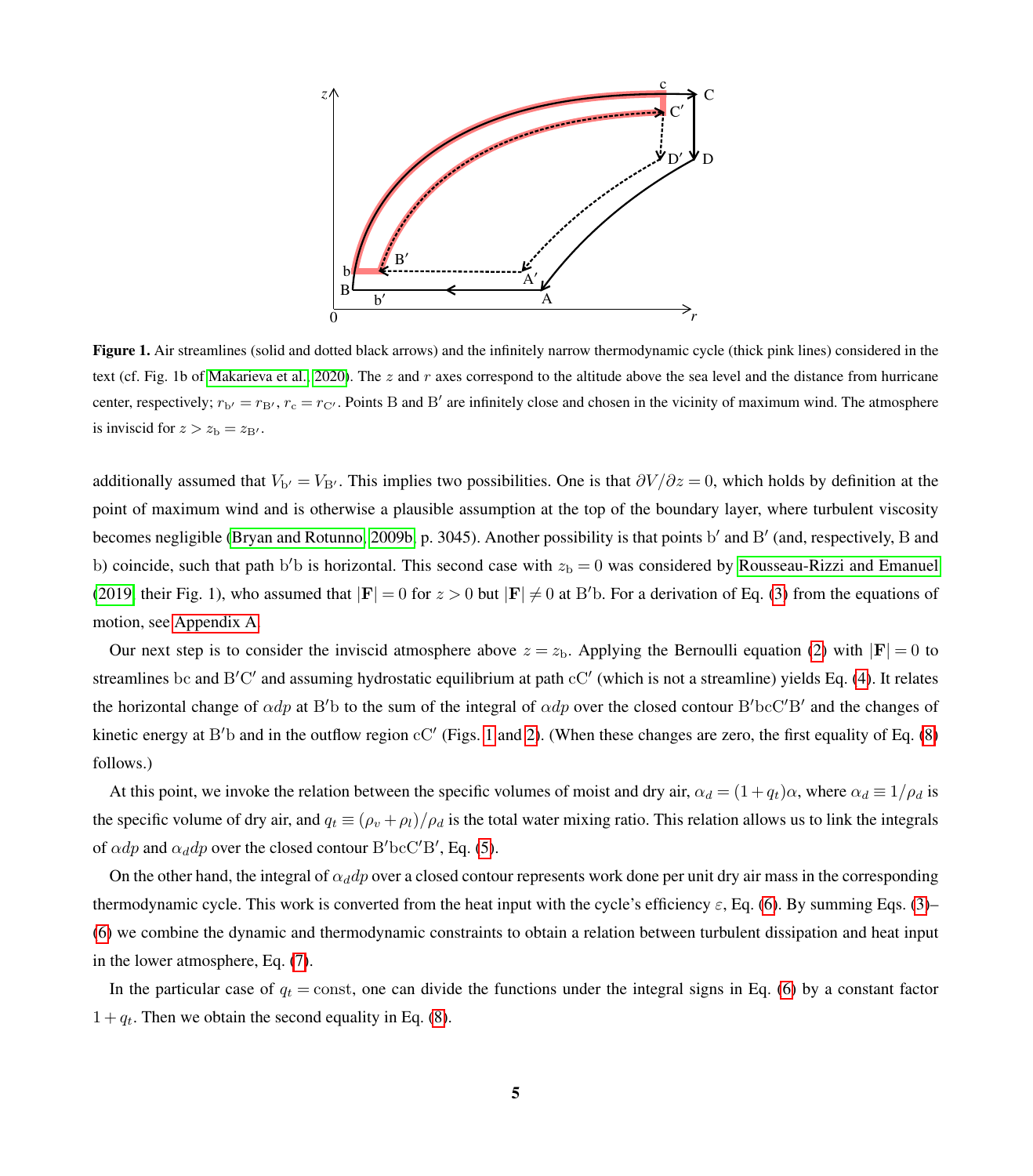<span id="page-5-5"></span><span id="page-5-4"></span><span id="page-5-2"></span><span id="page-5-1"></span><span id="page-5-0"></span>

<span id="page-5-6"></span><span id="page-5-3"></span>Figure 2. Key steps of deriving the relation between turbulent dissipation and heat input in the lower atmosphere. The integrals over a closed contour refer to B'bcC'B' in Fig. [1.](#page-4-0) The heat input  $\delta Q_d$  is normalized per unit dry air mass.

In the derivation, the hydrostatic equilibrium approximation  $(1)$  was applied at  $b'Bb$  and  $cC'$ , but it was not used at  $bc$  and B'C'. The thermodynamic processes in the cycle were not specified, so Eq. [\(6\)](#page-5-5) can be viewed as defining the value of  $\varepsilon$ . The choice of the outflow point c along the streamline in Eqs. [\(4\)](#page-5-2) and [\(7\)](#page-5-6) was arbitrary. The assumption that the cycle is infinitely narrow was used in Eqs. [\(3\)](#page-5-1) and [\(7\)](#page-5-6), but not in Eqs. [\(4\)](#page-5-2)–[\(6\)](#page-5-5). Equation [\(8\)](#page-5-3) describes an infinitely narrow cycle  $B'bcC'B'$  with  $\partial V^2/\partial z = 0$  at cC' and  $\partial V^2/\partial r = 0$  at B'b. It is also valid for a special case of B'bcC'B' being a *closed streamline* with  $V_{\rm b} = V_{\rm B}$ <sup>t</sup> [\(Emanuel, 1988\)](#page-32-4).

#### 2.b Conventional E-PI estimate

We will now demonstrate the equivalence of the framework depicted in Fig. [2](#page-5-0) to E-PI in two ways: in terms of turbulent dissipation and in terms of angular momentum.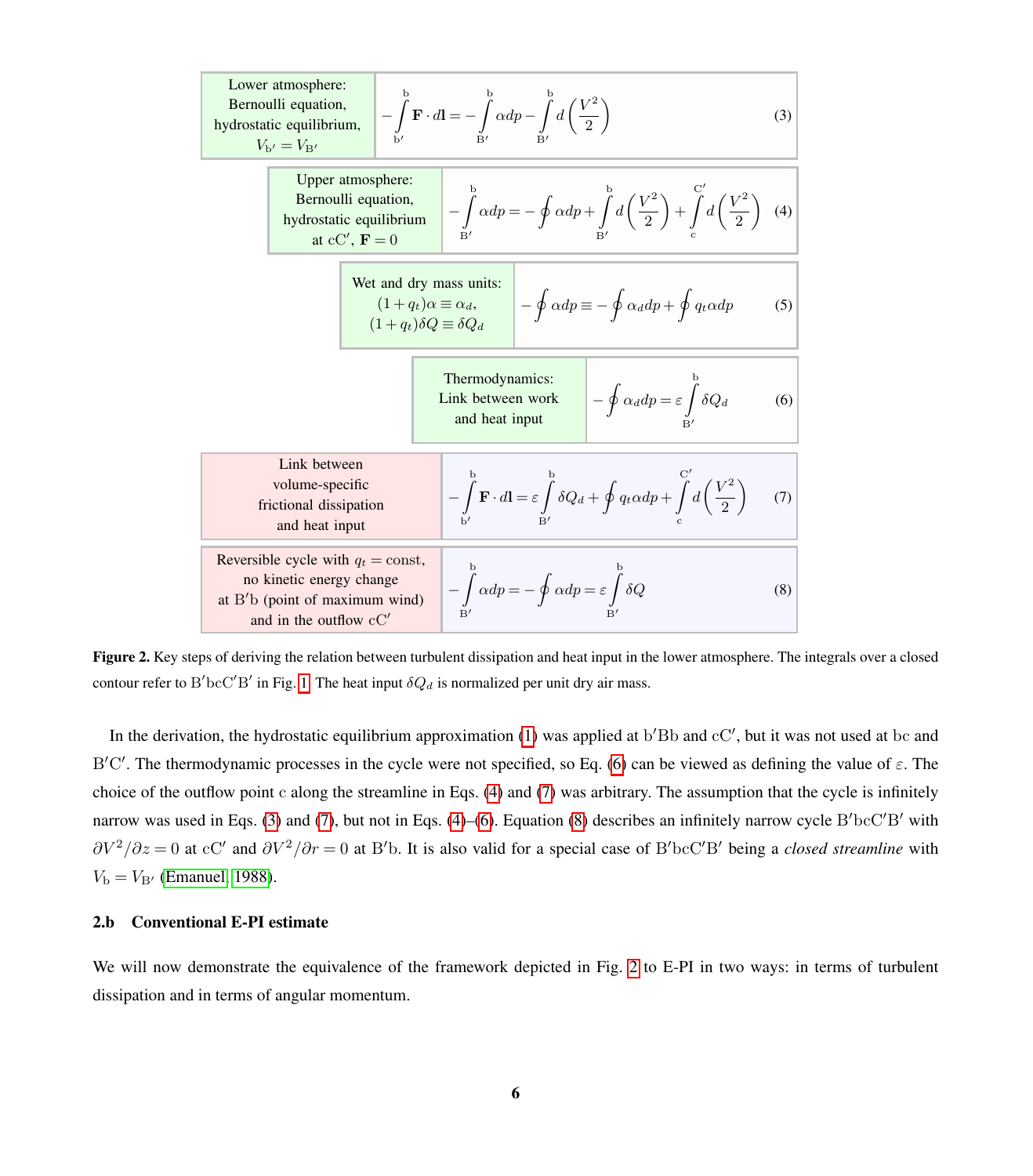The ratio of the surface fluxes of turbulent dissipation and ocean-to-atmosphere heat is proportional to squared velocity (e.g., [Bister and Emanuel, 1998,](#page-32-10) Eqs. (15) and (16)). An independent estimate of this ratio would yield a constraint on velocity. Such an estimate can be deduced from Eq. [\(7\)](#page-5-6) with some assumptions.

[Emanuel](#page-32-7) [\(1986\)](#page-32-7) did not discriminate between  $\alpha$  and  $\alpha_d$  (and accordingly between  $\delta Q$  and  $\delta Q_d$ ) and thus neglected the second term on the right-hand side of Eq. [\(7\)](#page-5-6). The third term on the right-hand side of Eq. [\(7\)](#page-5-6), which is the change of kinetic energy in the outflow, was also neglected. That was because [Emanuel](#page-32-7) [\(1986\)](#page-32-7) assumed gradient-wind balance and, hence,  $V = v$ , where v is tangential velocity, and then chose point c in the outflow where  $V = v = 0$  and, hence,  $\frac{\partial V^2}{\partial z} = 0$ . Finally, [Emanuel](#page-32-7) [\(1986\)](#page-32-7) considered the thermodynamic cycle to be reversible, such that its efficiency  $\varepsilon$  equals Carnot efficiency  $\varepsilon_C \equiv$  $(T_{\rm b}-T_{\rm c})/T_{\rm b}$ .

<span id="page-6-0"></span>Applying these assumptions –neglecting the last two terms and putting  $\varepsilon = \varepsilon_C$  and  $\delta Q_d = T_{\rm b} ds^*$  in Eq. [\(7\)](#page-5-6)– we lift the integral signs in the limit of the infinitely narrow cycle  $b' \to B'$  and divide both sides of the equation by dt, to obtain:

$$
-\mathbf{F} \cdot \mathbf{V} = \varepsilon_C \frac{\delta Q_d}{dt} = \varepsilon_C T_{\rm b} \frac{\partial s^*}{\partial r} u,
$$
\n(9)

where  $V = dI/dt$  is total air velocity,  $u = dr/dt$  is radial velocity, and  $s^*$  is moist saturated entropy.

Multiplied by  $\rho$ , Eq. [\(9\)](#page-6-0) relates local volume-specific rates (W m<sup>−3</sup>) of turbulent dissipation and heat input into a horizontally expanding air parcel. Assuming that the ratio of these volume-specific rates is the same as the ratio of the corresponding surface fluxes (W m<sup>-2</sup>) of turbulent dissipation  $D = \rho C_D V^3$  and heat input  $J = \rho C_k V (k_s^* - k)$ ,

<span id="page-6-4"></span><span id="page-6-3"></span>
$$
-\frac{\mathbf{F} \cdot \mathbf{V}}{\delta Q_d/dt} = \frac{D}{J},\tag{10}
$$

yields the original E-PI formula for maximum velocity (e.g., [Emanuel and Rotunno, 2011,](#page-32-6) Eq. (22)):

$$
V_{\text{max}}^2 = \frac{D}{J} \frac{C_k}{C_D} (k_s^* - k) = \varepsilon_C \frac{C_k}{C_D} (k_s^* - k). \tag{11}
$$

Here  $C_k \simeq C_D$  are surface exchange coefficients for enthalpy and momentum, respectively;  $k_s^*$  (J kg<sup>-1</sup>) is the saturated enthalpy of air at surface temperature, and  $k$  is the actual enthalpy of air.

<span id="page-6-1"></span>The second way of demonstrating the equivalence between E-PI and the framework in Fig. [2](#page-5-0) is to show that the following combination of Eqs.  $(4)$ – $(6)$ ,

$$
-\int_{B'}^{b} \alpha dp - \int_{B'}^{b} d\left(\frac{V^2}{2}\right) = \varepsilon \int_{B'}^{b} \delta Q_d + \oint q_t \alpha dp + \int_{c}^{C'} d\left(\frac{V^2}{2}\right),\tag{12}
$$

<span id="page-6-2"></span>is, under E-PI assumptions, equivalent to [Emanuel and Rotunno](#page-32-6) [\(2011\)](#page-32-6)'s Eq. (11),

$$
\frac{\nu_1 - \nu_2}{T_1 - T_2} = -\frac{ds^*}{dM}, \quad (z \ge z_b),\tag{13}
$$

where  $T_1, T_2$  and  $\nu_1 \equiv v_1/r_1, \nu_2 \equiv v_2/r_2$  are, respectively, air temperatures and angular velocities at arbitrary distances  $r_1$  and  $r_2$  from the storm center on a surface of constant angular momentum M and moist saturated entropy  $s^* = s^*(M)$  defined by the given value of  $ds^*/dM$ .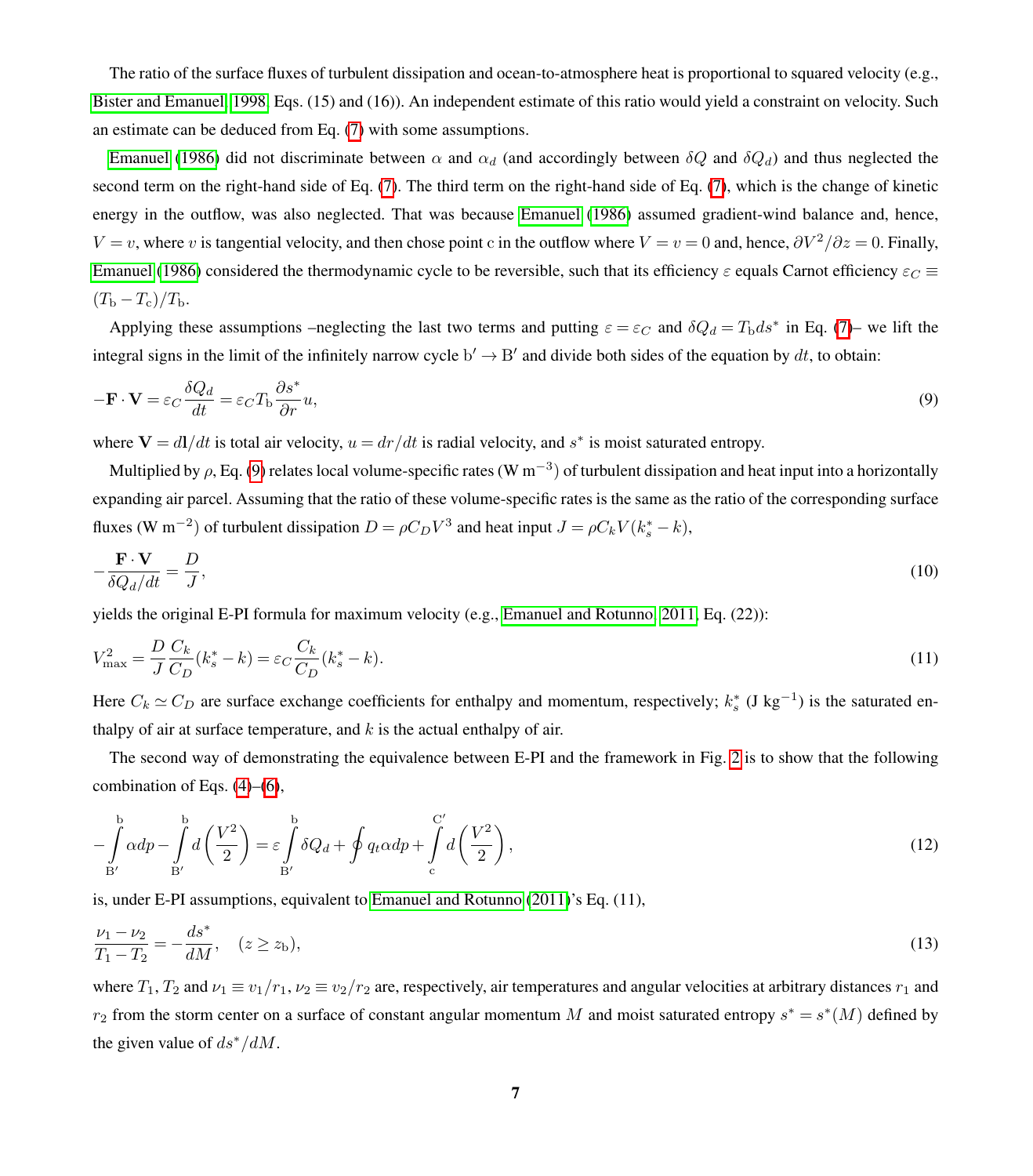<span id="page-7-1"></span>Using the definition of angular momentum

$$
M \equiv v r + \frac{f r^2}{2},\tag{14}
$$

where the Coriolis parameter  $f = 2\Omega \sin \varphi$  is assumed constant ( $\varphi$  is latitude,  $\Omega$  is the angular velocity of Earth's rotation), and assuming gradient-wind balance at point b,

<span id="page-7-0"></span>
$$
\alpha \frac{\partial p}{\partial r} = \frac{v^2}{r} + fv,\tag{15}
$$

we can write our Eq. [\(12\)](#page-6-1) (with the second term on the right-hand side ignored) as

$$
\int_{b}^{B'} \frac{v}{r} \frac{\partial M}{\partial r} dr = -\varepsilon \int_{b}^{B'} \delta Q_d + \frac{1}{2} (v_{\rm C'}^2 - v_{\rm c}^2). \tag{16}
$$

Here we have assumed, as did [Emanuel and Rousseau-Rizzi](#page-32-0) [\(2020\)](#page-32-0), that the change of velocity  $V$  over path  $cC'$  is dominated by the change in tangential velocity  $v, V_{C'}^2 - V_c^2 = v_{C'}^2 - v_c^2$ . Since the atmosphere at  $cC'$  is frictionless and hydrostatic, it is equivalent to assuming local gradient-wind balance (see Eq.  $(A10)$ ). With path  $cC'$  hydrostatic and in gradient-wind balance, all our results are invariant with respect to its orientation (whether/how cC' is tilted about the vertical axis).

To lift the integral signs and describe an infinitely narrow cycle, we need to evaluate the last term in Eq. [\(16\)](#page-7-0) in the limit  $r_{\rm B'} \to r_{\rm b}$ . Since the atmosphere is frictionless above  $z_{\rm b}$  and since the pressure field is axisymmetric, paths bc and B'C' conserve angular momentum M. Using Eq. [\(14\)](#page-7-1) for M in the equation  $M_{B'} - M_b = M_{C'} - M_c$  and dividing this equation by  $r_c(r_{\rm B'} - r_{\rm b})$  we obtain

<span id="page-7-3"></span><span id="page-7-2"></span>
$$
\frac{1}{r_c} \left[ v_{\rm B'} + r_{\rm b} \frac{v_{\rm B'} - v_{\rm b}}{r_{\rm B'} - r_{\rm b}} + \frac{f}{2} (r_{\rm B'} + r_{\rm b}) \right] = \frac{v_{\rm C'} - v_{\rm c}}{r_{\rm B'} - r_{\rm b}}.
$$
\n(17)

Taking the limit  $r_{\text{B}} \rightarrow r_{\text{b}}$  and multiplying Eq. [\(17\)](#page-7-2) by  $v_{\text{c}}$  we find

$$
v_{\rm c} \frac{\partial v_{\rm c}}{\partial r} = \frac{v_{\rm c}}{r_{\rm c}} \left( v + r \frac{\partial v}{\partial r} + fr \right) = \frac{v_{\rm c}}{r_{\rm c}} \frac{\partial M}{\partial r}, \quad (z = z_{\rm b}). \tag{18}
$$

<span id="page-7-4"></span>We now assume that our infinitely narrow cycle has Carnot efficiency  $\varepsilon_C = (T_b - T_c)/T_b$  and that the heat input at B'b can be expressed in terms of the increment of moist saturated entropy  $\delta Q_d = T_{\rm b} ds^*$ . Lifting the integral signs in Eq. [\(16\)](#page-7-0) with the use of Eq. [\(18\)](#page-7-3), we obtain

$$
\frac{v_{\rm b}}{r_{\rm b}}\frac{\partial M}{\partial r} = -(T_{\rm b} - T_{\rm c})\frac{\partial s^*}{\partial r} + \frac{v_{\rm c}}{r_{\rm c}}\frac{\partial M}{\partial r}, \quad (z = z_{\rm b}).\tag{19}
$$

Assuming, finally, that  $s^* = s^*(M)$ , such that  $ds^*/dM = (\partial s^*/\partial r)/(\partial M/\partial r)$ , we obtain Eq. [\(13\)](#page-6-2) from Eq. [\(19\)](#page-7-4) with points 1 and 2 corresponding to points b and c, respectively.

With point c chosen such that  $v_c = 0$ , Eqs. [\(13\)](#page-6-2) and [\(19\)](#page-7-4) are equivalent to [Emanuel](#page-32-7) [\(1986\)](#page-32-7)'s Eq. (13) (see also [Emanuel and](#page-32-6) [Rotunno, 2011,](#page-32-6) Eq. (12)). [Emanuel](#page-32-7) [\(1986\)](#page-32-7) made several assumptions about the boundary layer (specifically, that the surfaces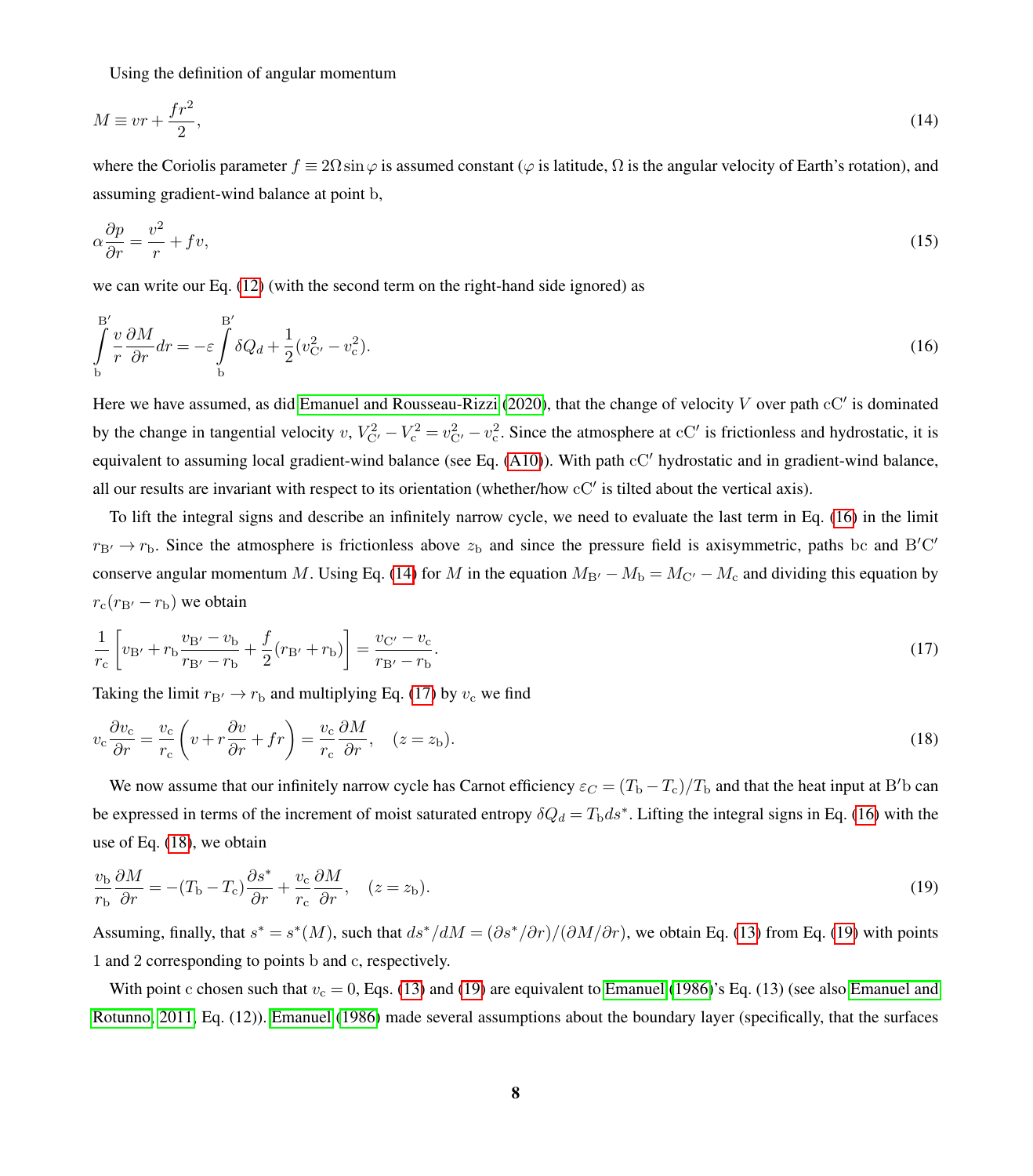<span id="page-8-1"></span>of constant  $s^*$  and M are vertical and that the horizontal turbulent diffusion fluxes are small) to justify that the radial gradients of s<sup>\*</sup> and M relate as their surface fluxes  $\tau_s = J/T_s$  and  $\tau_M = -Dr/V$ , respectively:

$$
\frac{\partial s^* / \partial r}{\partial M / \partial r} = \frac{\tau_s}{\tau_M}.\tag{20}
$$

Then assuming that  $V \simeq v_{\rm b}$ ,  $r \simeq r_{\rm b}$ , and  $T_s \simeq T_{\rm b}$ , where  $T_s$  is sea surface temperature, Eqs. [\(19\)](#page-7-4) and [\(20\)](#page-8-1) yield Eq. [\(11\)](#page-6-3). Under Eq. [\(19\)](#page-7-4), assumptions [\(10\)](#page-6-4) and [\(20\)](#page-8-1) are equivalent.

Equation [\(11\)](#page-6-3) relates local fluxes and is intended to estimate storm's maximum potential intensity. However, neither Eq. [\(9\)](#page-6-0) nor Eq. [\(19\)](#page-7-4), from which the maximum potential intensity [\(11\)](#page-6-3) can be derived, require  $\partial V^2/\partial r = 0$  (the condition of maximum wind). This peculiarity of E-PI was noted by [Montgomery and Smith](#page-33-8) [\(2017\)](#page-33-8). Equation [\(9\)](#page-6-0) requires  $\partial V^2/\partial z = 0$  at  $z = z_b$ , while Eq. [\(19\)](#page-7-4) does not.

As we will discuss in Section [4,](#page-14-0)  $\partial V^2/\partial r = 0$  is an important constraint on E-PI. Here we note that, according to Eq. [\(8\)](#page-5-3), in the E-PI framework work in the free troposphere (along the path bcC'B') is zero. The total work of the cycle, i.e., heat input at B'b multiplied by efficiency  $\varepsilon_C$ , equals the work on B'b. Since  $\varepsilon_C$  depends on the outflow temperature  $T_c$ , the specification of the thermodynamic process at B'b and the choice of  $T_c$  cannot be independent [\(Makarieva and Nefiodov, 2021\)](#page-33-7).

#### <span id="page-8-0"></span>3 Estimating the water lifting and outflow terms

#### <span id="page-8-5"></span>3.a Reversible and pseudoadiabatic hurricanes

For the considered thermodynamic cycle B'bcC'B' to have Carnot efficiency, it should be reversible. This requires that the air is saturated (relative humidity  $H$  is equal to  $100\%$ ) and the total moisture mixing ratio  $q_t$  is constant, everywhere in the cycle<sup>[2](#page-8-2)</sup>.

<span id="page-8-4"></span><span id="page-8-3"></span>With  $q_t = \text{const}$ , dividing both sides of Eq. [\(6\)](#page-5-5) by  $(1 + q_t)$  we obtain

$$
-\oint \alpha dp = \varepsilon \int_{B'}^{b} \delta Q,\tag{21}
$$

where  $\delta Q \equiv \delta Q_d/(1+q_t)$  is the heat input per unit moist air mass. Summing Eqs. [\(3\)](#page-5-1), [\(4\)](#page-5-2) and [\(21\)](#page-8-3) yields

$$
-\int_{b'}^{b'} \mathbf{F} \cdot d\mathbf{l} = \varepsilon \int_{B'}^{b} \delta Q + \int_{c}^{C'} d\left(\frac{V^2}{2}\right).
$$
 (22)

Comparison of Eqs. [\(7\)](#page-5-6) and [\(22\)](#page-8-4) shows that the latter lacks the water lifting term. [Rousseau-Rizzi and Emanuel](#page-34-3) [\(2019\)](#page-34-3) similarly found that the water lifting term is comprised in the integral of the material derivative  $dq_t/dt$  over a closed streamline, which is zero when  $q_t$  = const (Table [1\)](#page-1-0). The physical meaning of this result is that all the water that is lifted in the ascending branch of the cycle taking the energy away, goes down in the descending branch and performs work, with the net effect being zero.

<span id="page-8-2"></span><sup>&</sup>lt;sup>2</sup>In the literature one can sometimes find a loose definition of a reversible process that only assumes  $q_t = \text{const}$  but allows the relative humidity to vary (e.g., [Bryan and Rotunno, 2009a,](#page-32-11) Eq. (23)).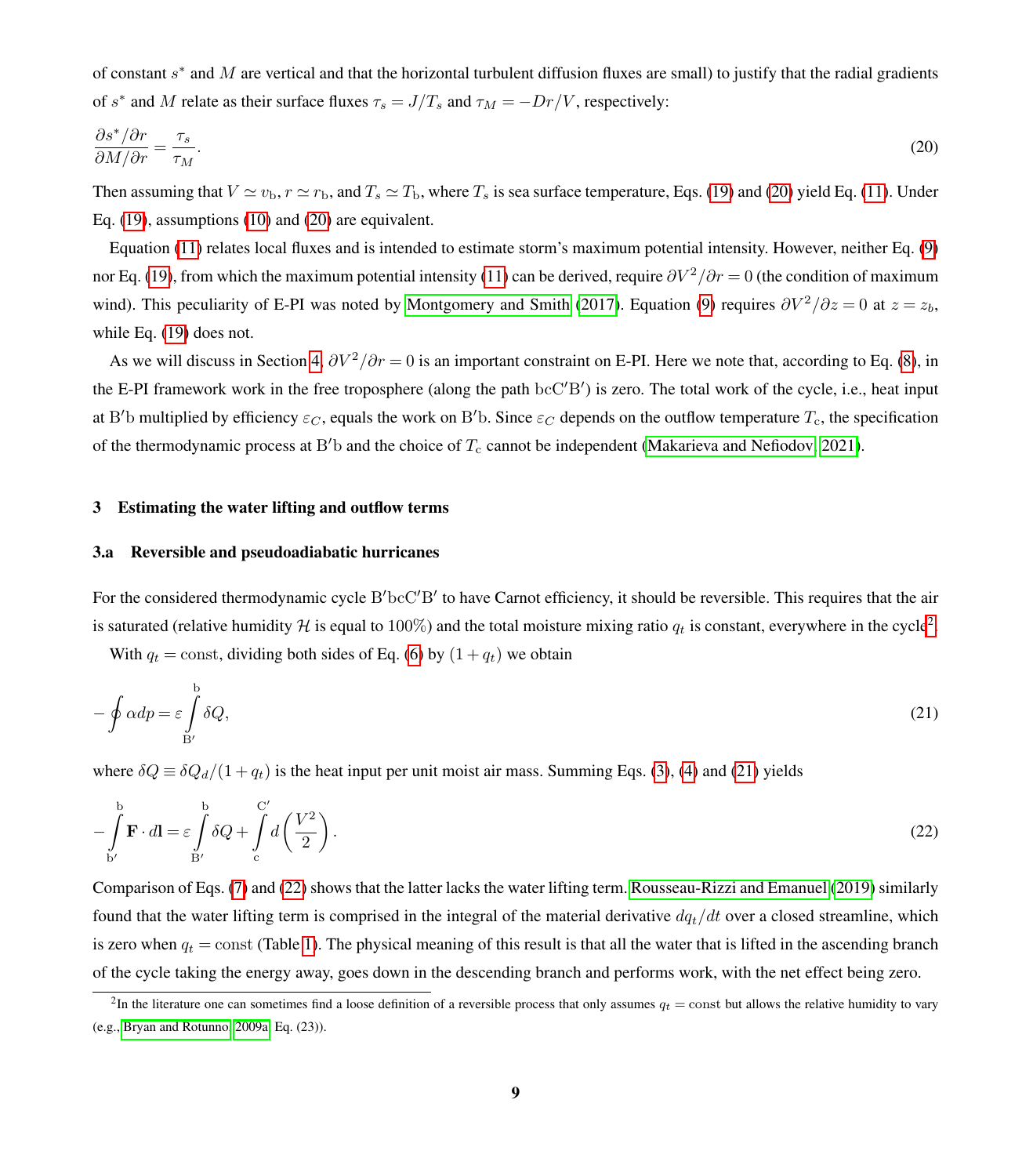However, if the storm circulation is composed of streamlines representing reversible processes (saturated isotherms and adiabats conserving  $q_t$ ), but  $q_t$  differs between streamlines, the thermodynamic cycle  $B'bcC'B'$  will *not* be reversible due to the change of  $q_t$  on paths B'b and cC' that connect different streamlines, ABCDA and A'B'C'D'A'. The efficiency of such a cycle will be lower than Carnot efficiency.

#### 3.b Extra heat input to warm precipitating water

<span id="page-9-0"></span>A cycle with reversible adiabats bc and C'B' ( $q_t$  = const,  $H = 100\%$ ) and saturated isotherms B'b and cC', along which  $q_t$ , respectively, increases and decreases, has the following relation between work and heat input (for derivations, see [Appendix B\)](#page-22-0):

$$
-\oint \alpha_d dp \simeq \varepsilon_C T_{\rm b} \Delta s^* + \frac{\varepsilon_C}{2} c_l (T_{\rm b} - T_{\rm c}) \Delta q_t, \tag{23}
$$

where  $\varepsilon_C \equiv (T_{\rm b} - T_{\rm c})/T_{\rm b}$  is Carnot efficiency,  $\Delta q_t \ge 0$  and  $\Delta s^* \ge 0$  are, respectively, the changes of total water mixing ratio  $q_t$  and moist saturated entropy s<sup>\*</sup> from B' to b,  $c_l = 4.2 \text{ kJ kg}^{-1} \text{ K}^{-1}$  is the specific heat capacity of liquid water. The first term on the right-hand side of Eq. [\(23\)](#page-9-0) is due to a heat input into an expanding air parcel with evaporating water. If, as we assume below, all water at the warmer isotherm is added in the form of water vapor, then  $\Delta q_t$  should be replaced by saturated water vapor mixing ratio  $\Delta q^*$  in Eq. [\(23\)](#page-9-0).

While in finite differences Eq.  $(23)$  is valid only when B'b and  $cC'$  are isotherms, in the limit of an infinitely narrow cycle B'bcC'B', when B'b and cC' degenerate each to a point, Eq. [\(23\)](#page-9-0) becomes valid even if the temperature along B'b and cC' is not constant (see [Appendix B\)](#page-22-0). As one of our reviewers pointed out, this is due to the small change of temperature along these paths compared to the finite difference  $T_b - T_c$  (see also [Carnot, 1890,](#page-32-12) p. 59). This explains how [Emanuel](#page-32-7) [\(1986\)](#page-32-7) obtained a Carnot efficiency multiplier at the radial heat input  $T_b\partial s^*/\partial r$  in his Eq. (13) without assuming horizontal isothermy at the top of the boundary layer.

The last term in Eq. [\(23\)](#page-9-0), see also Eq. [\(B11\)](#page-21-1), corresponds to term "(c)" in Eq. (19) of [Emanuel](#page-32-4) [\(1988\)](#page-32-4), who described it as "the increase of entropy due to addition of water mass" and "the contribution of water substance to the heat capacity". Without referring to [Emanuel](#page-32-4) [\(1988\)](#page-32-4), [Pauluis](#page-34-5) [\(2011\)](#page-34-5) re-derived this term in his Eq. (B2) and interpreted it as "additional work"<sup>[3](#page-9-1)</sup>, accounting for which elevates the cycle's efficiency above Carnot efficiency. [Pauluis](#page-34-5) [\(2011\)](#page-34-5) explained that this elevation does not violate the second law of thermodynamics because the cycle is open (moisture is added and removed), while Carnot efficiency limits the efficiencies of closed cycles only. On the other hand, according to [Pauluis](#page-34-5) [\(2011\)](#page-34-5), it is not accidental that the same cycle has Carnot efficiency when  $c_l = 0$ : it is because this open cycle is thermodynamically equivalent to a closed cycle where the moisture removed at the colder isotherm is kept within the heat engine and added back to the cycle at the warmer isotherm. The question to this interpretation is why with  $c_l \neq 0$  such a cycle is not equivalent to a closed one.

This is resolved by recognizing an additional heat input to the cycle. Warming the water removed at the colder isotherm with temperature  $T_c$  and returned at the warmer isotherm with  $T_b$  requires extra heat  $c_l(T_b - T_c)\Delta q^*$ . As the moist air ascends and

<span id="page-9-1"></span><sup>&</sup>lt;sup>3</sup>Equation (B3) of [Pauluis](#page-34-5) [\(2011\)](#page-34-5) should have  $T_{\text{in}}$  instead of  $T_{\text{out}}$  in the denominator of the right-hand part, otherwise it contradicts Eq. (B2) from which supposedly derives.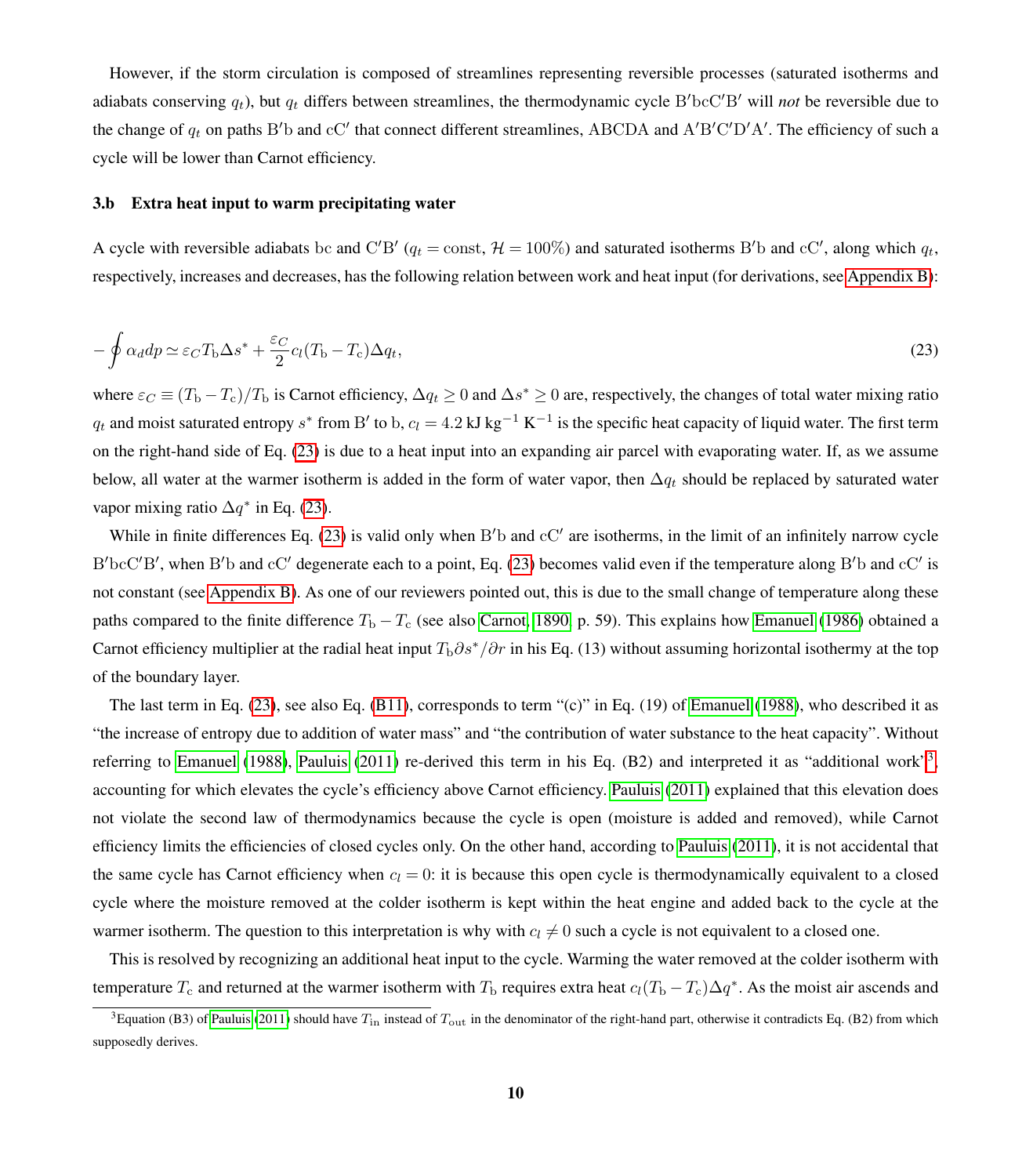cools from  $T_b$  to  $T_c$ , the mean temperature at which the water loses heat is, in the linear approximation,  $T_w \simeq (T_b + T_c)/2$ . Accordingly, the maximum efficiency with which this heat can be converted to work is  $(T_b - T_w)/T_b \simeq \varepsilon_C/2$ .

<span id="page-10-3"></span>Thus, such a cycle is equivalent to a closed cycle with total heat input

$$
\Delta Q_d = T_{\rm b} \Delta s^* + c_l (T_{\rm b} - T_{\rm c}) \Delta q^* \tag{24}
$$

and efficiency

$$
\varepsilon = \varepsilon_C \left[ 1 - \frac{1}{2} \frac{c_l (T_{\rm b} - T_{\rm c}) \Delta q^*}{T_{\rm b} \Delta s^* + c_l (T_{\rm b} - T_{\rm c}) \Delta q^*} \right],\tag{25}
$$

that is lower than Carnot efficiency ( $\varepsilon_c/2 \leq \varepsilon \leq \varepsilon_c$ ) due to the irreversibility associated with warming the precipitating water. This inherent thermodynamic imperfection of steam cycles was recognized already by Sadi [Carnot](#page-32-12) [\(1890,](#page-32-12) p. 58).

In a pseudoadiabatic hurricane, all condensed water is immediately removed (precipitates) from the air parcel:  $\rho_l = 0$  and  $q_t = q^*$ . The extra heat reduces to  $c_l(T_b - T_P)\Delta q^*$ , where  $T_P$  is the mean temperature at which condensation and precipitation occur ( $T_c \le T_P < T_b$ ). The last term in Eq. [\(23\)](#page-9-0) can be roughly approximated by  $c_l (T_b - T_P)^2 \Delta q^* / (2T_b)$ .

## <span id="page-10-4"></span>3.c Water lifting

<span id="page-10-0"></span>Taking into account that paths B'b and cC' are, respectively, horizontal and vertical (Fig. [1\)](#page-4-0) and using  $\alpha_d = (1+q^*)\alpha$  for B'b, we can combine Eqs.  $(3)$ ,  $(6)$ ,  $(7)$  and  $(23)$  in the following form:

$$
\int_{b}^{B'} \left( \alpha \frac{\partial p}{\partial r} + \frac{1}{2} \frac{\partial V^2}{\partial r} \right) dr = -\varepsilon_C \int_{b}^{B'} T \frac{\partial s^*}{\partial r} dr - c_l T_b \frac{\varepsilon_P^2}{2} \int_{b}^{B'} \frac{\partial q^*}{\partial r} dr + \oint \alpha q_t dp + \int_{c}^{C'} d\left(\frac{V^2}{2}\right),\tag{26}
$$

where  $\varepsilon_P \equiv 1 - T_P/T_b$ . Here we have assumed that evaporation occurs from the ocean surface (there is no condensate along B'b:  $q_t = q^*$ ). We calculate the water lifting term in [Appendix C](#page-24-0) and lift the integral signs in Eq. [\(26\)](#page-10-0) for the infinitely narrow cycle B'bcC'B', i.e., considering the limit  $r_{\rm B'} \to r_{\rm b}$  and  $z_{\rm C'} \to z_{\rm c}$ . This gives for  $z = z_{\rm b}$  and  $r = r_{\rm b}$ 

<span id="page-10-2"></span>
$$
(1+q^*)\left(\alpha\frac{\partial p}{\partial r} + \frac{1}{2}\frac{\partial V^2}{\partial r}\right) = -\varepsilon_C T_\text{b} \frac{\partial s^*}{\partial r} + \left[\frac{1}{2}\left(V_P^2 - V^2\right) + g(z_P - z_\text{b}) - c_l T_\text{b} \frac{\varepsilon_P^2}{2}\right] \frac{\partial q^*}{\partial r} + (1+q_{tc})\frac{1}{2}\frac{\partial V_c^2}{\partial r}.\tag{27}
$$

<span id="page-10-1"></span>Here  $q_{tc}$  and  $V_c$  refer to the point  $(r_c, z_c)$ ;  $\partial V_c^2 / \partial r$  is the limit of  $(V_{\rm C'}^2 - V_c^2) / (r_{\rm B'} - r_{\rm b})$  at  $r_{\rm B'} \to r_{\rm b}$  and  $z_{\rm C'} \to z_c$ , cf. Eqs. [\(17\)](#page-7-2) and [\(18\)](#page-7-3). The quantities  $V_P^2$ ,  $z_P$  and  $T_P$  are evaluated on the unclosed contour bcC'B' (denoted by  $\curvearrowright$ ):

$$
V_P^2 \equiv -\frac{1}{\Delta q^*} \int \limits_{\curvearrowright} V^2 dq_t, \quad z_P \equiv -\frac{1}{\Delta q^*} \int \limits_{\curvearrowright} z dq_t, \quad T_P \equiv -\frac{1}{\Delta q^*} \int \limits_{\curvearrowright} T dq_t,
$$
\n(28)

where  $\Delta q^* \equiv q_{\rm b}^* - q_{\rm B'}^*$ . In a cycle with reversible adiabats, i.e., with constant  $q_t$  along bc and C'B' and  $\Delta q^* = q_{\rm tc} - q_{\rm tC'}$ , the integrals in Eq. [\(28\)](#page-10-1) in the considered limit are straightforwardly evaluated:  $V_P = V_c$ ,  $z_P = z_c$ , and  $T_P = T_c$ .

Equation [\(27\)](#page-10-2) summarizes the energy budget of the infinitely narrow cycle  $B'bcC'B'$  and thus provides a relation between local variables. The first and second terms in the square brackets represent kinetic and potential energy increments associated with phase transitions. Term  $(V_P^2 - V^2)/2$  formally accounts for water vapor being added to the air mixture with kinetic energy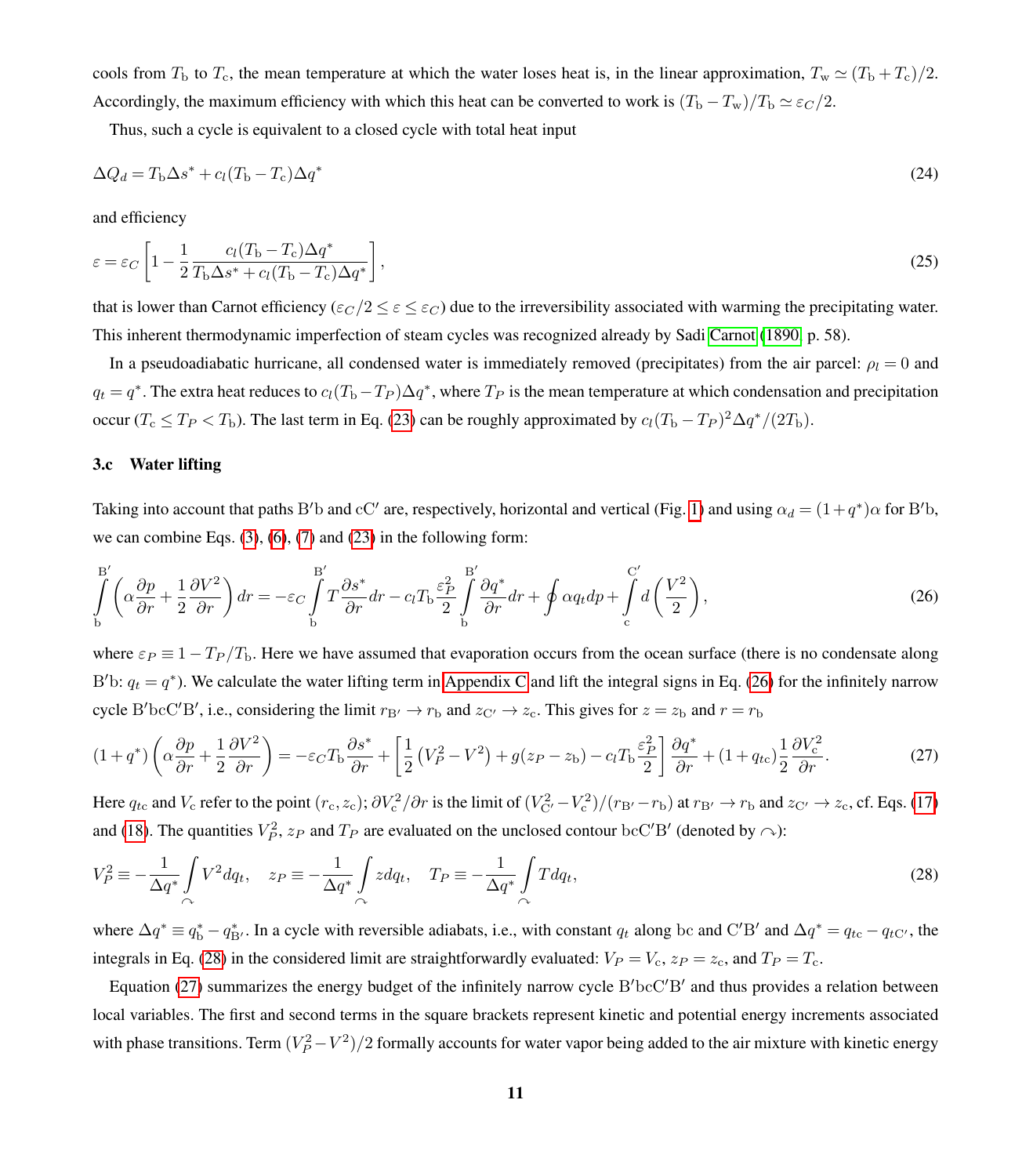$V^2/2$  of the air at B<sup>'</sup>b, while disappearing via precipitation with kinetic energy  $V_P^2/2$  in the free troposphere. We will neglect this term<sup>[4](#page-11-1)</sup>, since for typical  $z_P \sim 10$  km and  $V \sim 60$  m s<sup>-1</sup>,  $V^2/2$  is only about 2% of  $gz_P$ .

The water lifting term  $g(z_P - z_b)$  accounts for the net energy expended to lift water. In a real cycle, where there is no precipitation in the descending branch C'B' and  $q_t$  does not change,  $z_P$  equals the mean precipitation height  $H_P$  in the ascending branch bc. In an infinitely narrow cycle with reversible adiabats,  $q_t$  is also constant in the "descending branch", and  $z_P = z_c = H_P$  has the same meaning.

However, in an infinitely narrow cycle with  $q_t$  varying along bc and C'B', moisture disappears along bc. It then arises anew along C'B' with its own non-zero gravitational energy. In this hypothetical cycle, moisture performs work as it descends along C'B' and consumes energy when it is raised along bc. Thus, the net energy  $g(z_P - z_b)\Delta q^*$  is equal to the difference in the gravitational energy of "precipitation" between bc and  $C'B'$  (cf. [Emanuel, 1988,](#page-32-4) Eq. (C12)).

This net energy is equal to the energy  $g(H_P - z_b)\Delta q^*$  spent to raise the *additional* moisture  $\Delta q^*$  from  $z_b$  to the mean precipitation height  $H_P$  along bc plus the energy  $g\Delta q^*\partial H_P/\partial q_b^*(q_b^* - q_c^*)$  spent to raise *nearly all moisture*  $q_b^* - q_c^* \sim q_b^*$ to an *additional* altitude  $\Delta q^* \partial H_P / \partial q_b^*$  equal to the difference between the mean precipitation heights along bc and B'C'. For pseudoadiabats,  $H_P$  is approximately proportional to  $q_b^*$ , so that  $q_b^* \partial H_P / \partial q_b^* \sim H_P$ . In this case,  $z_P - z_b$  turns out to be approximately twice the mean precipitation height, i.e., around 10 km for  $T_b \simeq 300$  K, Eq. [\(C6\)](#page-20-1).

The third term in the square brackets represents the warming of the precipitating water, Eq. [\(24\)](#page-10-3). It is of the opposite sign to the water lifting term. For reversible adiabats  $T_P = T_c$ ; with  $T_b = 300$  K,  $T_b - T_P \simeq 100$  K and  $z_P - z_b \simeq 17$  km (which corresponds to mean lapse rate  $\Gamma = (T_b - T_P)/(H_P - z_b) \simeq 6$  K km<sup>-1</sup>), the water warming term constitutes about 40% of the water lifting term. Accounting for water warming somewhat, but not fully, compensates the impact of water lifting, and the more so, the larger the difference  $T_b - T_p$ . For pseudoadiabats,  $T_p$  is equal to the mean temperature of precipitating water (Eq. [C6\)](#page-20-1), the difference  $T_b - T_p$  is relatively small, and the impact of water warming is almost negligible. With  $T_b = 300$  K,  $T_{\rm b} - T_P = 25$  K and  $z_P - z_{\rm b} = 10$  km (Table [C1\)](#page-26-0), it does not exceed 10%.

<span id="page-11-0"></span>In units of latent heat of vaporization  $L_v$ , the cumulative contribution  $K_1$  of the water lifting and warming

$$
K_1 \equiv \frac{1}{L_v} \left[ g(z_P - z_b) - c_l T_b \frac{\varepsilon_P^2}{2} \right]
$$
\n
$$
(29)
$$

is of similar magnitude  $K_1 = 0.04$  for reversible and pseudoadiabatic storms with high  $\varepsilon_C \geq 0.3$  (Table [C1\)](#page-26-0).

## <span id="page-11-2"></span>3.d The outflow gain of kinetic energy

The last term on the right-hand side of Eq. [\(27\)](#page-10-2) describes how the kinetic energy in the outflow,  $V_c^2/2$ , changes depending on the radius  $r = r_b$  where the streamline crosses the level  $z = z_b$  (Fig. [1\)](#page-4-0). Assuming that we are at a point near the radius of maximum wind, such that  $v/r \gg \partial v/\partial r$ , we can neglect  $\partial v/\partial r$  in Eq. [\(18\)](#page-7-3) and use the relation between tangential velocity

<span id="page-11-1"></span><sup>&</sup>lt;sup>4</sup>Term  $(V_P^2 - V^2)/2$  can be explicitly accounted for by specifying the interaction between condensate and air (i.e., introducing a specific term to the equations of motion and Bernoulli equation). If condensate is assumed to have the same horizontal velocity as air (see, e.g., [Ooyama, 2001;](#page-34-6) [Makarieva et al.,](#page-33-9) [2017b\)](#page-33-9), then as the precipitating condensate leaves the air at the surface, it will have the same velocity as the newly evaporated water vapor. The net contribution of this term to the total power budget of the hurricane will be exact zero (see [Makarieva et al., 2017c,](#page-33-2) Fig. 1).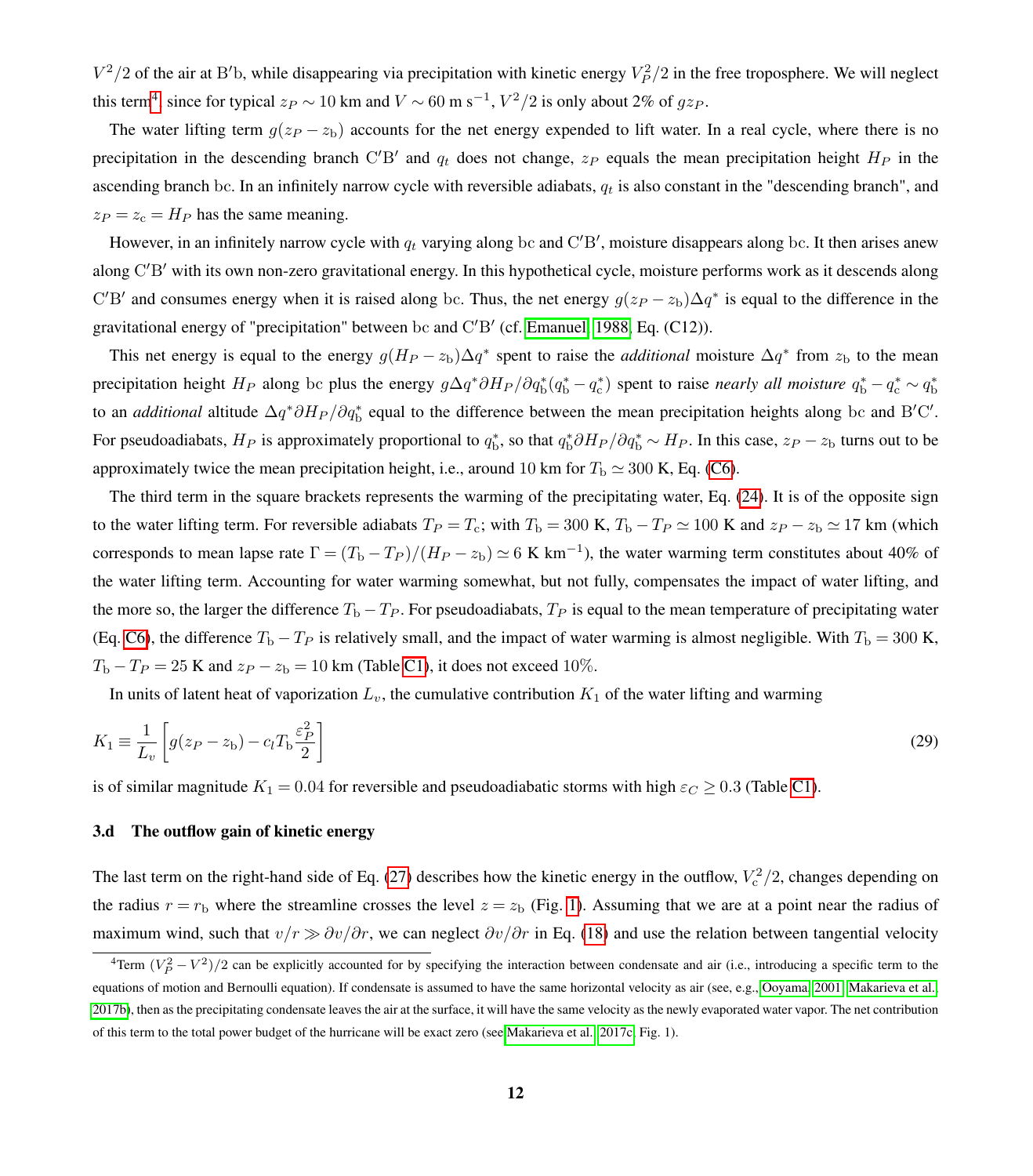<span id="page-12-3"></span>and pressure gradient

$$
\alpha \frac{\partial p}{\partial r} \equiv \mathcal{B} \left( \frac{v^2}{r} + f v \right),\tag{30}
$$

where  $B > 0$  defines the degree to which the air flow is radially unbalanced ( $B < 1$  for the supergradient flow when the outward-directed centrifugal force exceeds the inward-pulling pressure gradient), to obtain from Eq. [\(18\)](#page-7-3):

$$
\frac{1}{2}\frac{\partial V_{\rm c}^2}{\partial r} \simeq \frac{1}{2}\frac{\partial v_{\rm c}^2}{\partial r} = \frac{v_{\rm c}}{r_{\rm c}}\frac{r}{v}\left(\frac{v^2}{r} + fv\right) = \alpha\frac{\partial p}{\partial r}\frac{1}{\mathcal{B}}\frac{v_{\rm c}}{r_{\rm c}}\frac{r_{\rm b}}{v_{\rm b}}, \quad (r = r_{\rm b}, z = z_{\rm b}).\tag{31}
$$

<span id="page-12-5"></span><span id="page-12-4"></span><span id="page-12-0"></span>On the other hand, using Eqs. [\(14\)](#page-7-1) and the fact that  $M_b = M_c$  we can express  $v_c$  as

$$
v_{\rm c} = \frac{1}{r_{\rm c}} \left[ v_{\rm b} r_{\rm b} + \frac{f}{2} (r_{\rm b}^2 - r_{\rm c}^2) \right]. \tag{32}
$$

(Evaluating the derivative of Eq. [\(32\)](#page-12-0) with respect to  $r<sub>b</sub>$  and taking into account that  $\partial r_c/\partial r_b = 0$  is another way to obtain Eq. [\(18\)](#page-7-3)). Using Eq. [\(32\)](#page-12-0) and neglecting  $q_{tc} \ll 1$  we can write the last term in Eq. [\(27\)](#page-10-2) as  $K_2 \alpha \partial p / \partial r$ , where

$$
K_2 \equiv \frac{1}{\mathcal{B}} \frac{v_c}{r_c} \frac{r_b}{v_b} = \frac{1}{\mathcal{B}} \left[ \frac{r_b^2}{r_c^2} + \frac{f r_b}{2v_b} \left( \frac{r_b^2}{r_c^2} - 1 \right) \right].
$$
 (33)

For  $(r_b/r_c)^2 \ll 1$ , this term is small and negative. In contrast, [Emanuel](#page-32-7) [\(1986,](#page-32-7) p. 602) incorrectly concluded that the outflow term becomes significant if the outflow radius is very large<sup>[5](#page-12-1)</sup>. In their re-evaluation of this issue, [Emanuel and Rousseau-Rizzi](#page-32-0) [\(2020\)](#page-32-0) considered the material derivative of angular momentum  $dM/dt$  along the path cC' connecting the two streamlines. Their derivation is not valid, since  $cC'$  is not a streamline and the air does not move along that path. Defending their configura-tion of streamlines, [Emanuel and Rousseau-Rizzi](#page-32-0) [\(2020\)](#page-32-0) noted that "the properties of D' and D, and of A' and A are identical" but said nothing about the properties of C' and C (see Fig. 1 of [Rousseau-Rizzi and Emanuel, 2019\)](#page-34-3).

#### <span id="page-12-6"></span>3.e Estimates of maximum velocity

We will now consider the point where  $\partial V/\partial r = 0$  (see Eq. [\(8\)](#page-5-3) in Fig. [2\)](#page-5-0). This corresponds to the point of maximum wind if point b is chosen at the top of the boundary layer as in the derivations of [Emanuel](#page-32-7) [\(1986\)](#page-32-7) and [Emanuel and Rotunno](#page-32-6) [\(2011\)](#page-32-6) or to the point of maximum surface wind if point b is chosen at the surface as in the derivations of [Rousseau-Rizzi and Emanuel](#page-34-3) [\(2019\)](#page-34-3).

<span id="page-12-2"></span>By analogy with Eq. [\(9\)](#page-6-0), from Eq. [\(3\)](#page-5-1) with  $\partial V/\partial r = 0$  we obtain (see also [Makarieva et al., 2020,](#page-33-0) Eq. (14)):

$$
-\mathbf{F} \cdot \mathbf{V} = -\alpha \frac{\partial p}{\partial r} u,\tag{34}
$$

where  $u = dr/dt$ . Equation [\(34\)](#page-12-2) is fundamental: it derives from the Bernoulli equation and hydrostatic equilibrium (Fig. [2\)](#page-5-0). It predicts that if at the point of maximum wind  $|F| \to 0$  (as is the case at the top of the boundary layer), then  $u \to 0$ . This feature

<span id="page-12-1"></span> $5$ This conclusion stemmed from [Emanuel](#page-32-7) [\(1986\)](#page-32-7)'s Eq. (18), where an outflow term proportional to a large squared radius first appeared. While deriving this equation for a cycle with finite  $B/b$ , [Emanuel](#page-32-7) [\(1986,](#page-32-7) p. 588), on the one hand, used the conservation of angular momentum along streamlines bc and B'C' and, on the other hand, assumed  $r_{\rm B}$ ' (interpreted as "the radial extent of the storm near the sea level") to be large enough for  $\partial p/\partial r$  to vanish and, at the same time, small enough for  $r\partial p/\partial r|_b \gg r\partial p/\partial r|_{B'}$ (for details, see [Makarieva et al., 2019,](#page-33-6) Appendix A). With  $r\partial p/\partial r \sim \rho v^2$ , ignoring this term at B' means that  $V_{\rm b}^2 - V_{\rm B'}^2 \sim V_{\rm b}^2$ , while at the point of maximum wind this difference is zero.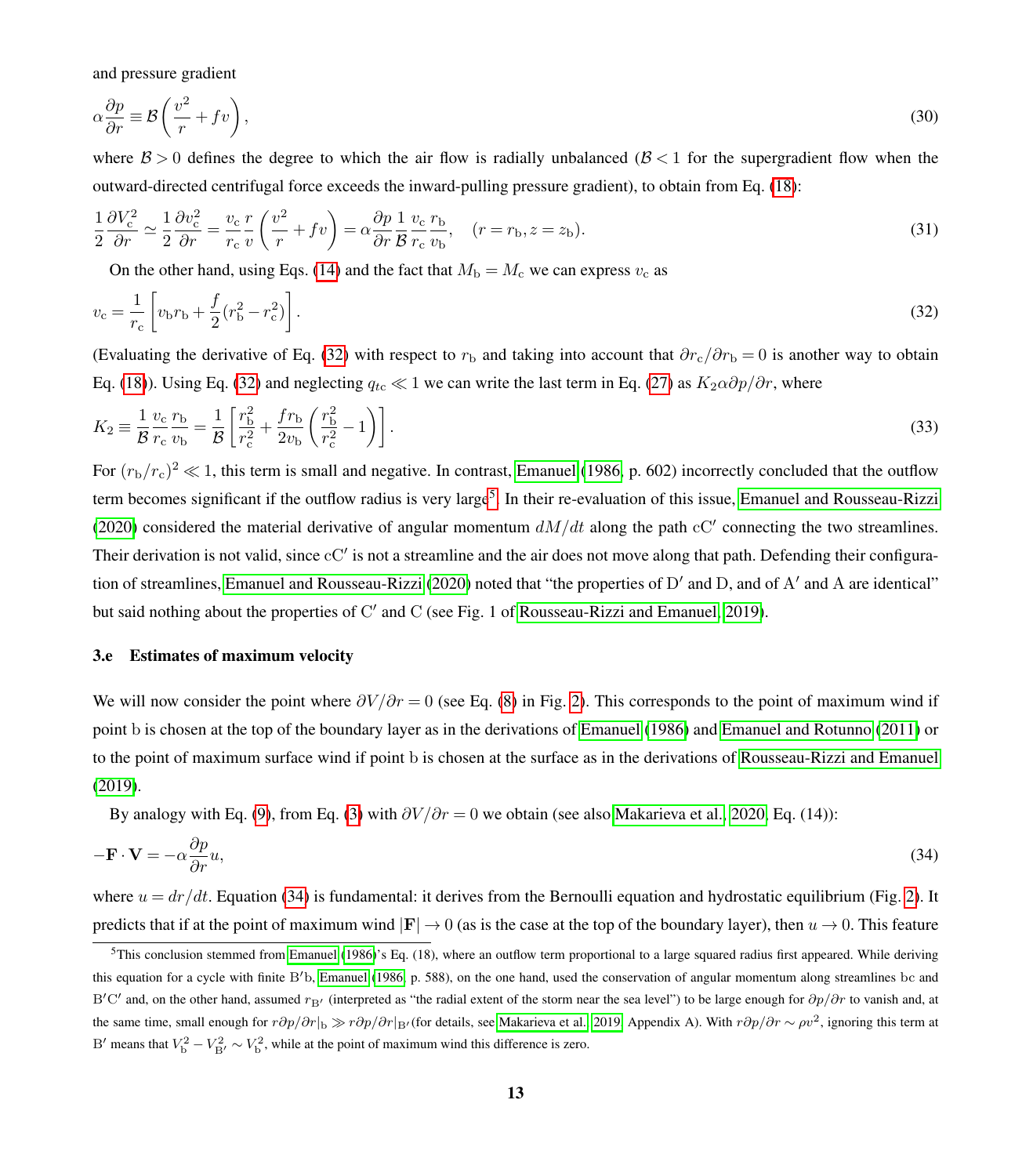is observed in numerical models (e.g., [Bryan and Rotunno, 2009b,](#page-32-9) p. 3054). It is also valid for a horizontal streamline at  $z<sub>b</sub> = 0$ as considered by [Rousseau-Rizzi and Emanuel](#page-34-3) [\(2019,](#page-34-3) their Fig. 1), whereby  $u \neq 0$  and  $|\mathbf{F}| \neq 0$ .

<span id="page-13-1"></span>On the other hand, for  $\partial v/\partial r = 0$  we have from Eqs. [\(14\)](#page-7-1) and [\(30\)](#page-12-3)

$$
\alpha \frac{\partial p}{\partial r} = \mathcal{B} \frac{v}{r} \frac{\partial M}{\partial r}.\tag{35}
$$

<span id="page-13-0"></span>Finally, using the definitions of  $K_1$  [\(29\)](#page-11-0) and  $K_2$  [\(33\)](#page-12-4) and neglecting  $q^* \ll 1$ , we can write Eq. [\(27\)](#page-10-2) for  $\partial V/\partial r = 0$  as follows:

$$
-\alpha \frac{\partial p}{\partial r} = \frac{\varepsilon_C - \beta K_1}{1 - K_2} T_{\rm b} \frac{\partial s^*}{\partial r}, \quad \beta \equiv \frac{L_v \partial q^* / \partial r}{T_{\rm b} \partial s^* / \partial r}.
$$
\n(36)

Here  $0 \le \beta \le 1$  is the share of latent heat in total heat input into the air parcel along B'b.

Now using two distinct assumptions, [\(10\)](#page-6-4) and [\(20\)](#page-8-1), about how the volume and surface energy fluxes relate, we obtain two expressions for  $V_{\text{max}}$  that differ by a factor of  $\beta$ . From Eq. [\(36\)](#page-13-0), Eq. [\(35\)](#page-13-1) and Eq. [\(20\)](#page-8-1) we obtain

<span id="page-13-2"></span>
$$
V_{\text{max}}^2 = \frac{\varepsilon_C - \beta K_1}{\mathcal{B}(1 - K_2)} \frac{C_k}{C_D} (k_s^* - k). \tag{37}
$$

From Eq. [\(36\)](#page-13-0) multiplied by u, Eq. [\(34\)](#page-12-2) and Eq. [\(10\)](#page-6-4) we obtain the same expression, but without B. Since B can be as small as 0.5 (e.g., [Bryan and Rotunno, 2009b,](#page-32-9) Fig. 8), this is a significant source of uncertainty in  $V_{\text{max}}$  associated with assumptions [\(10\)](#page-6-4), [\(20\)](#page-8-1) and their modifications as discussed elsewhere [\(Makarieva and Nefiodov, 2021\)](#page-33-7).

For our present purpose of estimating the role of the water lifting and the outflow, this does not matter, since the values of  $K_1$  and  $K_2$  are compared with  $\varepsilon_C$  and unity, respectively. With  $K_1 \simeq 0.04$ ,  $\beta \sim 0.7$  estimated from a typical Bowen ratio, and  $\varepsilon_C = 0.3$ ,  $K_1$  reduces  $V_{\text{max}}^2$  by  $\beta K_1/\varepsilon_C \times 100\% \simeq 10\%$  and  $V_{\text{max}}$  by 5% both for pseudoadiabatic and adiabatic cases at  $T_{\rm b} = 300$  K.

This result is comparable to [Emanuel](#page-32-4) [\(1988\)](#page-32-4), who found that the central pressure drop is reduced by water lifting by about 20% in the reversible case (Table [1\)](#page-1-0). [Emanuel](#page-32-4) [\(1988\)](#page-32-4) did not evaluate local maximum velocity but considered a large-scale thermodynamic cycle with a horizontally isothermal top of the boundary layer. Horizontal isothermy is generally not compatible with the other E-PI assumptions and leads to an underestimate of  $\alpha \partial p/\partial r$  [\(Makarieva and Nefiodov, 2021\)](#page-33-7). This could cause the overestimate of  $K_1$  for the reversible case. The details of pseudoadiabatic calculations were not reported by [Emanuel](#page-32-4) [\(1988\)](#page-32-4); we can hypothesize that neglecting the second term in Eq. [\(C6\)](#page-20-1) for  $z_P$  could cause the underestimate of  $K_1$  for the pseudoadiabatic case.

As for the outflow term  $K_2$ , since  $r_b < r_c$ , the factor in square brackets in Eq. [\(33\)](#page-12-4) is confined between  $-fr_b/(2v_b) < 0$  and unity. For characteristic values of  $r_b = 30$  km,  $v_b = 60$  m s<sup>-1</sup>,  $\varphi = 15^{\circ}$  and  $f \approx 3.77 \times 10^{-5}$  s<sup>-1</sup> we have  $fr_b/(2v_b) \simeq 10^{-2}$ . With  $B \simeq 1$ ,  $K_2$  reduces  $V_{\text{max}}^2$  by about 1% for large  $r_c$ .

On the other hand, if the outflow radius is relatively small,  $K_2$  is positive and *elevates* rather than lowers the maximum velocity estimate. This may happen for many storms with  $r_b/r_c \gtrsim \sqrt{f r_b/(2v_b)} \sim 10^{-1}$ . Interpreting  $K_2$  as "dissipation" to occur at an arbitrary point c in an otherwise frictionless troposphere, is incorrect (cf. [Emanuel and Rousseau-Rizzi, 2020\)](#page-32-0). When  $K_2 > 0$  the kinetic energy increases from c to C'. [Smith et al.](#page-34-7) [\(2014\)](#page-34-7) noted that a mechanism that would provide an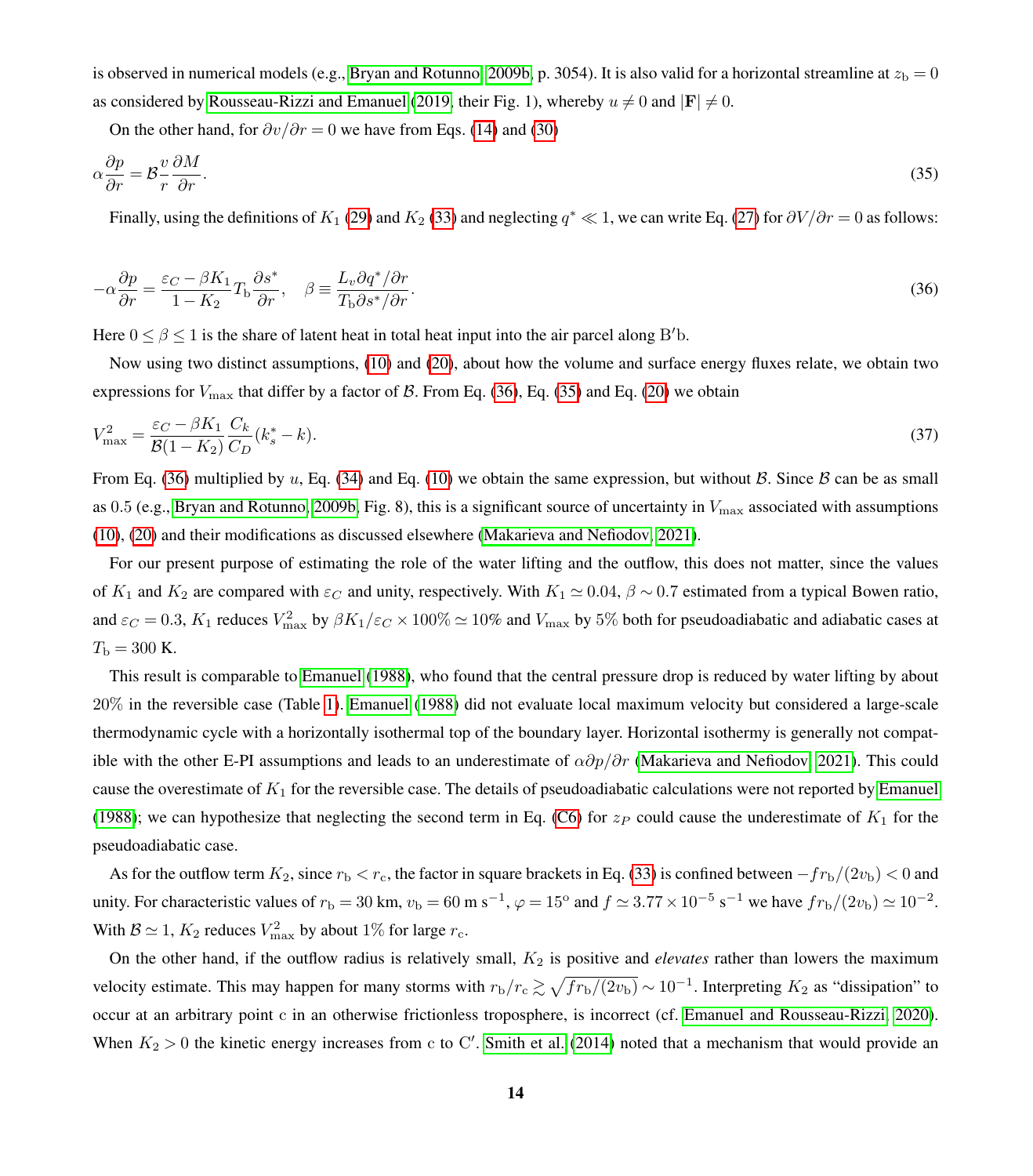increment of angular momentum, and hence a kinetic energy increment, along B'b does not appear to exist. But [Makarieva](#page-33-10) [et al.](#page-33-10) [\(2017a\)](#page-33-10) indicated that extra angular momentum can arise in the upper atmosphere as a real steady-state hurricane is an open system that moves through the atmosphere and can import angular momentum as it imports air and water vapor.

[Sabuwala et al.](#page-34-2) [\(2015,](#page-34-2) their Eq. (2), the "adiabatic case") did not derive their formulations from the original assumptions of E-PI. However, they included what seemed a plausible water lifting term in the hurricane's power budget, as follows:

$$
\varepsilon_C(D+J) = D + gH_P P,\tag{38}
$$

<span id="page-14-2"></span>from which one obtains that

$$
V_{\text{max}}^2 = \frac{D}{J} \frac{C_k}{C_D} (k_s^* - k) = \frac{1}{1 - \varepsilon_C} \left( \varepsilon_C - \frac{PL_v}{J} \frac{gH_P}{L_v} \right) \frac{C_k}{C_D} (k_s^* - k).
$$
 (39)

Here P (kg m<sup>-2</sup> s<sup>-1</sup>) is the local precipitation in the region of maximum winds<sup>[6](#page-14-1)</sup>. Equation [\(39\)](#page-14-2) is obtained from [Sabuwala](#page-34-2) [et al.](#page-34-2) [\(2015\)](#page-34-2)'s Eq. (2) and their additional equation  $\dot{Q}_{in} - \dot{Q}_{out} = P$ . (The "diabatic case" of [Sabuwala et al.](#page-34-2) (2015) addressed thermal dissipation of the potential energy of the falling droplets (see [Igel and Igel, 2018\)](#page-32-13).)

Compared to [\(37\)](#page-13-2), the water lifting term  $gH_P/L_v \sim K_1$  in Eq. [\(39\)](#page-14-2) is multiplied by a large factor  $PL_v/J \gg 1$  reflecting the ratio of local precipitation to local heat input. For typical Bowen ratios in hurricanes  $B = J_S/J_L \simeq 1/3$  (e.g., [Jaimes et al.,](#page-32-14) [2015\)](#page-32-14) we have  $J = (1 + B)J_L = (1 + B)EL_v$  and  $PL_v/J = (P/E)/(1 + B)$ , where  $J_S$ ,  $J_L$  and E are the local fluxes of sensible heat, latent heat, and evaporation, respectively. Ratio  $P/E$  between local precipitaton and evaporation in the region of maximum winds is variable but on average of the order of 10 (see [Makarieva et al., 2017a,](#page-33-10) their Table 1 and Figs. 2 and 3). For  $H_P \sim 5$  km and  $\varepsilon_C \sim 0.3$ , [Sabuwala et al.](#page-34-2) [\(2015\)](#page-34-2)'s correction to  $V_{\text{max}}^2$  is thus  $10(gH_P/L_v)/[(1+B)\varepsilon_C] \simeq 0.5$ , which is five times larger than our  $\beta K_1/\varepsilon_c \simeq 0.1$  (Table [1\)](#page-1-0). The unjustified replacement of evaporation by precipitation caused [Sabuwala](#page-34-2) [et al.](#page-34-2) [\(2015\)](#page-34-2)'s estimate to be too high.

#### <span id="page-14-0"></span>4 The physical meaning of E-PI at the point of maximum wind

Equation [\(34\)](#page-12-2) shows that, at the point of maximum wind, the local volume-specific rate (W m<sup>-3</sup>) of turbulent dissipation,  $-pF \cdot V$ , is equal to the local volume-specific rate of sensible heat input into an isothermally and horizontally expanding air parcel,  $-(\partial p/\partial r)u$ . Thus, if all this turbulent dissipative power transforms locally to heat, the external sensible heat input into the air parcel must be zero.

In the general, non-isothermal case, we can relate turbulent dissipation to latent heat input. Inspecting our key equation [\(27\)](#page-10-2), we notice that the water lifting term in Eq. [\(27\)](#page-10-2) is proportional to  $\partial q^*/\partial r$ , while the outflow term is proportional to  $\partial p/\partial r$ , see Eq. [\(31\)](#page-12-5). On the other hand, using the definition of  $q^*$  and Clausius-Clapeyron law, the radial gradient of moist saturated entropy in Eq. [\(27\)](#page-10-2) can also be expressed in terms of  $\partial q^*/\partial r$  and  $\partial p/\partial r$ , see Eqs. [\(B5\)](#page-20-2) and [\(B17\)](#page-24-1):

<span id="page-14-3"></span>
$$
T\frac{\partial s^*}{\partial r} = L_v \frac{\partial q^*}{\partial r} (1 + \varkappa_1) - \alpha_d \frac{\partial p}{\partial r} (1 - \varkappa_2).
$$
\n(40)

<span id="page-14-1"></span><sup>6</sup>Note the following differences in notations between [Sabuwala et al.](#page-34-2) [\(2015\)](#page-34-2) and the present work:  $T_s \to T_b$ ,  $\dot{Q}_{in} \to J$ ,  $\dot{Q}_d \to D$ ,  $P \to W_P = gH_P P$ . Factor  $1/(1 - \varepsilon_C)$  is due to dissipative heating.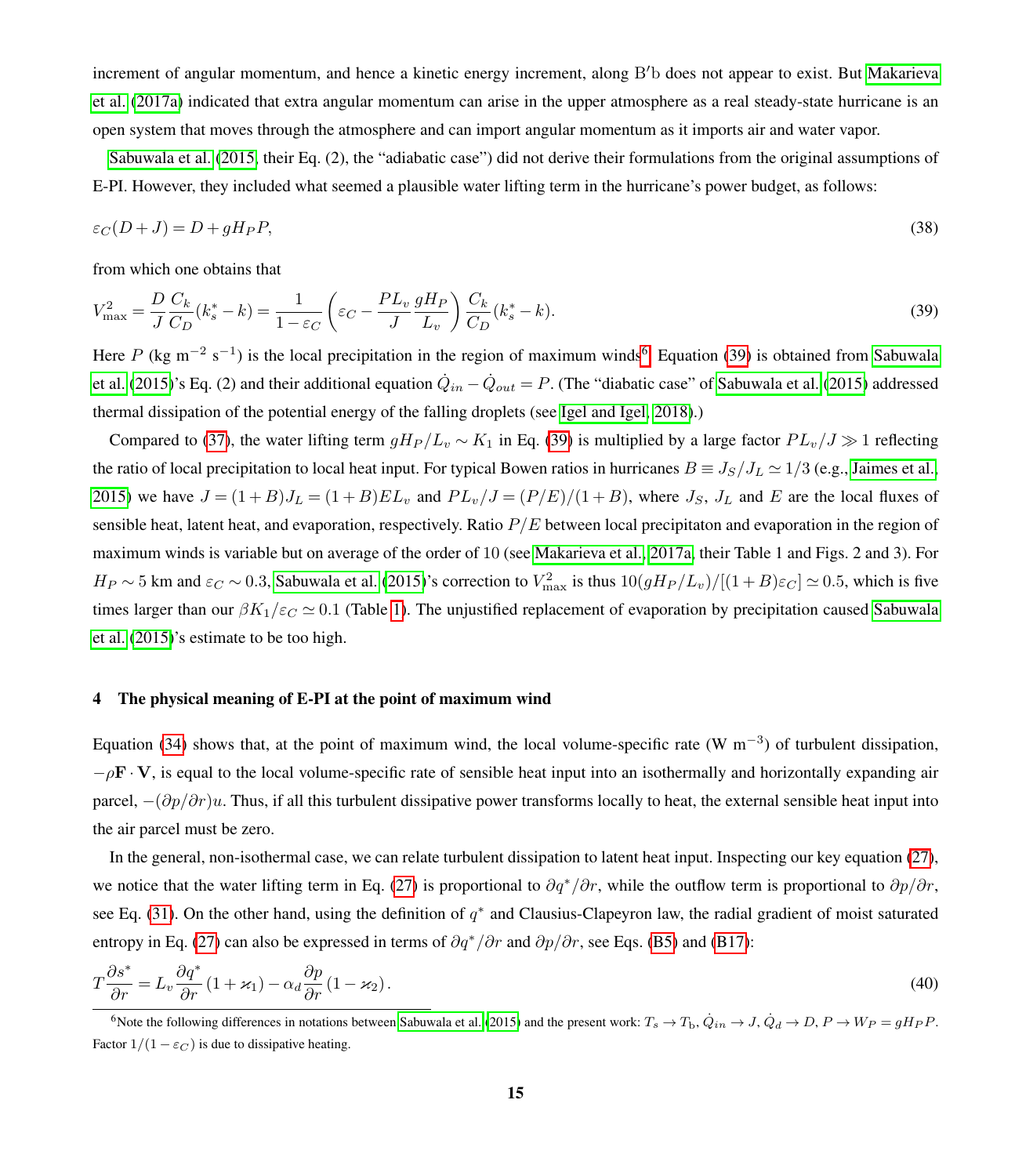Coefficients  $x_1$  and  $x_2$  describe the deviation from horizontal isothermy:

$$
\varkappa_1 \equiv \frac{1}{\mu \gamma_d^* \xi^2 (1 + \gamma_d^*)} = \frac{\varkappa_2}{\gamma_d^* \xi} \simeq 0.3,
$$
\n(41)

$$
\varkappa_2 \equiv \frac{1}{\mu \xi (1 + \gamma_d^*)} \simeq \frac{1}{\mu \xi} \simeq 0.2,\tag{42}
$$

where  $\xi \equiv L/RT \simeq 18$ ,  $\mu \equiv R/(c_pM_d) \simeq 2/7$  and  $\gamma_d^* \equiv (M_d/M_v)q^*$  are defined in [Appendix B.](#page-22-0) The numerical values correspond to  $T = 300$  K and  $\gamma_d^* \equiv p_v^*/p_d = 0.04$ . For  $\partial T/\partial r = 0$ , the terms proportional to  $\varkappa_1$  and  $\varkappa_2$  *jointly* vanish from Eq. [\(40\)](#page-14-3), see also Eq. [\(B17\)](#page-24-1). Therefore, the isothermal case can be formally obtained by putting  $\varkappa_1 = 0$  and  $\varkappa_2 = 0$  in Eq. [\(40\)](#page-14-3) and related.

<span id="page-15-1"></span><span id="page-15-0"></span>Using Eqs. [\(31\)](#page-12-5) and [\(40\)](#page-14-3) we write Eq. [\(27\)](#page-10-2) with  $\partial V^2/\partial r = 0$  and  $q^* \ll 1$  neglected, as follows

$$
\alpha \frac{\partial p}{\partial r} = \left[ -\varepsilon_C \left( 1 + \varkappa_1 \right) + K_1 \right] L_v \frac{\partial q^*}{\partial r} + \left[ \varepsilon_C \left( 1 - \varkappa_2 \right) + K_2 \right] \alpha \frac{\partial p}{\partial r}.
$$
\n
$$
\tag{43}
$$

Multiplying Eq. [\(43\)](#page-15-0) by  $-u$  and using Eq. [\(34\)](#page-12-2), we obtain

$$
-\mathbf{F} \cdot \mathbf{V} = \frac{\varepsilon_C (1 + \varkappa_1) - K_1}{1 - \varepsilon_C (1 - \varkappa_2) - K_2} L_v \frac{\partial q^*}{\partial r} u.
$$
\n(44)

(This equation together with Eq. [\(36\)](#page-13-0) show that E-PI constrains the latent-to-total heat ratio  $\beta$  at B'b. For  $K_1 = K_2 = \varkappa_1 =$  $x_2 = 0$  we have  $\beta = 1 - \varepsilon_C$ , which, as can be verified from the exact relation [\(B18\)](#page-24-2), is a good approximation of  $\beta$  for small  $K_1 \ll \varepsilon_C$ .) Assuming that turbulent dissipation relates to *latent* heat input equally at bB' and at the surface (i.e., replacing in Eq. [\(10\)](#page-6-4) total heat  $T ds^*$  and J with latent heat  $L_v dq^*$  and  $J_L = \rho C_k V L_v (q_s^* - q)$ , respectively),

<span id="page-15-3"></span>
$$
-\frac{\mathbf{F} \cdot \mathbf{V}}{L_v(\partial q^*/\partial r)u} = \frac{D}{J_L},\tag{45}
$$

<span id="page-15-2"></span>from Eq. [\(44\)](#page-15-1) we obtain another expression for  $V_{\text{max}}^2$ :

$$
V_{\text{max}}^2 = \frac{D}{J_L} \frac{C_k}{C_D} L_v(q_s^* - q) = \frac{\varepsilon_C (1 + \varkappa_1) - K_1}{1 - \varepsilon_C (1 - \varkappa_2) - K_2} \frac{C_k}{C_D} L_v(q_s^* - q).
$$
\n(46)

When surface sensible heat  $J_S = \rho C_k V c_p (T_s - T)$  is negligibly small, such that  $J_L \gg J_S$  and  $J = J_L + J_S \simeq J_L$  (as assumed by [Emanuel, 1986,](#page-32-7) who put  $T = T_s$ ), Eq. [\(46\)](#page-15-2) coincides with the "dissipative heating" formulation [\(Bister and Emanuel, 1998,](#page-32-10) Eq. (21)). Indeed, for  $K_1 = K_2 = \varkappa_1 = \varkappa_2 = 0$ , Eq. [\(46\)](#page-15-2), derived without assuming any dissipative heating, is then equivalent to Eq. [\(11\)](#page-6-3) but with  $\varepsilon_C$  replaced in the latter by  $\varepsilon_C/(1-\varepsilon_C)$ . This formal similarity encountered in a numerical model could lead to the dissipative heating formulation.

While Eq. [\(44\)](#page-15-1) relates turbulent dissipation to latent heat input alone, this does not mean that "only surface latent heat fluxes can power tropical cyclones", which is how [Emanuel and Rousseau-Rizzi](#page-32-0) [\(2020\)](#page-32-0) apparently misunderstood the isothermal version of Eq. [\(44\)](#page-15-1) (see Eq. (15) of [Makarieva et al., 2020\)](#page-33-0). [Emanuel and Rousseau-Rizzi](#page-32-0) [\(2020\)](#page-32-0) interpreted this relation as a contradiction in the reasoning of [Makarieva et al.](#page-33-0) [\(2020\)](#page-33-0), since it can be concluded that with no latent heat input from the ocean there can be no storms, while dry hurricanes were shown to exist at least in numerical models [\(Mrowiec et al., 2011;](#page-33-11) [Cronin and Chavas, 2019\)](#page-32-15). We note, however, that whatever follows from Eq. [\(44\)](#page-15-1), be that a contradiction or not, is an inherent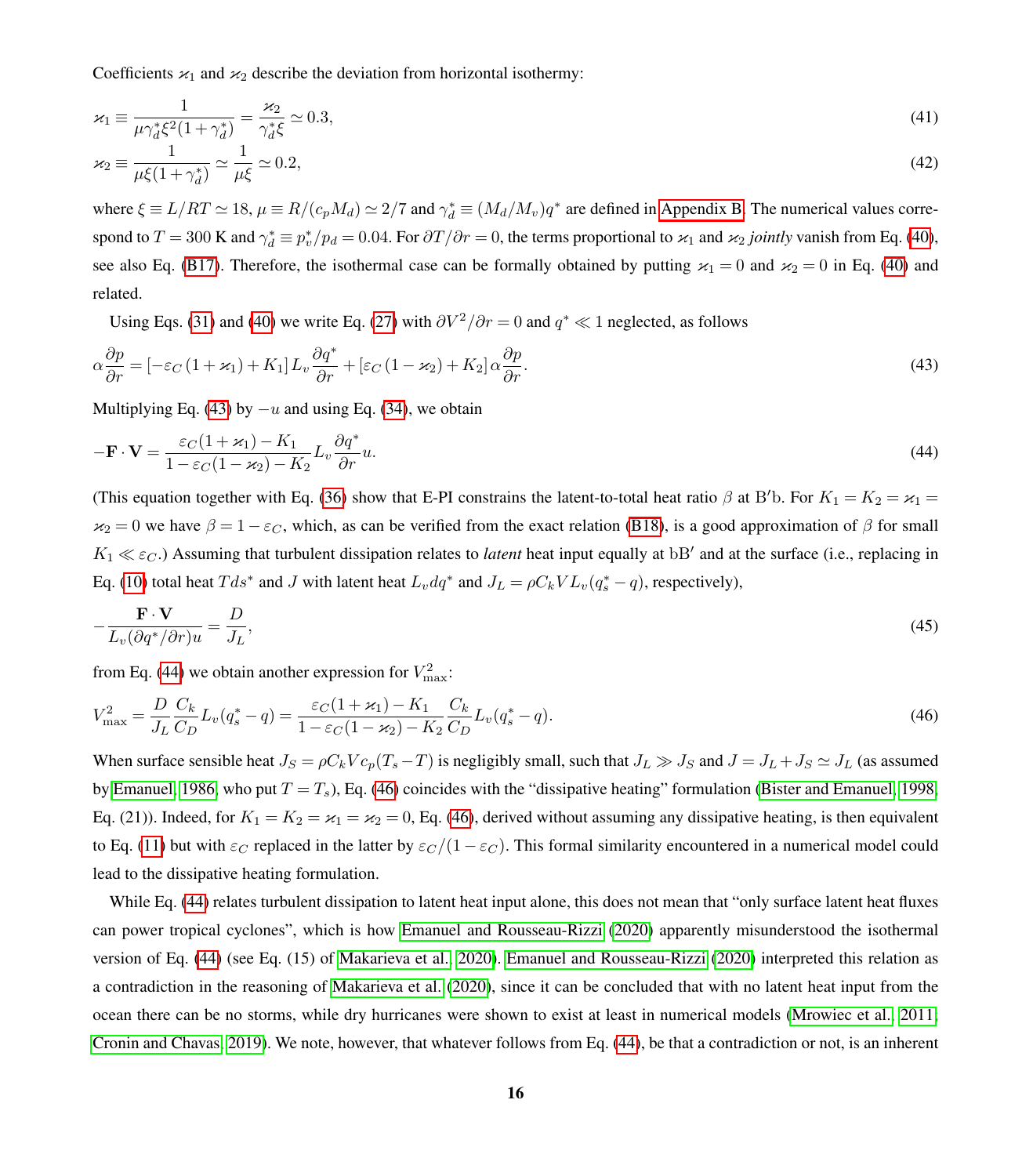feature of E-PI. All the equations that we have so far considered can be derived from E-PI's key equations, and vice versa, as we demonstrated in Section [2.](#page-3-0)

<span id="page-16-0"></span>To elucidate the meaning of these relationships, let us consider yet another, equivalent, formulation of Eq. [\(44\)](#page-15-1). The radial gradient of moist saturated entropy can be also expressed in terms of  $\partial T/\partial r$  and  $\partial p/\partial r$  (see [Makarieva and Nefiodov, 2021\)](#page-33-7):

$$
T\frac{\partial s^*}{\partial r} = -\alpha_d \frac{\partial p}{\partial r} \left( 1 + \frac{L\gamma_d^*}{RT} \right) \left( 1 - \frac{1}{\Gamma} \frac{\partial T/\partial r}{\partial p/\partial r} \right),\tag{47}
$$

where  $\Gamma$  is the moist adiabatic lapse rate (K Pa<sup>-1</sup>). If, for simplicity, we neglect the water lifting by putting  $K_1 = 0$ , i.e., ignoring the term in square brackets in Eq. [\(27\)](#page-10-2), we notice, taking into account Eq. [\(47\)](#page-16-0), that all the remaining terms in Eq. [\(27\)](#page-10-2) are proportional to the common factor  $\alpha \partial p/\partial r$ , which can be canceled. Again, putting for simplicity  $q_t = q^* = 0$  and  $\beta = 1$ , and using Eq. [\(33\)](#page-12-4), we obtain from Eq. [\(27\)](#page-10-2):

<span id="page-16-2"></span><span id="page-16-1"></span>
$$
1 = \varepsilon_C \left( 1 + \frac{L\gamma_d^*}{RT_{\rm b}} \right) \left( 1 - \frac{1}{\Gamma} \frac{\partial T/\partial r}{\partial p/\partial r} \right) + \frac{v_{\rm c}}{r_{\rm c}} \frac{r_{\rm b}}{v_{\rm b}},\tag{48}
$$

which can be re-written in a form similar to Eq. [\(13\)](#page-6-2) using  $\varepsilon_C = (T_{\rm b} - T_{\rm c})/T_{\rm b}$  and  $\nu = v/r$ :

$$
\frac{\nu_{\rm b} - \nu_{\rm c}}{T_{\rm b} - T_{\rm c}} = \frac{\nu_{\rm b}}{T_{\rm b}} \left( 1 + \frac{L\gamma_d^*}{RT_{\rm b}} \right) \left( 1 - \frac{1}{\Gamma} \frac{\partial T/\partial r}{\partial p/\partial r} \right). \tag{49}
$$

In comparison to Eq. [\(13\)](#page-6-2), in this equation point b is not arbitrary but pertains to the point of maximum wind, while point c remains of an arbitrary choice.

Equations [\(48\)](#page-16-1) and [\(49\)](#page-16-2) show that when  $\nu_c = 0$  (no kinetic energy change in the outflow), and the air is horizontally isothermal, E-PI framework presumes  $\varepsilon_C(1+L\gamma_d^*/RT_b) = 1$  [\(Makarieva and Nefiodov, 2021\)](#page-33-7). This relation between the water vapor mixing ratio and the outflow temperature has the following meaning.

As we already noted, in the E-PI framework, total work of the cycle is equal to the work on the path B'b, where heat input occurs (see Eq. [\(8\)](#page-5-3) in Fig. [2\)](#page-5-0). This can only be the case when the adiabat bc is, at least somewhere, warmer than the adiabat B'C'. Then the pressure deficit at b as compared to B' can be compensated by the pressure surplus in the free troposphere at bc as compared to B'C'. Without this pressure surplus aloft, the work along bcC'B' will be negative rather than zero (for a more detailed discussion, see [Makarieva et al., 2017d,](#page-33-12) Fig. 1). When the air is horizontally isothermal, the required difference in the temperatures of the two adiabats can only be ensured by a higher water vapor mixing ratio  $q^*$  and, accordingly, a higher partial pressure ratio  $\gamma_d^*$ , at bc. How much of this water vapor condenses along bc producing the required temperature surplus, is dictated by the outflow temperature  $T_c$ . The lower  $T_c$  (i.e., the higher  $\varepsilon_C$ ), the lower  $\gamma_d^*$  is required to ensure net zero work in the free troposphere.

When the cycle is dry, achieved by putting  $L = 0$ , then Eq. [\(49\)](#page-16-2), and the E-PI framework, lack a non-trivial solution for the isothermal case  $\frac{\partial T}{\partial r} = 0$ . Otherwise, total work of such a cycle would exceed that of a Carnot cycle, where total work is always lower than work on the warmer isotherm. A dry Carnot cycle where total work is equal to the work at the warmer isotherm – as it is in E-PI at the point of maximum wind – is impossible. A dry E-PI hurricane must have local air temperature increasing towards the center at the point of maximum wind.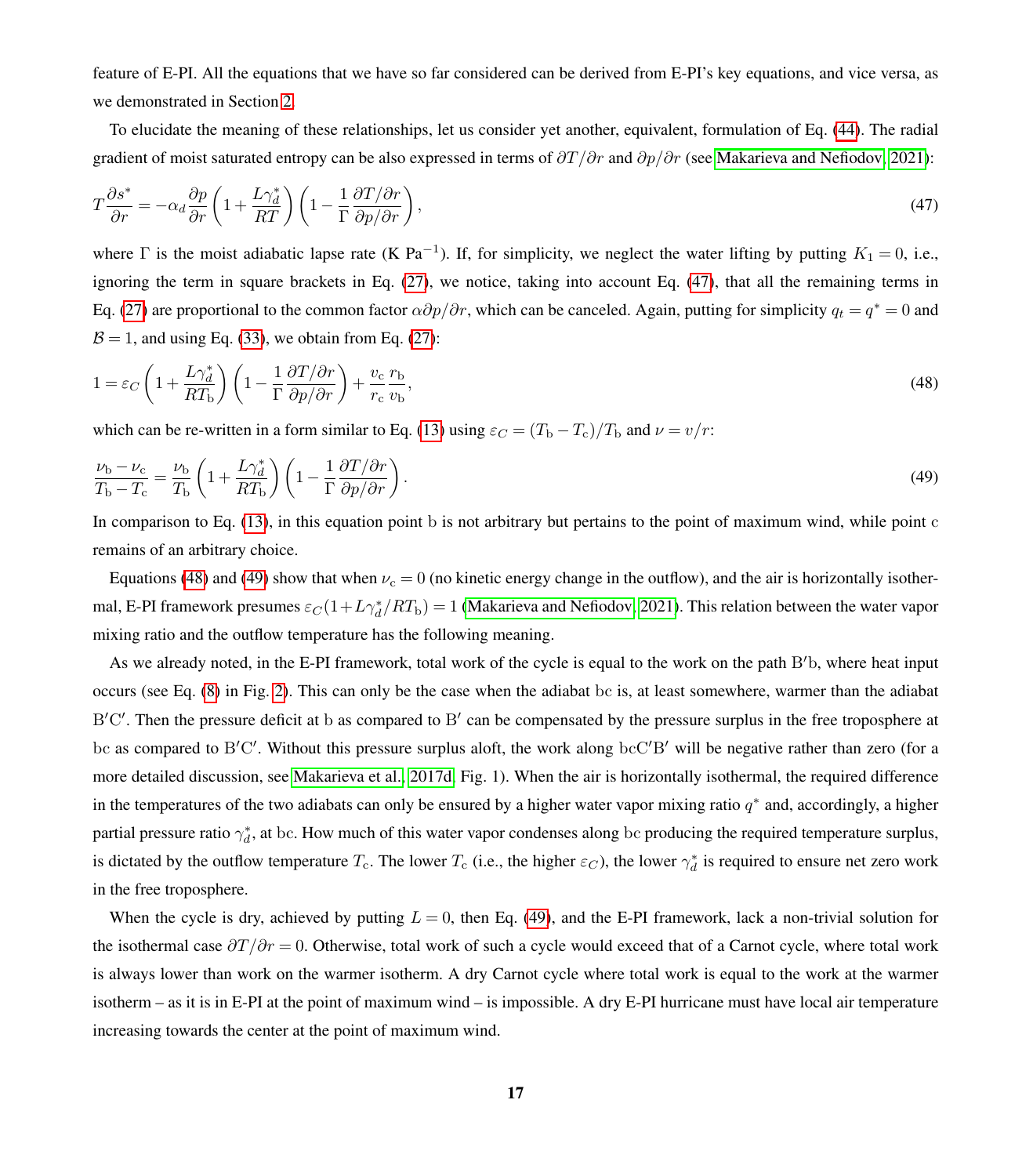<span id="page-17-0"></span>

Figure 3. Main assumptions (green rounded boxes) and results (blue rectangular boxes) of this work with comments (dotted boxes).

#### 5 Conclusions

We considered an infinitely narrow steady-state thermodynamic cycle with the higher temperature corresponding to the point of maximum wind, Figs. [1](#page-4-0) and [2,](#page-5-0) and demonstrated its equivalence to the E-PI framework as presented by [Emanuel](#page-32-7) [\(1986\)](#page-32-7) and [Emanuel and Rotunno](#page-32-6) [\(2011\)](#page-32-6). This revealed constraints not obvious in the original E-PI framework and clarified its physical meaning. A summary of our results is given in Fig. [3.](#page-17-0) Since this analysis required many detailed derivations, we leave a comparably detailed discussion and development of the implications of these results to subsequent studies. Here we outline what we consider most essential.

The water lifting term  $g(z_P - z_b)$ , with  $z_P$  given by Eq. [\(28\)](#page-10-1), can be evaluated for any cycle with the known distribution of  $q_t$ independent of the value of  $\varepsilon$  (Fig. [3\)](#page-17-0). The E-PI thermodynamic cycle has a higher efficiency than the steady-state atmospheric circulation and tropical convection (e.g., [Goody, 2003\)](#page-32-16), which explains the less significant impact we estimated for E-PI storms (Table [1\)](#page-1-0). Water lifting constitutes part of the total work of the cycle, which cannot be larger than  $\varepsilon$  times the heat input. Since latent heat is a major part of heat input, its product with efficiency approximates total work. Both water lifting and latent heat input depend on the amount of evaporated water. Hence the ratio of the water lifting to total work is roughly equal to the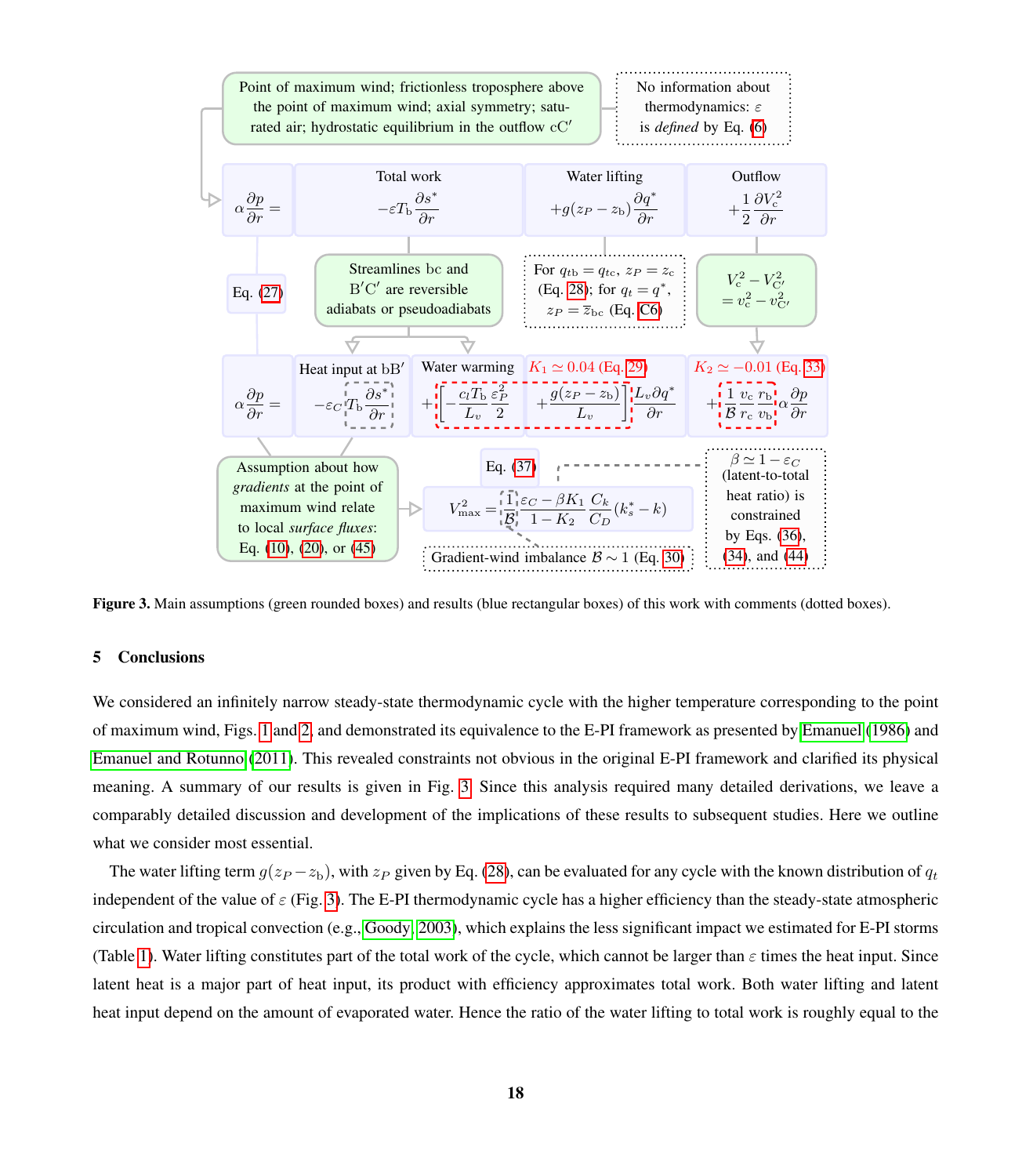potential energy of precipitation  $gz_P$  divided by the product of latent heat and efficiency,  $K_1/\varepsilon \sim gz_P/(\varepsilon L_v)$ . With  $K_1 \sim 10^{-2}$ and  $\varepsilon \sim 10^{-2}$  the energy needed to lift water can exceed the total work of the cycle.

The infinitely narrow E-PI cycle is not a real steady-state cycle where evaporation equals precipitation, as the air does not descend along the adiabat C'B' (Fig. [1\)](#page-4-0). Here, instead, the water formally arises anew with its own non-zero gravitational energy. For this reason, the water lifting term in E-PI is proportional to local evaporation ( $\Delta q^*$ ) rather than precipitation  $(q_b^* - q_c^*)$ . In real storms, precipitation P at the point of maximum wind is significantly higher than evaporation E. Replacement of E with P caused [Sabuwala et al.](#page-34-2) [\(2015\)](#page-34-2)'s overestimate of the water lifting term (Section [3.e\)](#page-12-6).

If the hurricane is composed of closed streamlines, each with a constant  $q_t$  (the reversible case), the total work performed on lifting the water in such a storm is zero (Section [3.a\)](#page-8-5). However, since the E-PI cycle is not a cycle along which the air moves, the water lifting term here is higher in the reversible case than in the pseudoadiabatic case. This is due to the higher effective precipitation height in the former ( $z_c > aH_P$ , Eq. [\(C7\)](#page-21-2)). Accounting for water warming, which requires information about the cycle's thermodynamics (Fig. [3\)](#page-17-0), reduces this difference. For  $T_b \simeq 300$  K and the largest observed  $\varepsilon_c \simeq 0.3$  [\(DeMaria](#page-32-17) [and Kaplan, 1994\)](#page-32-17), the magnitudes of  $K_1 \simeq 0.04$  (Eq. [29\)](#page-11-0) and  $\beta K_1/\varepsilon C \simeq 0.1$  for reversible and pseudoadiabatic cases are similar. This corresponds to a 5% reduction of  $V_{\rm max}$  (Eq. [37\)](#page-13-2). This reduction is larger for smaller  $\varepsilon_C$  but smaller for lower  $T_{\rm b}$ (Table [C1\)](#page-26-0). The developed analytical framework can be used to evaluate corresponding magnitudes for different scenarios in numerical models.

Our analysis clarifies that  $\varepsilon$  in E-PI is not the actual efficiency of the cycle but the ratio of total work to heat input at B'b (Figs. [2](#page-5-0) and [3\)](#page-17-0). With additional heat inputs elsewhere in the cycle,  $\varepsilon$  in Eq. [\(7\)](#page-5-6) can be higher than Carnot efficiency (cf. Eq. [24\)](#page-10-3). This helps understand the phenomenon of "superintensity". When the adiabaticity is violated near the tropopause due to an extra heat input, E-PI's Eqs. [\(27\)](#page-10-2) and [\(37\)](#page-13-2) can significantly underestimate  $\alpha \partial p/\partial r$  and the squared maximum velocity (for details, see [Makarieva and Nefiodov, 2021\)](#page-33-7). Since at the tropopause  $q_t$  is approximately zero, this extra heat input will not affect the  $q_t$  distribution and, hence, will make the relative water lifting impact even smaller (same absolute magnitude of  $K_1$ related to greater total work).

Our derivations exposed the sensitivity of  $V_{\text{max}}^2$  to E-PI's key assumption about how the gradients of respective variables at the point of maximum wind relate to their local surface fluxes. If Eq. [\(20\)](#page-8-1) is applied, the extension of E-PI to unbalanced winds consists in dividing the conventional E-PI squared velocity by factor  $\beta$  [\(30\)](#page-12-3) that describes the deviation from gradient-wind balance (for how this relates to the analysis of [Bryan and Rotunno](#page-32-9) [\(2009b\)](#page-32-9), see [Makarieva and Nefiodov, 2021\)](#page-33-7). If, on the other hand, Eq. [\(10\)](#page-6-4) is applied, the gradient-wind imbalance does not affect the E-PI formulation, see Eq. [\(37\)](#page-13-2).

The choice of the outflow point c as a point where  $v_c = 0$ , i.e., putting  $K_2 = 0$ , is equivalent to postulating that, for a cycle including the point of maximum wind, net work in the free troposphere is zero (see Eq. [\(8\)](#page-5-3) in Fig. [2\)](#page-5-0). Since generally in the free troposphere the outflowing air has to move against the inward-pulling horizontal pressure gradient, compensating for this negative work requires extra warming at bc compared to C'B'. This extra warming is provided either by a higher mixing ratio at b compared to B', or by a higher temperature, or by both. This constraint takes the form of the dependence between the outflow temperature, the mixing ratio and the ratio of the horizontal gradients of temperature and pressure, see Eqs. [\(48\)](#page-16-1) and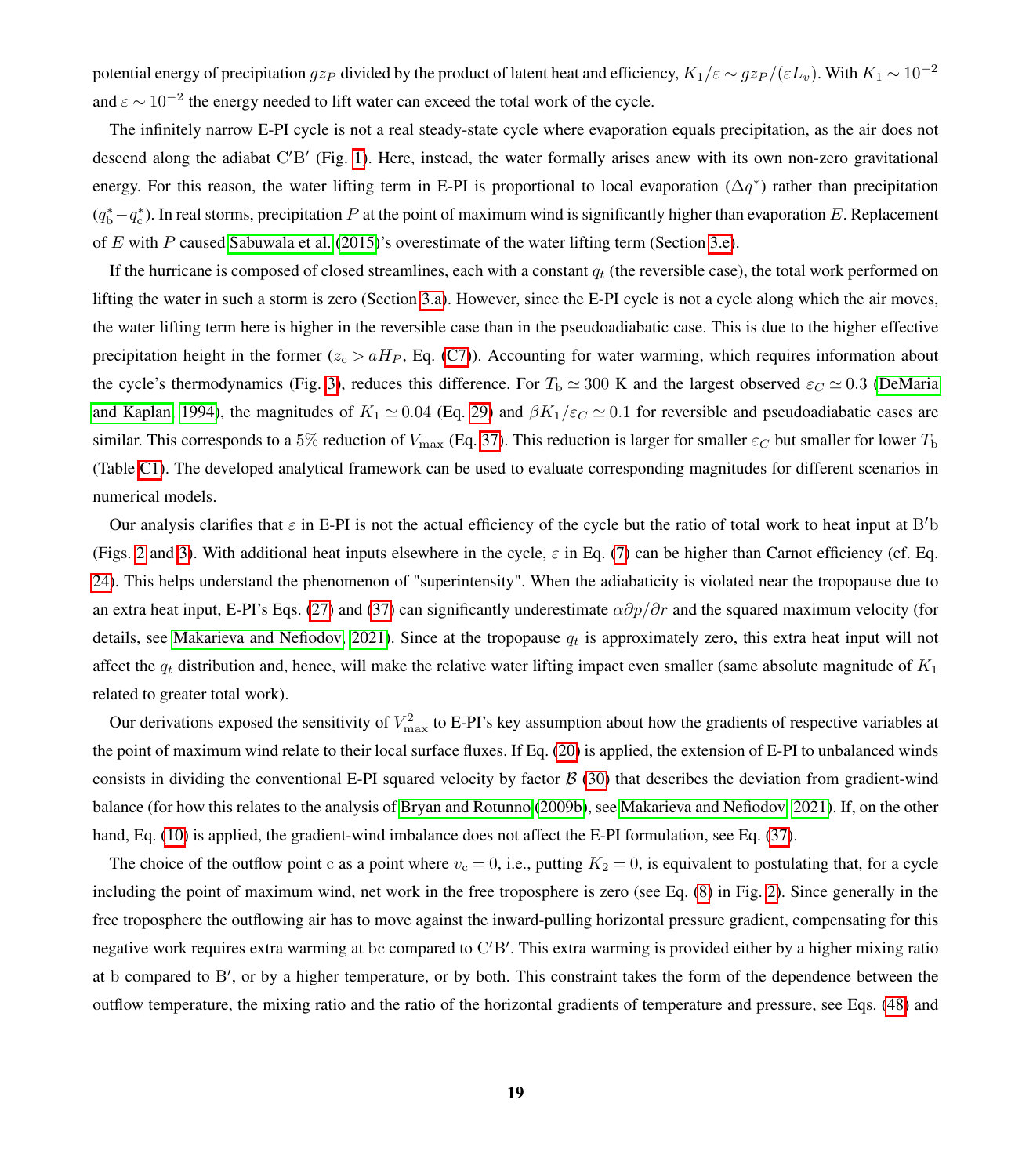[\(49\)](#page-16-2). It follows that attempts to retrieve total pressure fall from E-PI by assuming  $\partial T/\partial r = 0$  cannot yield correct results under the conventional assumption of  $K_2 = 0$  (cf. [Emanuel, 1986,](#page-32-7) p. 588).

When the horizontal gradient of air temperature is moist adiabatic (which corresponds to zero heat input), Eq. [\(48\)](#page-16-1) reduces to  $v_b/r_b = v_c/r_c$ . This constancy of angular velocity combined with angular momentum conservation along bc gives two solutions (see Eq. [33\)](#page-12-4). One is trivial,  $r_b = r_c$ . Another one is  $\nu_b = \nu_c = -f/2$ ; it describes an atmosphere at rest in the inertial frame of reference. In either case, there is no storm. However, we now know that, at least in models, it is possible to have a tropical cyclone with zero heat input from the ocean [\(Kieu et al., 2020\)](#page-33-13), although further tapering with the conventional model parameters might be required to make such a cyclone more stable. This prompts reconsidering the relevance of the local approach for the determination of maximum potential intensity.

A non-local constraint on the work in the free troposphere resulting from E-PI can be applied to the integral cycle ABCDA. In this case, we cannot put  $\partial V^2/\partial r = 0$  in Eq. [\(8\)](#page-5-3). The work in the free troposphere is equal to the non-zero increment of the kinetic energy in the boundary layer. Having reached the eyewall, the air must then have sufficient energy to flow away from the hurricane. If not generated in the boundary layer, this energy could derive from a pressure gradient in the upper atmosphere: if at the expense of the hurricane's extra warmth the air pressure in the column above the area of maximum wind is higher than in the ambient environment, this pressure gradient will accelerate the air outward. However, a significant pressure deficit at the surface precludes the formation of a significant pressure surplus aloft (e.g., [Makarieva et al., 2017d,](#page-33-12) Fig. 1d).

Moreover, this pressure deficit is what accelerates air in the boundary layer. If the pressure gradient is sufficiently steep and the radial motion sufficiently rapid, air expansion will be accompanied by a drop of temperature. The process is closer to an adiabat than to an isotherm, as it was, for example, in Hurricane Isabel 2003 [\(Montgomery et al., 2006;](#page-33-14) [Aberson et al.,](#page-32-18) [2006;](#page-32-18) [Makarieva and Nefiodov, 2021\)](#page-33-7). As the warm air creates a pressure surplus aloft facilitating the outflow, cold air creates a pressure deficit. This enhances the pressure gradient in the upper atmosphere against which the air must work to leave the hurricane. Consequently, the storm cannot deepen indefinitely. Eventually, *the kinetic energy acquired in the boundary layer* becomes insufficient for the rising and adiabatically cooling air to overcome the pressure gradient in the upper atmosphere, and the outflow must weaken. This condition could provide distinct constraints on storm intensity. Further research is needed to see whether such processes are relevant in real storms.

#### Acknowledgments

We are grateful to three anonymous referees for their useful comments. Our response to them can be found in the Appendix. Work of A.M. Makarieva is partially funded by the Federal Ministry of Education and Research (BMBF) and the Free State of Bavaria under the Excellence Strategy of the Federal Government and the Länder, as well as by the Technical University of Munich – Institute for Advanced Study.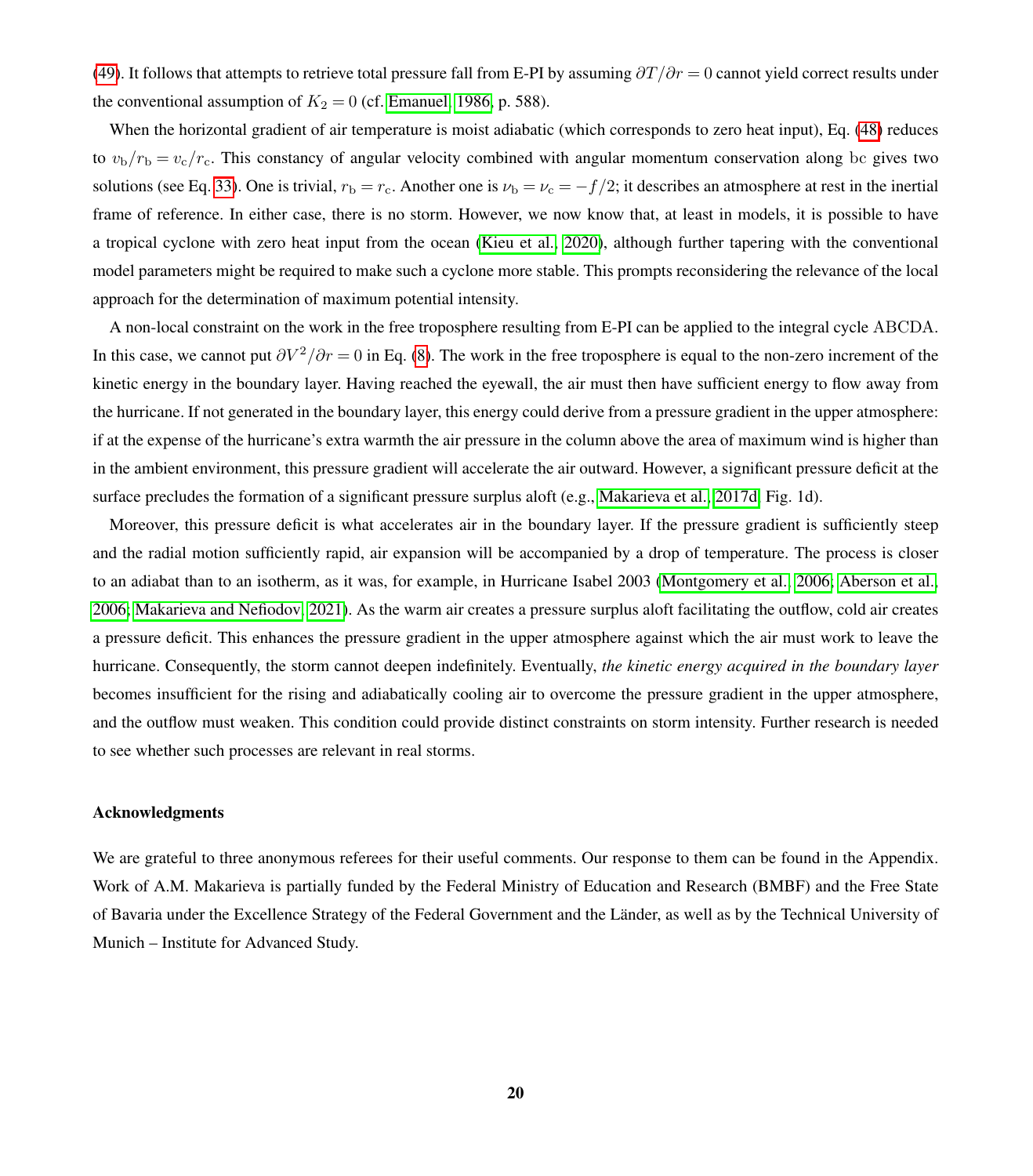## 6 Appendices

## <span id="page-20-0"></span>Appendix A Deriving Eq.  $(3)$  from the equations of motion

One of our reviewers stated that Eq. [\(3\)](#page-5-1), stemming from the Bernoulli equation, could not be obtained assuming hydrostatic equilibrium [\(1\)](#page-3-1) alone, but additionally requires the gradient-wind balance. To show that it is not the case and to facilitate a comparison of our approach with the available studies (e.g., [Rotunno and Bryan, 2012\)](#page-34-8), we follow the reviewer's suggestion to derive the Bernoulli equation from the equations of motion. These equations in a reference frame rotating with angular velocity  $\Omega$  can be cast into the vector form as follows (see, e.g., [Lorenz, 1967;](#page-33-15) [Vallis, 2006\)](#page-34-9)

<span id="page-20-3"></span>
$$
\frac{d\mathbf{V}}{dt} = -\alpha \nabla p - 2[\mathbf{\Omega} \times \mathbf{V}] - \nabla \Phi + \mathbf{F}.\tag{A1}
$$

Here, V is the total velocity of air motion, relative to rotating Earth;  $\alpha \equiv 1/\rho$  is the specific volume; p is air pressure. On the right-hand side of Eq. [\(A1\)](#page-20-3), the first term is the pressure-gradient force acting on an air parcel of unit mass from the side of its surrounding air; the second term describes the Coriolis acceleration; F is frictional force per unit mass. The geopotential  $\Phi$ is defined such that  $g = -\nabla \Phi$ , where g is the effective gravity, which in addition to the acceleration due to gravity also takes into account the centrifugal acceleration.

<span id="page-20-6"></span><span id="page-20-4"></span>The material derivative is given by

$$
\frac{d}{dt} = \frac{\partial}{\partial t} + (\mathbf{V} \cdot \nabla). \tag{A2}
$$

Using the relation  $(V \cdot \nabla)V = \nabla V^2/2 - V \times [\nabla \times V]$ , one can write Eq. [\(A1\)](#page-20-3) for the case of a steady state  $(\partial V/\partial t = 0)$  as

$$
-\alpha \nabla p = \frac{1}{2} \nabla V^2 + [\boldsymbol{\omega} \times \mathbf{V}] - \mathbf{g} - \mathbf{F},
$$
\n(A3)

where  $\omega \equiv [\nabla \times V] + 2\Omega$  is the absolute vorticity.

<span id="page-20-5"></span>Let us find the inner product of Eq.  $(A3)$  and vector dl. The equality

$$
[\boldsymbol{\omega} \times \mathbf{V}] \cdot d\mathbf{l} = 0 \tag{A4}
$$

<span id="page-20-2"></span>holds if dl is the length element along a streamline, i.e., by definition is tangent to the local velocity  $V = dI/dt$ . Indeed, Eq. [\(A4\)](#page-20-5) follows from the relations

$$
[\boldsymbol{\omega} \times \mathbf{V}] \cdot \mathbf{V} = \boldsymbol{\omega} \cdot [\mathbf{V} \times \mathbf{V}] = 0. \tag{A5}
$$

<span id="page-20-1"></span>As a result, one obtains the Bernoulli equation

$$
-\alpha \nabla p \cdot d\mathbf{l} = \frac{1}{2} \nabla V^2 \cdot d\mathbf{l} - \mathbf{g} \cdot d\mathbf{l} - \mathbf{F} \cdot d\mathbf{l},\tag{A6}
$$

which is valid along a streamline. The meaning of Eq. [\(A4\)](#page-20-5) is that the force  $[\omega \times V]$  (per unit mass) caused by the vorticity (including the Coriolis force) does not perform work and, accordingly, it does not change the energy of moving air parcel.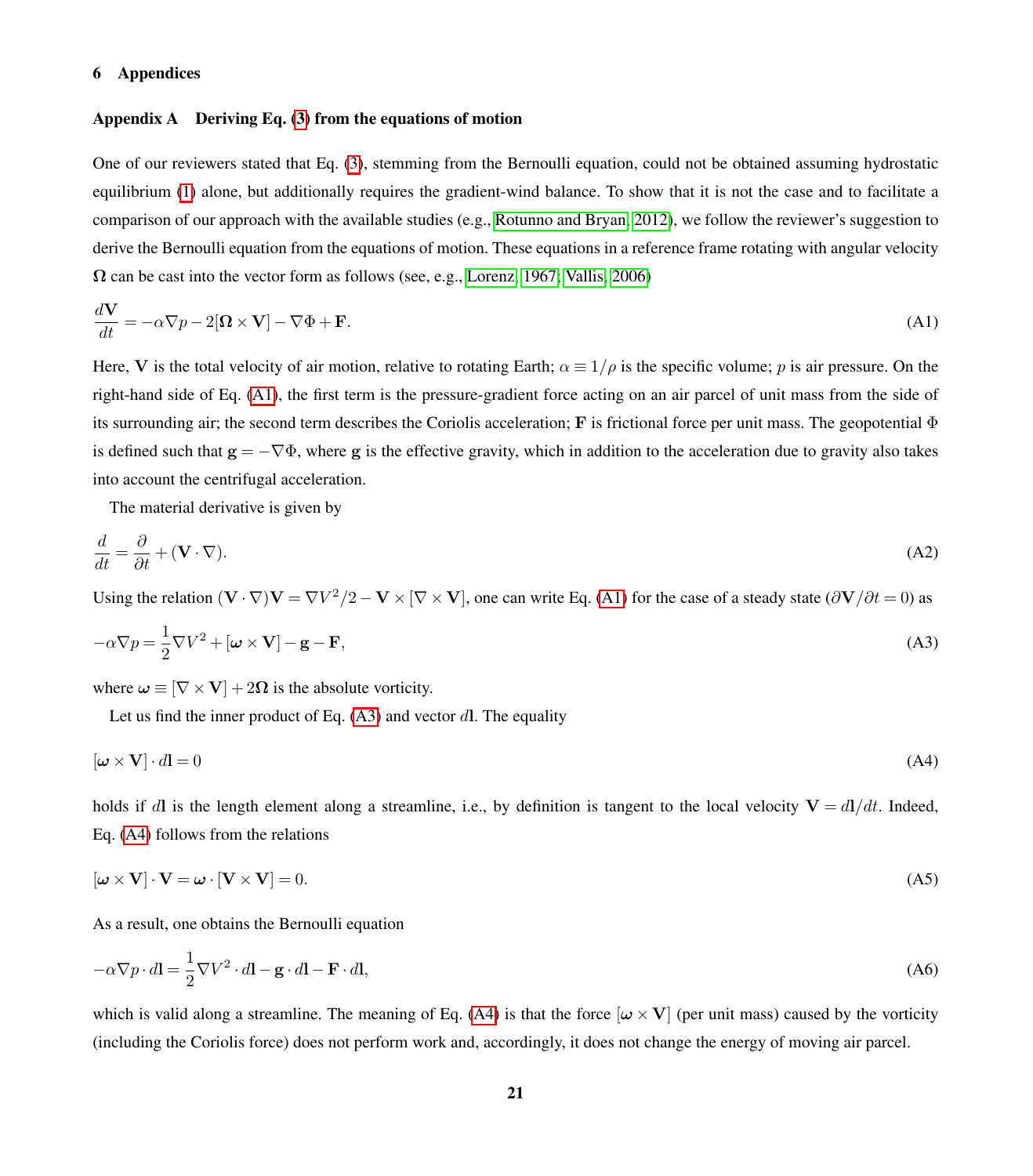If the air motion possesses axial symmetry, it is convenient to use the cylindrical coordinate system with the basis vectors  $e_r$ , e<sub>θ</sub>, and e<sub>z</sub>. The position vector of a point r is now characterized by three components, namely, by radial distance r, azimuth  $\theta$ . and height z. The length element of a streamline and the gradient operator read

<span id="page-21-6"></span><span id="page-21-2"></span>
$$
d\mathbf{l} = dr\mathbf{e}_r + rd\theta\mathbf{e}_\theta + dz\mathbf{e}_z = (u\mathbf{e}_r + v\mathbf{e}_\theta + w\mathbf{e}_z)dt = \mathbf{V}dt,\tag{A7}
$$

<span id="page-21-4"></span>
$$
\nabla \equiv \frac{\partial}{\partial \mathbf{l}} = \mathbf{e}_r \frac{\partial}{\partial r} + \mathbf{e}_\theta \frac{1}{r} \frac{\partial}{\partial \theta} + \mathbf{e}_z \frac{\partial}{\partial z}.
$$
 (A8)

The curl of velocity (relative vorticity) may be written in the form of a determinant

$$
\text{curl } \mathbf{V} \equiv [\nabla \times \mathbf{V}] = \frac{1}{r} \begin{vmatrix} \mathbf{e}_r & r\mathbf{e}_\theta & \mathbf{e}_z \\ \partial/\partial r & \partial/\partial \theta & \partial/\partial z \\ u & rv & w \end{vmatrix} = \left(\frac{1}{r}\frac{\partial w}{\partial \theta} - \frac{\partial v}{\partial z}\right)\mathbf{e}_r + \left(\frac{\partial u}{\partial z} - \frac{\partial w}{\partial r}\right)\mathbf{e}_\theta + \frac{1}{r}\left(\frac{\partial (rv)}{\partial r} - \frac{\partial u}{\partial \theta}\right)\mathbf{e}_z. \tag{A9}
$$

The geopotential is given by  $\Phi = gz$ , so that  $g = -\nabla \Phi = -ge_z$ . It is usual to assume that the contribution of the Coriolis force to the vertical  $(z)$  component of the equations of motion is small with respect to the contribution of the centrifugal force and can be neglected. Then  $\omega \simeq [\nabla \times \mathbf{V}] + f \mathbf{e}_z$ , where  $f = 2\Omega \sin \varphi$  is the Coriolis parameter  $(\Omega = 2\pi/T)$  is the rotation rate of the Earth,  $T = 24$  h is the rotation period of the Earth and  $\varphi$  is latitude).

<span id="page-21-0"></span>For axisymmetric motion, p and V are independent of the angle  $\theta$ . In this case, the cylindrical components of Eq. [\(A3\)](#page-20-4) have the form

$$
-\alpha \frac{\partial p}{\partial r} = \frac{1}{2} \frac{\partial V^2}{\partial r} + w\omega_\theta - w\omega_z - F_r,
$$
\n(A10a)

<span id="page-21-3"></span>
$$
0 = +u\omega_z - w\omega_r - F_\theta, \tag{A10b}
$$

$$
-\alpha \frac{\partial p}{\partial z} = \frac{1}{2} \frac{\partial V^2}{\partial z} - u\omega_\theta + v\omega_r + g - F_z,
$$
\n(A10c)

<span id="page-21-1"></span>where  $\omega_r = -\frac{\partial v}{\partial z}$ ,  $\omega_\theta = \frac{\partial u}{\partial z} - \frac{\partial w}{\partial r}$  and  $\omega_z = f + r^{-1}\frac{\partial (rv)}{\partial r}$ . To derive the Bernoulli equation, we consider the streamline defined by dl, Eq. [\(A7\)](#page-21-2). Multiplying the above three equations by  $dr$ ,  $rd\theta$  and dz, respectively, and summing them one obtains

$$
-\alpha \frac{\partial p}{\partial \mathbf{l}} \cdot d\mathbf{l} = \frac{1}{2} \frac{\partial V^2}{\partial \mathbf{l}} \cdot d\mathbf{l} + g dz - \mathbf{F} \cdot d\mathbf{l},\tag{A11}
$$

where  $\partial p/\partial \theta = 0$  and  $\partial \mathbf{V}/\partial \theta = 0$ . The cancellation of all terms involving the absolute vorticity components is a consequence of the more general formula [\(A4\)](#page-20-5).

<span id="page-21-5"></span>Applying hydrostatic equilibrium [\(1\)](#page-3-1) and the condition  $\partial V/\partial z = 0$  turns Eq. [\(A10c\)](#page-21-3) into  $-u\omega_{\theta} + v\omega_{r} - F_{z} = 0$  and the Bernoulli equation [\(A11\)](#page-21-1) into

$$
-\alpha \frac{\partial p}{\partial r} dr = \frac{1}{2} \frac{\partial V^2}{\partial r} dr - \mathbf{F} \cdot d\mathbf{l},\tag{A12}
$$

which yields our Eq. [\(3\)](#page-5-1).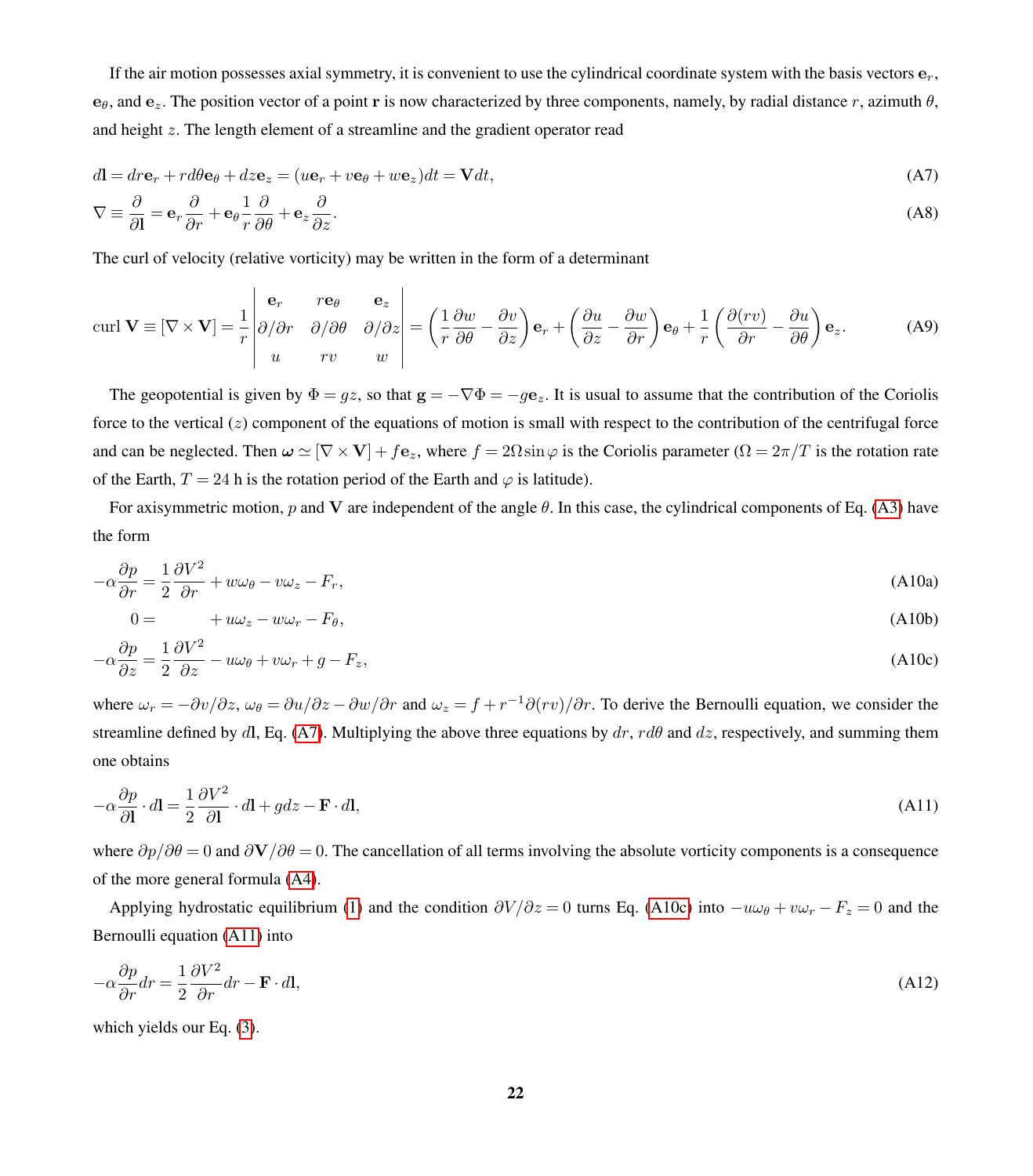### <span id="page-22-0"></span>Appendix B Extra work due to warming precipitating water: Deriving Eq. [\(23\)](#page-9-0)

Saturated moist entropy per unit dry air mass is defined as (see [Pauluis, 2011,](#page-34-5) Eq. (A4))

$$
s^* = (c_{pd} + q_t c_l) \ln \frac{T}{T_0} - \frac{R}{M_d} \ln \frac{p_d}{p_0} + q^* \frac{L_v}{T}.
$$
 (B1)

Here,  $L_v = L_{v0} + (c_{pv} - c_l)(T - T_0)$  is the latent heat of vaporization (J kg<sup>-1</sup>);  $q^* = \rho_v^* / \rho_d$ ,  $q_l = \rho_l / \rho_d$ , and  $q_t = q^* + q_l$  are the mixing ratio for saturated water vapor, liquid water, and total water, respectively;  $\rho_d$ ,  $\rho_v^*$ , and  $\rho_l$  are the density of dry air, saturated water vapor and liquid water, respectively;  $c_{pd}$  and  $c_{pv}$  are the specific heat capacities of dry air and water vapor at constant pressure;  $c_l$  is the specific heat capacity of liquid water;  $R = 8.3$  J mol<sup>-1</sup> K<sup>-1</sup> is the universal gas constant;  $M_d$  is the molar mass of dry air;  $p_d$  is the partial pressure of dry air; T is the temperature;  $p_0$  and  $T_0$  are reference air pressure and temperature.

The ideal gas law for the partial pressure  $p_v = p - p_d$  of water vapor is

$$
p_v = N_v RT, \quad N_v = \frac{\rho_v}{M_v},\tag{B2}
$$

where  $M_v$  and  $\rho_v$  are the molar mass and density of water vapor, respectively. Using Eq. [\(B2\)](#page-20-6) with  $p_v = p_v^*$  in the definition of  $q^*$ 

$$
q^* \equiv \frac{\rho_v^*}{\rho_d} = \frac{M_v}{M_d} \frac{p_v^*}{p_d} \equiv \frac{M_v}{M_d} \gamma_d^*, \quad \gamma_d^* \equiv \frac{p_v^*}{p_d},\tag{B3}
$$

and applying the Clausius-Clapeyron law

$$
\frac{dp_v^*}{p_v^*} = \xi \frac{dT}{T}, \quad L \equiv L_v M_v, \quad \xi \equiv \frac{L}{RT},
$$
\n(B4)

we obtain from Eq. [\(B1\)](#page-20-3)

$$
Tds^* = d(L_v q^*) - \alpha_d dp + (c_{pd} + c_l q_t) dT + c_l T \ln \frac{T}{T_0} dq_t
$$
\n(B5a)

<span id="page-22-2"></span><span id="page-22-1"></span>
$$
=L_v dq^* - \alpha_d dp + c_p dT + c_l T \ln \frac{T}{T_0} dq_t,
$$
\n(B5b)

where  $c_p \equiv c_{pd} + q^* c_{pv} + q_l c_l$  and  $\alpha_d \equiv 1/\rho_d$ . Integrating Eq. [\(B5a\)](#page-22-1) with  $T_0 = T_b$  yields

$$
-\oint \alpha_d dp = \oint T ds^* - c_l \oint q_t dT - c_l \oint T \ln \frac{T}{T_b} dq_t.
$$
 (B6)

Along the isotherms  $dT = 0$ , i.e., the paths B'b and cC' are characterized by temperatures  $T<sub>b</sub>$  and  $T<sub>c</sub>$ , respectively, while  $ds^* = 0$  along the adiabats bc and C'B', i.e.,  $s_b^* = s_c^*$ ,  $s_{B'}^* = s_{C'}^*$  both for reversible  $(dq_t = 0)$  and pseudoadiabatic  $(q^* = q_t)$ cases. The first term on the right-hand side of Eq. [\(B6\)](#page-20-1) can be written as follows

$$
\oint T ds^* = \int_{B'}^{b} T ds^* + \int_{c}^{C'} T ds^* = \left(1 - \frac{T_c}{T_b}\right) \int_{B'}^{b} T ds^*.
$$
\n(B7)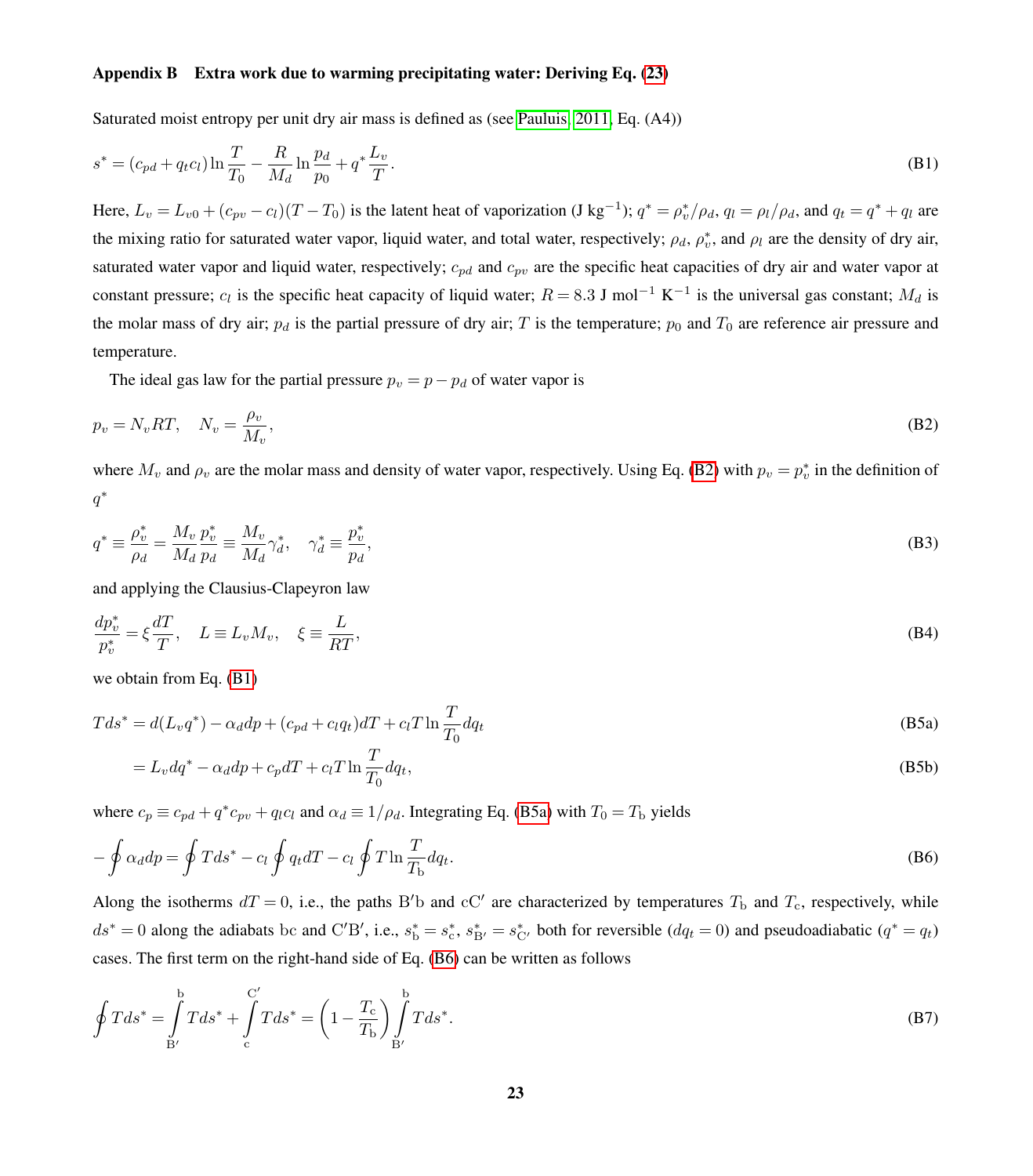Here we took into account the fact that integral over the colder isotherm can be expressed in terms of integral over the warmer isotherm [\(Pauluis, 2011\)](#page-34-5):

$$
\int_{c}^{C'} T ds^* = T_c \int_{c}^{C'} ds^* = T_c s^* \Big|_{c}^{C'} = T_c (s_{\rm B'}^* - s_{\rm b}^*) = -\frac{T_c}{T_{\rm b}} \int_{B'}^{b} T ds^*.
$$
\n(B8)

In the reversible case (i.e.,  $q_{tb} = q_{tc}$  and  $q_{tB'} = q_{tC'}$ ), the second and third circulation integrals on the right-hand side of Eq. [\(B6\)](#page-20-1) are evaluated as follows

$$
\oint q_t dT = -\oint T dq_t = \int_{C'}^{C} T dq_t - \int_{B'}^{D} T dq_t = \Delta q_t (T_c - T_b),
$$
\n(B9)

$$
\oint T \ln \frac{T}{T_{\rm b}} dq_t = T_{\rm c} \ln \frac{T_{\rm c}}{T_{\rm b}} \int_{\rm c}^{C'} dq_t = -\Delta q_t T_{\rm c} \ln \frac{T_{\rm c}}{T_{\rm b}},\tag{B10}
$$

where  $\Delta q_t \equiv q_{tb} - q_{tB'} = q_{tc} - q_{tC'}$ .

Using Eqs. [\(B7\)](#page-21-2), [\(B9\)](#page-21-4) and [\(B10\)](#page-21-0), integral [\(B6\)](#page-20-1) can be cast into the following form

$$
-\oint \alpha_d dp = \left(1 - \frac{T_c}{T_b}\right) \int_{B'}^{b} T ds^* + c_l \Delta q_t \left[T_b - T_c + T_c \ln \frac{T_c}{T_b}\right]
$$

$$
= \varepsilon_C \int_{B'}^{b} T ds^* + c_l T_b \Delta q_t \left[\varepsilon_C + (1 - \varepsilon_C) \ln(1 - \varepsilon_C)\right].
$$
(B11)

Taking into account that for  $\varepsilon_C = 1 - T_c/T_b \lesssim 1$ .

$$
\varepsilon_C + (1 - \varepsilon_C) \ln(1 - \varepsilon_C) \simeq \frac{\varepsilon_C^2}{2},\tag{B12}
$$

we obtain Eq. [\(23\)](#page-9-0) from Eq. [\(B11\)](#page-21-1). For the largest observed  $\varepsilon_C = 0.35$ , approximation [\(B12\)](#page-21-5) is a 13% underestimate.

For an infinitely narrow cycle, with  $B' \to b$ , Eqs. [\(B7\)](#page-21-2) and [\(B9\)](#page-21-4)–[\(B11\)](#page-21-1) are valid even if B'b and cC' are *not* isotherms, due to the smallness of temperature change on these paths as compared to the finite difference  $T_{\rm b} - T_{\rm c}$ .

In the pseudoadiabatic case (i.e.,  $q_t = q^*$ ), the second and third circulation integrals on the right-hand side of Eq. [\(B6\)](#page-20-1) are evaluated along the isothermal interval B'b and unclosed contour  $bcC'B'$  (denoted by symbol  $\sim$ ):

<span id="page-23-1"></span>
$$
-\oint q_t dT = \oint T dq^* = \int_{B'}^{b} T dq^* + \int_{\curvearrowright} T dq^* = \Delta q^* (T_b - T_P),
$$
\n(B13)

<span id="page-23-0"></span>
$$
-\oint T \ln \frac{T}{T_{\rm b}} dq_t = -\int_{\curvearrowright} T \ln \frac{T}{T_{\rm b}} dq^* \approx -\ln \frac{T_P}{T_{\rm b}} \int_{\curvearrowright} T dq^* = \Delta q^* T_P \ln \frac{T_P}{T_{\rm b}}.
$$
\n(B14)

Here  $\Delta q^* \equiv q_{\rm b}^* - q_{\rm B'}^*$ ,  $T_P$  defined in Eq. [\(28\)](#page-10-1) designates the mean temperature at which water vapor condenses and precipitates. In Eq. [\(B14\)](#page-23-0) the first equality implies that the integral over the warmer isotherm gives zero contribution. Then we estimate the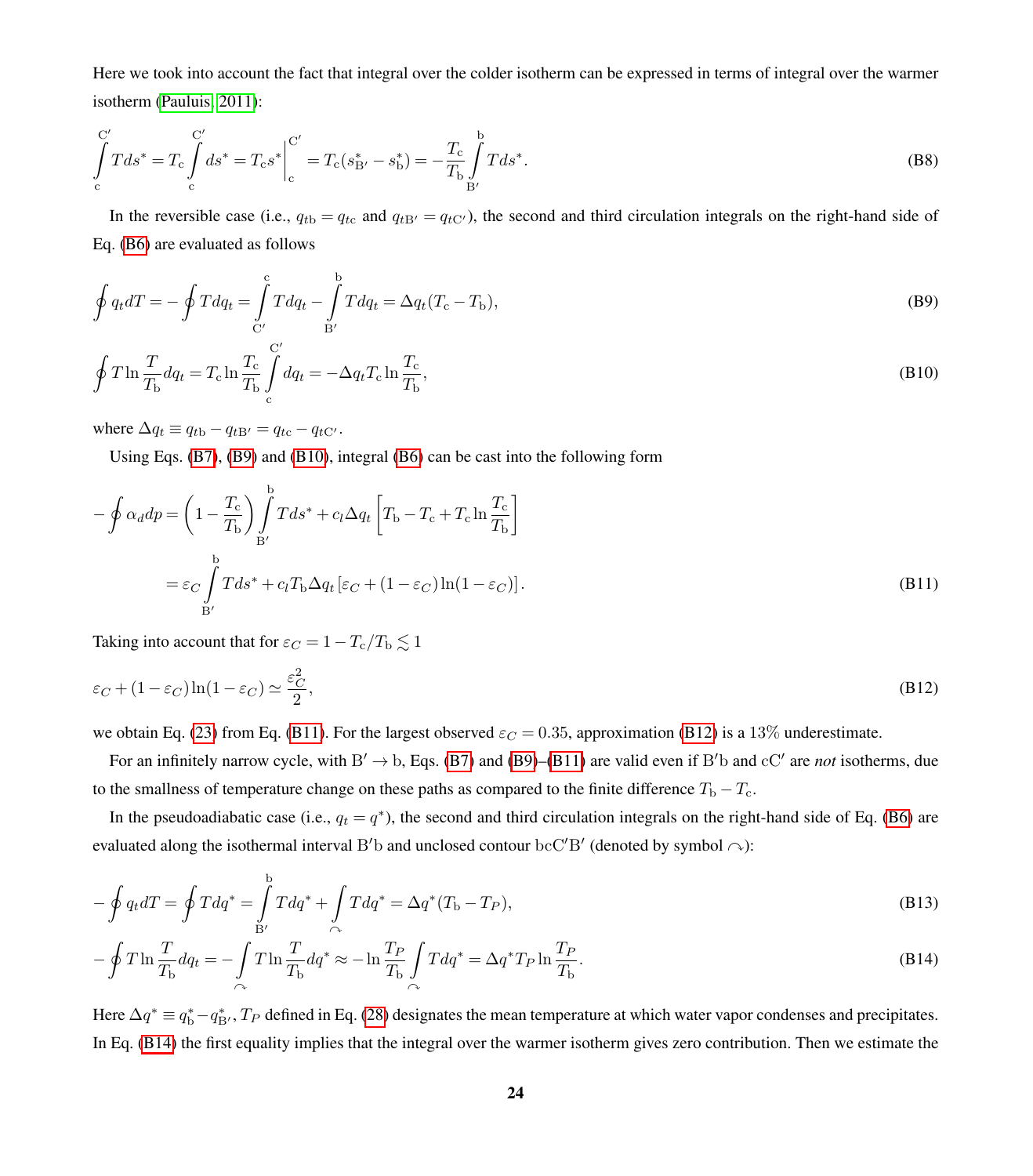integral by assuming that  $\ln T/T_{\rm b}$  is a slowly varying function with respect to T, so that it can be taken out of the integral at the point  $T = T_P$ . With the use of Eqs. [\(B13\)](#page-23-1) and [\(B14\)](#page-23-0) the water warming term in the pseudoadiabatic case is

$$
c_l \Delta q^* \left( T_{\rm b} - T_P + T_P \ln \frac{T_P}{T_{\rm b}} \right) = c_l T_{\rm b} \Delta q^* \left[ \varepsilon_P + (1 - \varepsilon_P) \ln(1 - \varepsilon_P) \right] \simeq c_l T_{\rm b} \Delta q^* \frac{\varepsilon_P^2}{2},\tag{B15}
$$

where  $\varepsilon_P \equiv 1 - T_P/T_b$ . We discuss the accuracy of this expression in the end of the next section.

<span id="page-24-1"></span>To obtain Eq. [\(40\)](#page-14-3), we use Eqs. [\(B3\)](#page-20-4) and [\(B4\)](#page-20-5) to exclude the temperature differential from Eq. [\(B5\)](#page-20-2):

$$
\frac{dq^*}{q^*} = \frac{d\gamma_d^*}{\gamma_d^*} = (1 + \gamma_d^*) \left( \frac{dp_v^*}{p_v^*} - \frac{dp}{p} \right) = (1 + \gamma_d^*) \left( \xi \frac{dT}{T} - \frac{dp}{p} \right),\tag{B16}
$$

$$
dT = \left(\frac{dq^*}{q^*} + \frac{dp}{p_d}\right) \frac{T}{\xi(1+\gamma_d^*)} = \left(\frac{dq^*}{q^*} + \alpha_d \frac{M_d}{RT} dp\right) \frac{T}{\xi(1+\gamma_d^*)}.
$$
\n(B17)

<span id="page-24-2"></span>Putting Eq. [\(B17\)](#page-24-1) into Eq. [\(B5b\)](#page-22-2) with  $T_0 = T$  and grouping the  $dq^*$  and  $dp$  terms yields Eq. [\(40\)](#page-14-3). Combining Eqs. [\(36\)](#page-13-0), [\(34\)](#page-12-2) and [\(44\)](#page-15-1) we obtain for  $\beta$  in Eq. [\(36\)](#page-13-0)

$$
\beta = \frac{1 - \varepsilon_C (1 - \varkappa_2) - K_2}{(1 - K_2)(1 + \varkappa_1) - K_1 (1 - \varkappa_2)}.
$$
\n(B18)

### <span id="page-24-0"></span>Appendix C Water lifting: Deriving Eq. [\(27\)](#page-10-2)

In Eq. [\(26\)](#page-10-0), we represent the last but one term on the right-hand side as

$$
\oint \alpha q_t dp = \int_{B'}^{b} \alpha q^* \frac{\partial p}{\partial r} dr - \int_{b}^{c} q_t d\left(\frac{V^2}{2} + gz\right) - \int_{c}^{C'} q_t g dz - \int_{C'}^{B'} q_t d\left(\frac{V^2}{2} + gz\right)
$$
\n(C1a)

<span id="page-24-3"></span>
$$
= \int_{B'}^{b} \alpha q^* \frac{\partial p}{\partial r} dr - q_t \frac{V^2}{2} \Big|_{b}^{c} - q_t \frac{V^2}{2} \Big|_{C'}^{B'} + \int_{b}^{c} \frac{V^2}{2} dq_t + \int_{C'}^{B'} \frac{V^2}{2} dq_t - \int_{C'} g q_t dz
$$
 (C1b)

$$
= \int_{B'}^{b} \alpha q^* \frac{\partial p}{\partial r} dr + q^* \frac{V^2}{2} \Big|_{B'}^{b} + q_t \frac{V^2}{2} \Big|_{c}^{C'} + \int_{b}^{c} \frac{V^2}{2} dq_t + \int_{C'}^{B'} \frac{V^2}{2} dq_t - \int_{C'} g q_t dz
$$
 (C1c)

$$
= \int_{B'}^{b} q^* \left( \alpha \frac{\partial p}{\partial r} + \frac{1}{2} \frac{\partial V^2}{\partial r} \right) dr + \int_{B'}^{b} \frac{V^2}{2} \frac{\partial q^*}{\partial r} dr + q_t \frac{V^2}{2} \Big|_{c}^{c'} + \int_{b}^{c} \frac{V^2}{2} dq_t + \int_{C'}^{B'} \frac{V^2}{2} dq_t - \int_{C'} g q_t dz
$$
 (C1d)

<span id="page-24-4"></span>
$$
= \int_{B'}^{b} q^* \left( \alpha \frac{\partial p}{\partial r} + \frac{1}{2} \frac{\partial V^2}{\partial r} \right) dr + \int_{B'}^{b} \frac{V^2}{2} \frac{\partial q^*}{\partial r} dr + \int_{c}^{C'} \frac{q_t}{2} \frac{\partial V^2}{\partial z} dz + \int_{\alpha} \frac{V^2}{2} dq_t - \int_{\alpha} g q_t dz.
$$
 (C1e)

Here it is assumed that  $q_l = 0$  at the isotherm B'b. In Eq. [\(C1a\)](#page-24-3), we have used the Bernoulli equation for the two streamlines, bc and B'C', and the hydrostatic equilibrium equation [\(1\)](#page-3-1) for the vertical path cC'. The unclosed contour bcC'B' is denoted by symbol  $\sim$ . Note that  $z_{B'} = z_b$  and  $r_c = r_{C'}$ .

Writing the last integral in Eq. [\(C1e\)](#page-24-4) as

$$
\int_{\alpha} q_t dz = q^* z \Big|_{\text{b}}^{\text{B}'} - \int_{\alpha} z dq_t \equiv (z_P - z_{\text{b}}) \Delta q^*,\tag{C2}
$$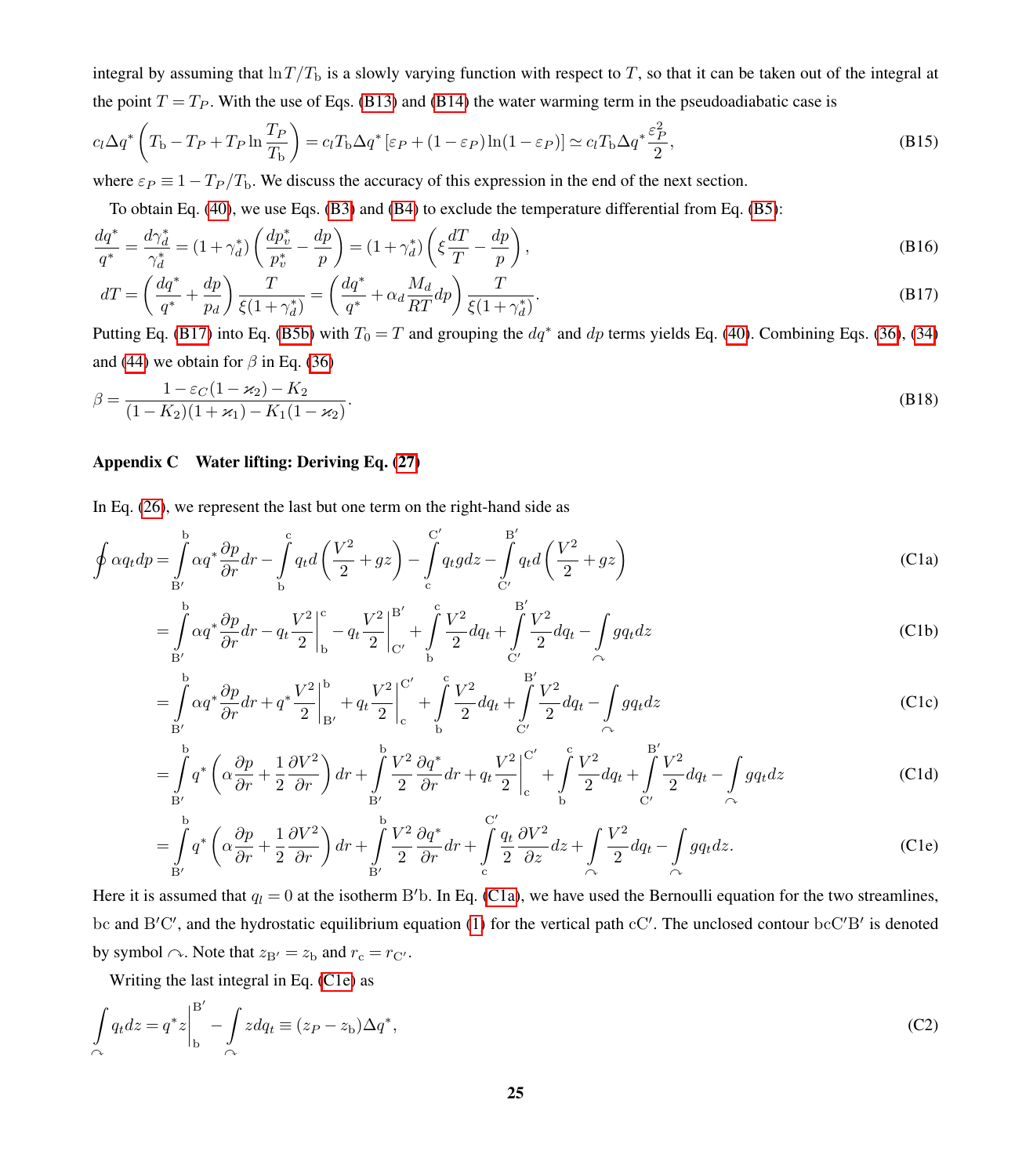we obtain

$$
\oint \alpha q_t dp = -\int\limits_{\text{b}}^{\text{B}'} q^* \left( \alpha \frac{\partial p}{\partial r} + \frac{1}{2} \frac{\partial V^2}{\partial r} \right) dr - \int\limits_{\text{b}}^{\text{B}'} \frac{V^2}{2} \frac{\partial q^*}{\partial r} dr - \left[ g(z_P - z_\text{b}) + \frac{V_P^2}{2} \right] \Delta q^* + \int\limits_{\text{c}}^{\text{C}'} \frac{q_t}{2} \frac{\partial V^2}{\partial z} dz.
$$
 (C3)

Here  $\Delta q^* \equiv q_{\rm b}^* - q_{\rm B'}^*$  and  $z_P$  and  $V_P^2$  are defined in Eq. [\(28\)](#page-10-1).

Putting Eq. [\(C3\)](#page-20-4) into Eq. [\(26\)](#page-10-0) yields

$$
\int_{b}^{B'} (1+q^*) \left( \alpha \frac{\partial p}{\partial r} + \frac{1}{2} \frac{\partial V^2}{\partial r} \right) dr = -\varepsilon_C \int_{b}^{B'} T \frac{\partial s^*}{\partial r} dr - c_l T_b \frac{\varepsilon_P^2}{2} \int_{b}^{B'} \frac{\partial q^*}{\partial r} dr - \left[ g(z_P - z_b) + \frac{V_P^2}{2} \right] \Delta q^* + \int_{c}^{C'} (1+q_t) \frac{1}{2} \frac{\partial V^2}{\partial z} dz.
$$
 (C4)

In the limit  $r_{\rm B}$   $\rightarrow$   $r_{\rm b}$  and  $z_{\rm C}$   $\rightarrow$   $z_{\rm c}$  we can lift the integral signs in Eq. [\(C4\)](#page-20-5) and divide both parts of the equation by dr to obtain Eq. [\(27\)](#page-10-2). Note that by chain rule  $(\partial V_c/\partial z) dz|_{r=r_c} = (\partial V_c/\partial r) dr|_{z=z_b}$ .

To evaluate  $V_P^2$ ,  $T_P$  and  $z_P$  for the case  $q_t = q^*$ , we can express the corresponding definitions [\(28\)](#page-10-1) as follows:

$$
X_P \Delta q^* \equiv -\int\limits_{\sim} X d q^* = \overline{X}_{bc} (q_b^* - q_c^*) + \overline{X}_{cC'} (q_c^* - q_{C'}^*) + \overline{X}_{C'B'} (q_{C'}^* - q_{B'}^*),
$$
\n(C5a)\n
$$
\overline{X}_{kj} \equiv -\frac{1}{q_k^* - q_j^*} \int\limits_{\mathbf{k}}^{\mathbf{j}} X d q^*,
$$
\n(C5b)

where  $\Delta q^* \equiv q_b^* - q_{\rm B'}^*$ ,  $X = \{V^2, T, z\}$  and  $\overline{X}_{\rm kj}$  is the average value of X over path kj.

In the limit  $r_{\rm B}$   $\rightarrow$   $r_{\rm b}$  and  $z_{\rm C}$   $\rightarrow$   $z_{\rm c}$ , when the two streamlines coincide, we have from Eq. [\(C5\)](#page-20-2)

$$
X_P = \overline{X}_{bc} + \frac{\partial \overline{X}_{bc}}{\partial q_b^*} (q_b^* - q_c^*) + (X_c - \overline{X}_{bc}) \frac{q_c^* - q_{C'}^*}{q_b^* - q_{B'}^*},\tag{C6}
$$

where  $X_c = \overline{X}_{cC'}$ . When  $(q_c^* - q_{C'}^*)/(q_b^* - q_{B'}^*) \sim q_c^* / q_b^* \ll 1$  (which is always the case when  $z_c$  is sufficiently large), the last term on the right-hand part of Eq. [\(C6\)](#page-20-1) can be neglected.

Due to the Clausius-Clapeyron law [\(B4\)](#page-20-5), the relative change of temperature is about  $\xi^{-1} \sim 0.05$  of the relative change of  $p_v^*$  and, hence, of  $q^*: q_b^* \partial \overline{T}_{bc} / \partial q_b^* \sim \overline{T}_{bc} / \xi$ . Therefore, for  $X = T$  the second term on the right-hand side of Eq. [\(C6\)](#page-20-1) can be neglected, and  $T_P = \overline{T}_{bc}$ , which is the mean temperature of precipitation along bc.

With the mean temperature of precipitation approximately independent of  $q_b^*$ , the mean precipitation height  $H_P \equiv \overline{z}_{bc}$  scales as  $H_P \sim T_P/\Gamma \sim q_b^*$ , because for sufficiently large  $q^*$  the moist adiabatic lapse rate  $\Gamma$  is approximately inversely proportional to  $q^*$  (e.g., [Makarieva and Nefiodov, 2021,](#page-33-7) Eq. (A10)). Therefore, for  $X = z$  the second term in Eq. [\(C6\)](#page-20-1) is approximately equal to the first one, such that

$$
z_P = aH_P \tag{C7}
$$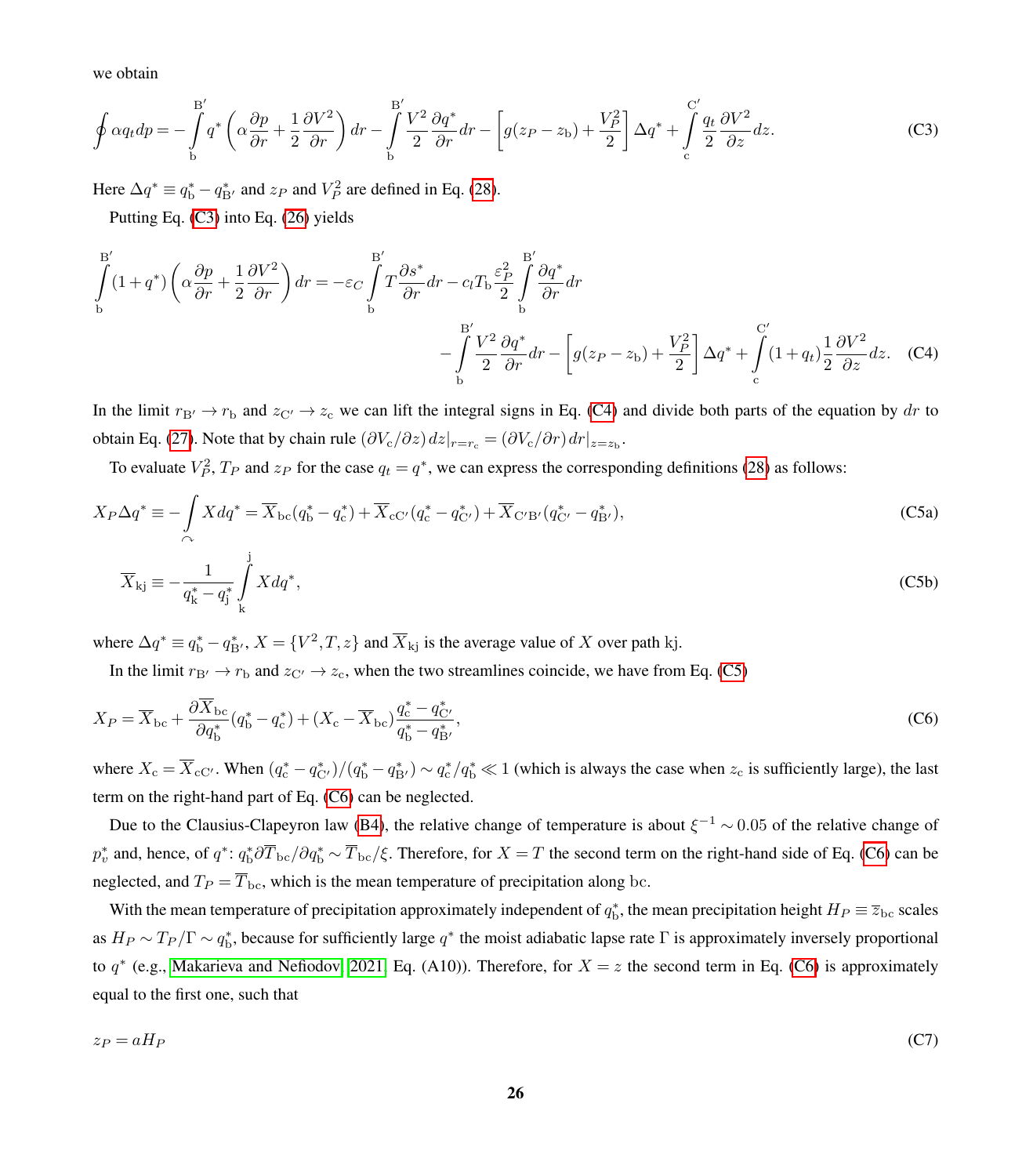<span id="page-26-0"></span>**Table C1.** Estimates of  $H_P = \overline{z}_{bc}$ ,  $X_P = \{T_P, z_P\}$  [\(C6\)](#page-20-1), a [\(C7\)](#page-21-2),  $\beta$  [\(B18\)](#page-24-2), and  $K_1$  [\(29\)](#page-11-0) for hydrostatic pseudoadiabatic (in bold) and reversible profiles with surface temperature  $T_s$ , surface pressure  $p_s = 950$  hPa, and  $z_b = 1$  km.

| $T_s$ , K | $T_{\rm b}$ , K | $z_c$ , km $T_c$ , K |     | $\varepsilon_C$ | $z_P$ , km $T_P$ , K |     | $\varepsilon_P$ | $H_P$ , km | $\overline{a}$   | $\beta$ | $K_1$ | $\beta K_1/\varepsilon_C$ |
|-----------|-----------------|----------------------|-----|-----------------|----------------------|-----|-----------------|------------|------------------|---------|-------|---------------------------|
| 303       | 300             | 18                   | 197 | 0.34            | 11                   | 275 | 0.08            | 6.8        | $1.6\phantom{0}$ | 0.65    | 0.042 | 0.08                      |
| 303       | 300             | 18                   | 201 | 0.33            | 18                   | 201 | 0.33            |            |                  | 0.65    | 0.044 | 0.09                      |
| 303       | 300             | 10                   | 262 | 0.13            | 7                    | 283 | 0.06            | 5.3        | 1.3              | 0.77    | 0.026 | 0.16                      |
| 303       | 300             | 10                   | 261 | 0.13            | 10                   | 261 | 0.13            |            |                  | 0.78    | 0.036 | 0.22                      |
| 289       | 284             | 11                   | 211 | 0.26            | 5.5                  | 266 | 0.06            | 4.1        | 1.3              | 0.77    | 0.020 | 0.06                      |
| 289       | 284             | 11                   | 212 | 0.25            | 11                   | 266 | 0.25            |            |                  | 0.77    | 0.028 | 0.09                      |

with  $a \sim 2$ . For more accurate estimates, we evaluated hydrostatic saturated reversible and pseudoadiabatic profiles ( $ds^* = 0$ ) with surface pressure  $p_s = 950$  hPa,  $z_b = 1$  km and variable  $T_b$  and  $z_c$  (Table [C1\)](#page-26-0). For the same  $z_c$ , the values of  $T_c$  are different, since the reversible moist adiabatic lapse rate is smaller than the pseudoadiabatic one (e.g., [Mapes, 2001,](#page-33-16) Fig. 1a). The dependence of  $H_P$  on  $q^*$  in Eq. [\(C6\)](#page-20-1) was evaluated by varying  $p_s$  at constant surface temperature  $T_s$ . For  $T_b = 300$  K and  $z_c = 18$  km we have  $a = 1.6$ . The same calculations show that the approximate Eq. [\(B14\)](#page-23-0) for the pseudoadiabatic water warming constitutes about 60% of the exact value (this is due to neglected correlation between T and  $dq^*$  when taking  $\ln(T/T_b)$ ) out of the integral in Eq. [\(B14\)](#page-23-0)). As the water warming term in the pseudoadiabatic case is an order of magnitude lower than the water lifting term, this inaccuracy is inconsequential for our estimate of  $K_1$  [\(29\)](#page-11-0).

#### Appendix D Reply to the Editor and reviewers

*Oct 11, 2021 Ref.: JAS-D-21-0172*[7](#page-26-1) *Editor Decision*

#### *Dear Dr. Makarieva,*

*I am now in receipt of two reviews of your manuscript "Water lifting and outflow gain of kinetic energy in tropical cyclones", and an editorial decision of Minor Revision has been reached. I apologize for the delay in decision. We had lost the help of one reviewer and therefore had to seek out an additional Associate Editor to review your manuscript. The reviews are included below. As you will see, although the decision is Minor Revision, the reviewers seek some vital clarification on key equations and the writing. Please address these as thoroughly and succinctly as possible in revision.*

*We invite you to submit a revised paper by 10 December 2021. If you anticipate problems meeting this deadline, please contact me as soon as possible at Rozoff.JAS@ametsoc.org.*

<span id="page-26-1"></span><sup>7</sup>Original submission JAS-D-21-0172 with line numbers can be found at<https://bioticregulation.ru/ab.php?id=mpi4>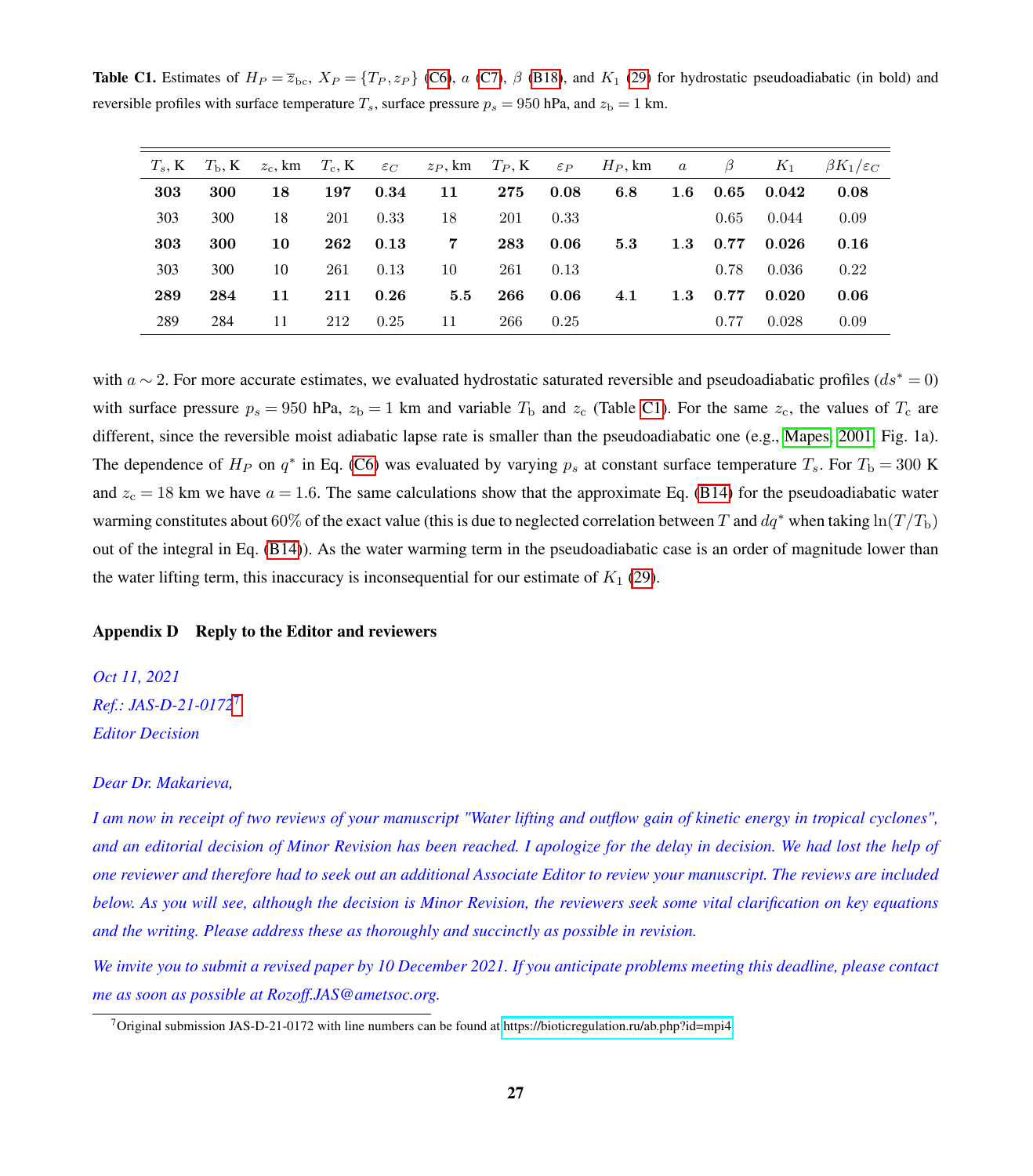*Along with your revision, please upload a point-by-point response that satisfactorily addresses the concerns and suggestions of each reviewer. To help the reviewers and Editor assess your revisions, our journal recommends that you cut-and-paste the reviewer and Editor comments into a new document. As you would conduct a dialog with someone else, insert your responses in a different font, different font style, or different color after each comment. If you have made a change to the manuscript, please indicate where in the manuscript the change has been made. (Indicating the line number where the change has been made would be one way, but is not the only way.)*

*Although our journal does not require it, you may wish to include a tracked-changes version of your manuscript. You will be able to upload this as "additional material for reviewer reference". Should you disagree with any of the proposed revisions, you will have the opportunity to explain your rationale in your response.*

*Please go to www.ametsoc.org/PUBSrevisions and read the AMS Guidelines for Revisions. Be sure to meet all recommendations when revising your paper to ensure the quickest processing time possible.*

*When you are ready to submit your revision, go to https://www.editorialmanager.com/amsjas/ and log in as an Author. Click on the menu item labeled "Submissions Needing Revision" and follow the directions for submitting the file.*

*Thank you for submitting your manuscript to the Journal of the Atmospheric Sciences. I look forward to receiving your revision. Sincerely,*

*Dr. Christopher Rozoff Editor Journal of the Atmospheric Sciences*

December 2, 2021 Ref.: JAS-D-21-0172 Resubmission of revised manuscript

Dear Dr. Rozoff,

Thank you for your consideration of our work and for your positive evaluation of it. We have re-organized the manuscript following our reviewers' suggestions. We have added a new figure, which summarizes the main equations and assumptions, as suggested by our first reviewer.

The new framework that we outline has diverse ramifications, which cannot be all considered in one paper. We appreciate this opportunity to present the entire framework in a comprehensive and explicit form, such that its implications could be further developed by anyone interested.

Sincerely,

Anastassia Makarieva (on behalf of the authors)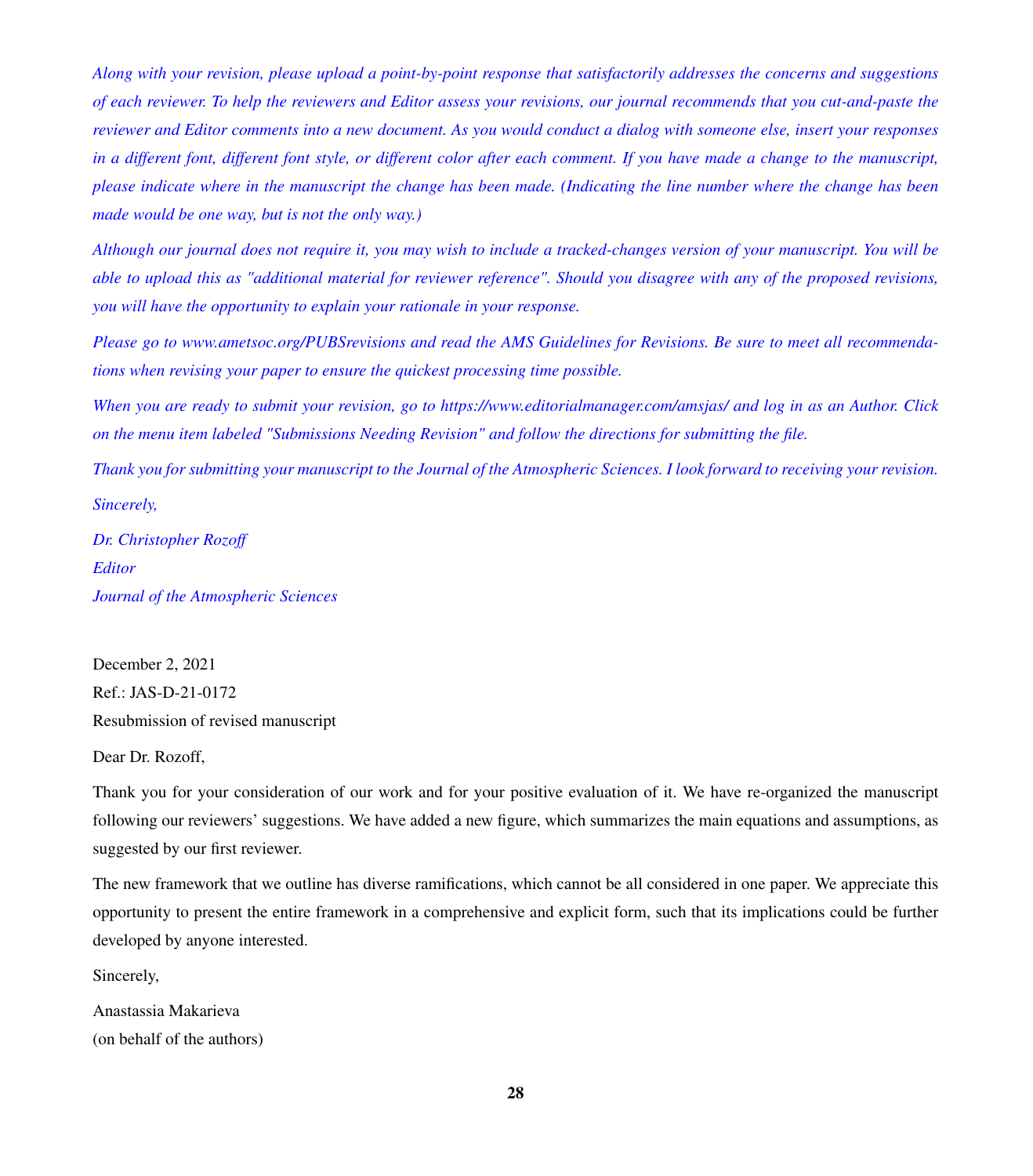We sincerely appreciate the reviewers' constructive comments and suggestions.

## *Reviewer #1:*

*Summary: The authors start from a more general set of basic equations and tested different assumptions for deriving MPI. I think this study is beneficial for critical thinking of MPI under different assumptions and enables the quantitative comparison among the corresponding results. I can generally follow the derivations with additional effort in some places which need more clarification. My comments are mainly about these unclear/uneasy-to-follow places.*

*Minor comments:*

*1. L163: Eq(8) used Vb=VB' and Vc=VC', doesn't it mean an infinitely narrow bcC'B'b?*

We clarified in the end of section [2.a](#page-3-3) as follows: Equation [\(8\)](#page-5-3) describes an infinitely narrow cycle B'bcC'B' with  $\partial V^2/\partial z = 0$ at cC' and  $\partial V^2/\partial r = 0$  at B'b. It is also valid for a special case of B'bcC'B' being a *closed streamline* with  $V_b = V_{B'}$  [\(Emanuel,](#page-32-4) [1988\)](#page-32-4).

*2. Eq(17), Eq(25) and L709: the formula partial(Vc)/partial(r) is tricky at the first glance, I think extra explanation is needed. E.g., 'it is the result of the right hand side of Eq(16) after taking the limit'.*

We have added a clarification after Eq.  $(27)$ .

*3.* Eq(21): '=' -> ' $\approx$ '

Corrected.

*4. L255: 'in the right-hand' -*> *'on the right-hand'*

Corrected everywhere.

## *5. L281-L282: Why Tw=(Tb+Tc)/2?*

This relationship is approximate (= replaced with  $\simeq$  in the revised text) and valid for small  $\varepsilon_C$ , as explained in the Appendix. It is intended as a possible way to understand the physical meaning of Eq. [\(23\)](#page-9-0). We have clarified as follows: "Warming the water removed at the colder isotherm with temperature  $T_c$  and returned at the warmer isotherm with  $T_b$  requires extra heat  $c_l(T_b - T_c)\Delta q^*$ . As the moist air ascends and cools from  $T_b$  to  $T_c$ , the mean temperature at which the water loses heat is, in the linear approximation,  $T_w \simeq (T_b + T_c)/2$ . Accordingly, the maximum efficiency with which this heat can be converted to work is  $(T_{\rm b} - T_{\rm w})/T_{\rm b} \simeq \varepsilon_C / 2$ ."

*6. Eq(26) vs Eq(27): In appendix, A29, A33 and A34 -*> *A30, A38 and A39 is not straightforward enough.*

We have now presented these derivations in a more detailed and explicit form, see Eqs. [\(C5\)](#page-20-2)-[\(C7\)](#page-21-2). This more accurate consideration produced a somewhat greater estimate of  $z_P$  [\(28\)](#page-10-1) for the pseudoadiabatic case [\(C7\)](#page-21-2) and brought the pseudoadiabatic and reversible values of  $K_1$  closer to each other. Thank you for emphasizing this point in our derivations.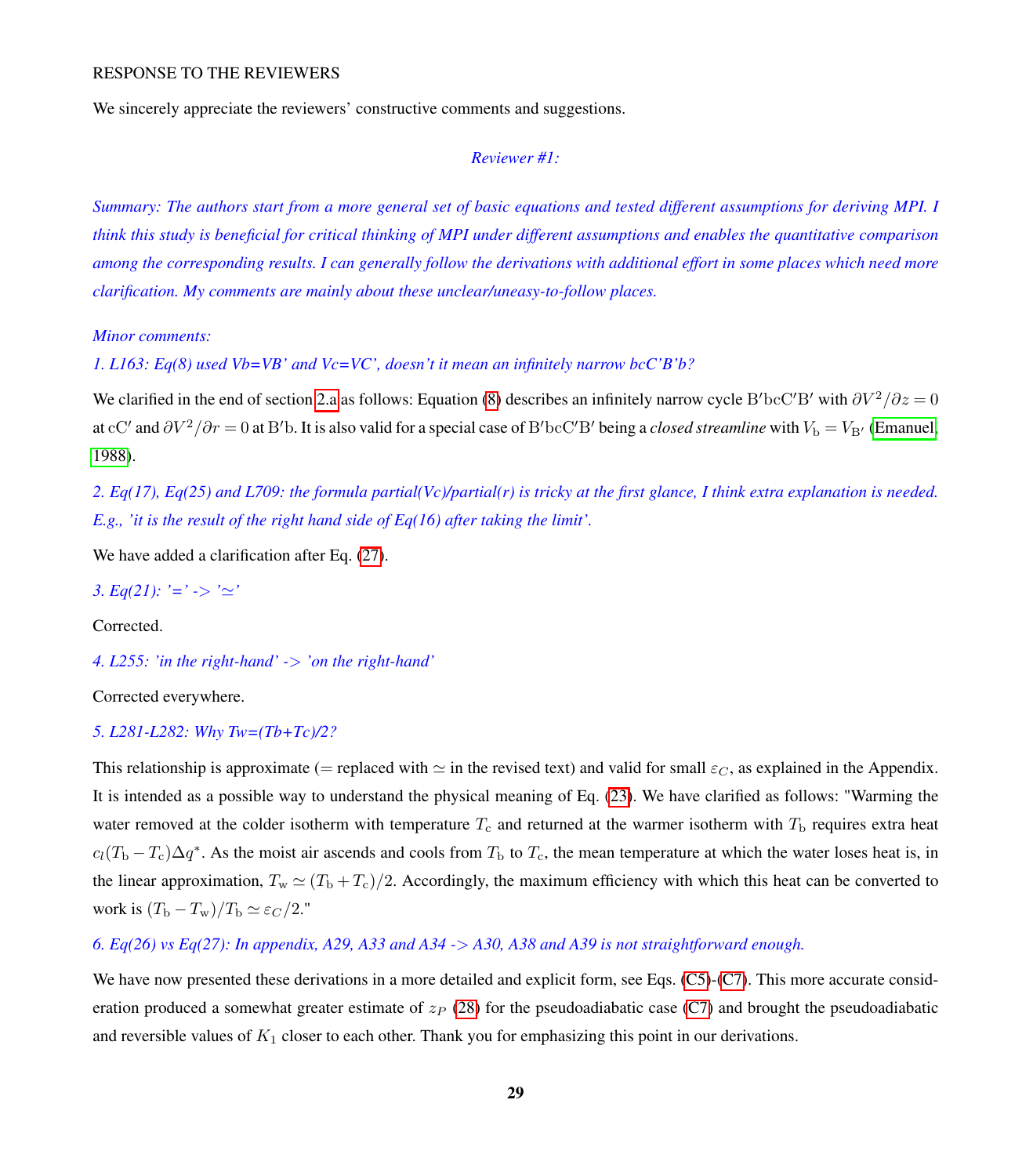#### *7. L330: need to mention where such point is: 'e.g., at/near RMW'*

Clarified as suggested.

## *8. L341-L342: it's better to point out the place/assumption in Emanuel (1986) that leads to the incorrectness.*

We clarified in a footnote as follows. In contrast, [Emanuel](#page-32-7) [\(1986,](#page-32-7) p. 602) incorrectly concluded that the outflow term becomes significant if the outflow radius is very large. *Footnote:* This conclusion stemmed from [Emanuel](#page-32-7) [\(1986\)](#page-32-7)'s Eq. (18), where an outflow term proportional to a large squared radius first appeared. While deriving this equation for a cycle with finite B'b, [Emanuel](#page-32-7) [\(1986,](#page-32-7) p. 588), on the one hand, used the conservation of angular momentum along streamlines bc and B'C' and, on the other hand, assumed  $r_{\rm B}$  (interpreted as "the radial extent of the storm near the sea level") to be large enough for  $\partial p/\partial r$  to vanish and, at the same time, small enough for  $r\partial p/\partial r|_b \gg r\partial p/\partial r|_{B'}$  (for details, see [Makarieva et al., 2019,](#page-33-6) Appendix A). With  $r\partial p/\partial r \sim \rho v^2$ , ignoring this term at B' means that  $V_{\rm b}^2 - V_{\rm B'}^2 \sim V_{\rm b}^2$ , while at the point of maximum wind this difference is zero.

## *9. Eq(33): this is a general form for both dry and moist situations, right? If so, L361-L362 is confusing. Only sensible heat input? I think under isothermal assumption, there can still be latent heat input if the boundary layer is not saturated. 10. L379-L383: as the authors mentioned, (40)*

Former Eq. (33) (now Eq. [34\)](#page-12-2) is indeed a general form for both dry and moist situations. It says that at the point of maximum wind, work equals dissipation. By itself, it does not say anything about heat input. However, under isothermal conditions, work  $-\alpha dp$  corresponds to sensible heat input. This is what was stated at L361-L362.

The latent heat is indeed present (former Eq. (40), now Eq. [44\)](#page-15-1). Work (and dissipation at the point of maximum wind) equals total heat input times efficiency. Total heat input is the sum of latent and sensible heat. Efficiency is less than unity. So there is a possibility for the relationship  $-\alpha dp = \varepsilon(-\alpha dp + L_v dq)$  to hold. However, it cannot be generally valid. This is discussed in section [4.](#page-14-0)

## *11. L526-L528: it is equivalent to Vc\*rc-1/2f\*rb*<sup>2</sup> >= 0 *given Mb=Mc. Does this constrain the selection of c point? Maybe I missed it, is this c or C' point arbitrary picked? Can the authors comment on this c selection?*

Generally, the selection of point c is completely arbitrary. Moreover, as we now clarify after Eq. [\(16\)](#page-7-0), the obtained results do not depend on the orientation of cC' (horizontal, vertical or tilted). Expression for  $K_2$  [\(33\)](#page-12-4) is written taking into acount Eq. [\(32\)](#page-12-0), which is based on  $M_b = M_c$ . Therefore, the condition  $v_c = 0$  specifies the outflow radius  $r_c$  according to the above relationship. It is about  $r_c \lesssim 10r_b$ , as discussed in section [3.d.](#page-11-2)

*12. In the appendix: are A21-A26 for reversible process? If so, please explicitly state it. It's easier for readers to get a sense quickily.*

We clarified after Eq. [\(B6\)](#page-20-1) that Eqs. [\(B7\)](#page-21-2)-[\(B8\)](#page-21-6) are general, while before Eq. [\(B9\)](#page-21-4) we noted that Eqs. (B9)-[\(B12\)](#page-21-5) are for reversible processes.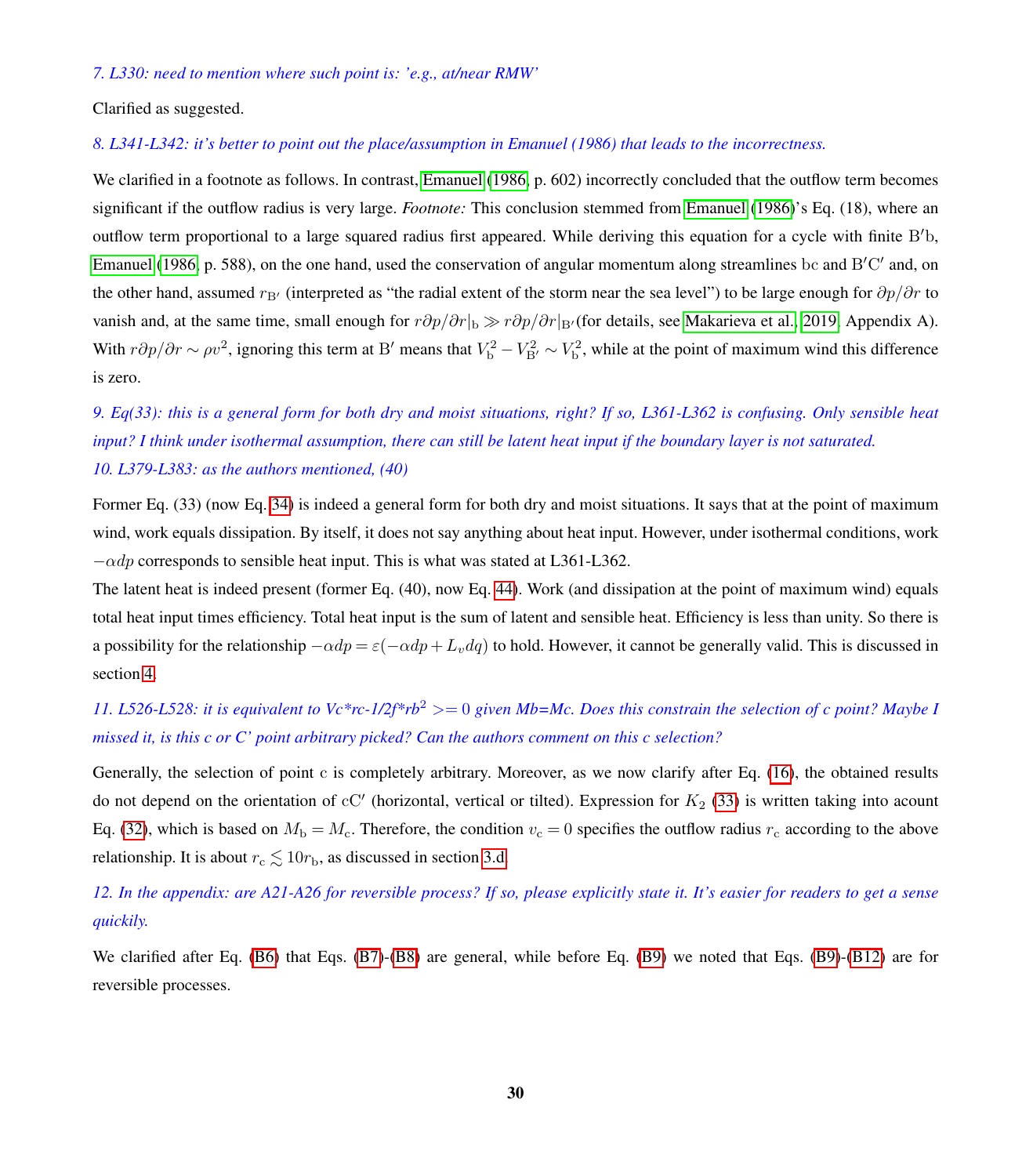## *13. L688: T=Tp: I think it is not very straight-forward to get this, can the authors provide some estimation about the error as for A26?*

This error estimation (about 60% but not consequential for the main conclusions) is provided after Eq. [\(C7\)](#page-21-2).

*14. This paper is not easy for readers to go though given the dense equations. I would suggest the authors emphasize a little more on the key equations and the comparisons with the previous studies. A table and a figure like table 1 and Figure 2 but for comparison of assumptions / equations will be of great help.*

We have added a new figure (Fig. [3\)](#page-17-0), where we emphasize the key assumptions and equations. In the text, we emphasize that there are three distinct assumptions (Eqs. [\(10\)](#page-6-4), [\(20\)](#page-8-1) and [\(45\)](#page-15-3)) that lead two different resulting formulae for  $V_{\text{max}}$ .

## *Reviewer #3:*

## *Brief summary:*

*This study examines the role of water lifting in tropical cyclones in a theoretical framework and finds that the water lifting's effect on reducing the storm intensity is generally small. The framework is energetically-based and axisymmetric. The relationship between the theory and Emanuel's maximum potential intensity theory is also described.*

#### *Recommendation:*

*The manuscript is well written and provides a nice theoretical framework for understanding the role of water lifting in ideal tropical cyclones. My overall recommendation is to accept, but I encourage the authors to consider the general comments below to improve the manuscript.*

#### *General comments:*

*1) The manuscript is a bit dense and difficult to follow at times. Part of this is unavoidable due to the theoretical nature of the manuscript. However, I would recommend some rewriting of the conclusions section to better bring out the main points. For example, in first paragraph of the conclusions, a main summary of the important findings is not given. Rather, first equations are given without any segue to provide context. Additionally, the conclusions section contains reviews of past work, which would be better located in the introduction or main body. Many readers of JAS will first look at the abstract and conclusions to determine interest in the rest of the paper. It is important to distill the main points in the manuscript into these sections so that the paper will be of more general use to a broader audience.*

We have re-organized the manuscript as follows. In the Introduction, we presented a clear structure of the main findings of the paper (the last three paragraphs). In the concluding section, we have merged the material from the first three subsections ("How significant is the water lifting term?", "The estimate of Sabuwala et al. (2015)", "The outflow term") to the corresponding sections in the main body of the manuscript (now sections [3.c](#page-10-4) "Water lifting" and [3.e](#page-12-6) "Estimates of maximum velocity"). The flow of arguments in the Conclusions is now facilitated by a graphical abstract of the main findings in the new Figure [3](#page-17-0) suggested by the first referee.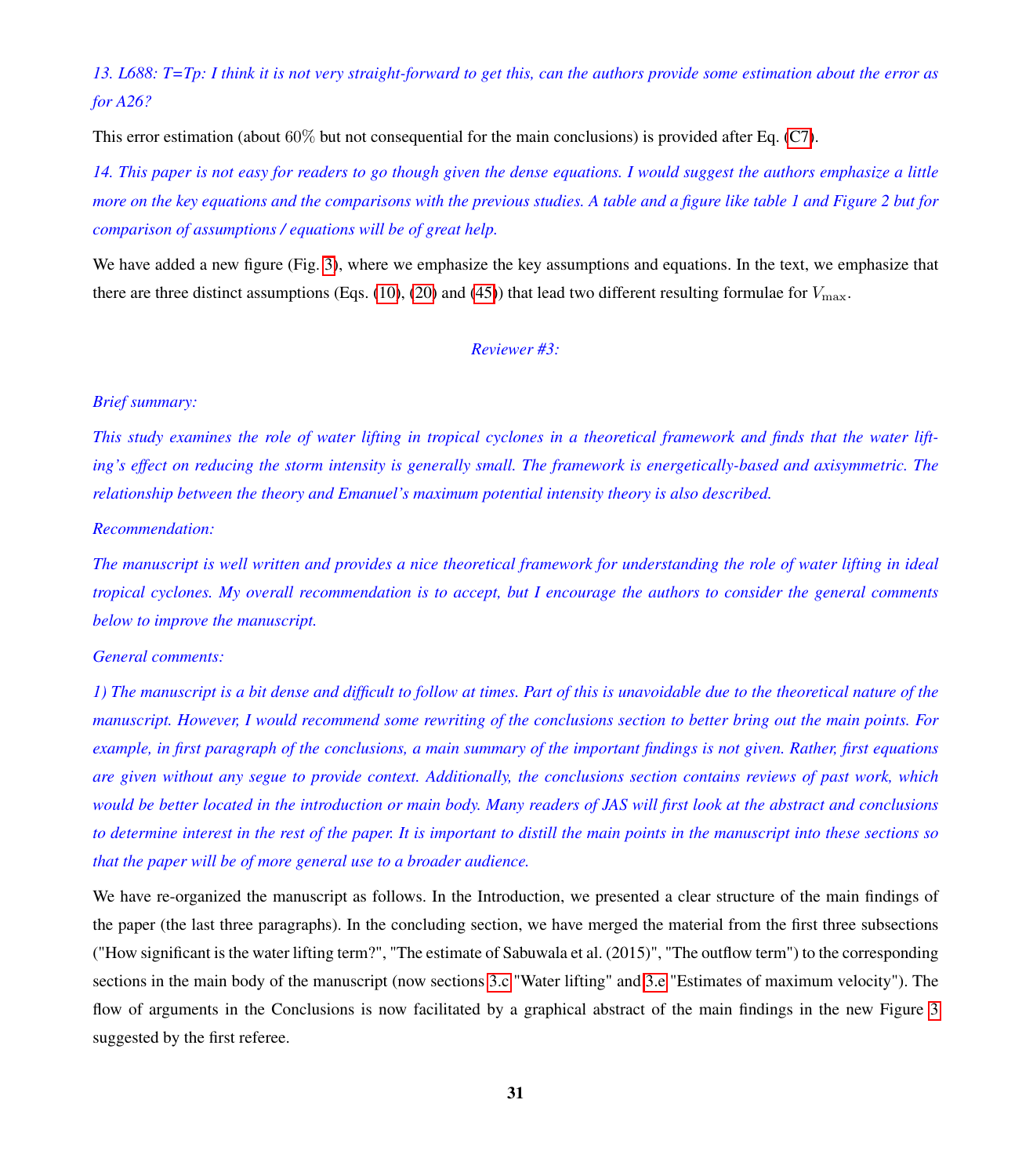*2) A critical aspect of any theory is to demonstrate either through observational analysis or numerical simulations that the theory is valid. This manuscript contains no internal evaluation of the theory, although comparisons to other studies' estimates of water lifting power are given in Table 2. I understand the manuscript is already quite long, but such analysis would strengthen the manuscript. In the end, perhaps such analysis needs to be in a follow-on manuscript, but I do believe it is needed at some point. I suggest using the axisymmetric CM1 model to validate the theory in ideal conditions. For example, the water lifting term could be calculated in the model simulations and its significance could be assessed in relation to the theory.*

In this work, we have outlined the theoretical framework as comprehensively and explicitly as possible. (We believe that it could be a certain lack of clarity that contributed to the corresponding issues having remained unsettled.) This has indeed made the manuscript quite long. However, as we state in the revised Conclusions: "The developed analytical framework can be used to evaluate corresponding magnitudes for different scenarios in numerical models." This can be done in a follow-on study.

*Specific minor comments:*

*L449: typo "overall"* Corrected.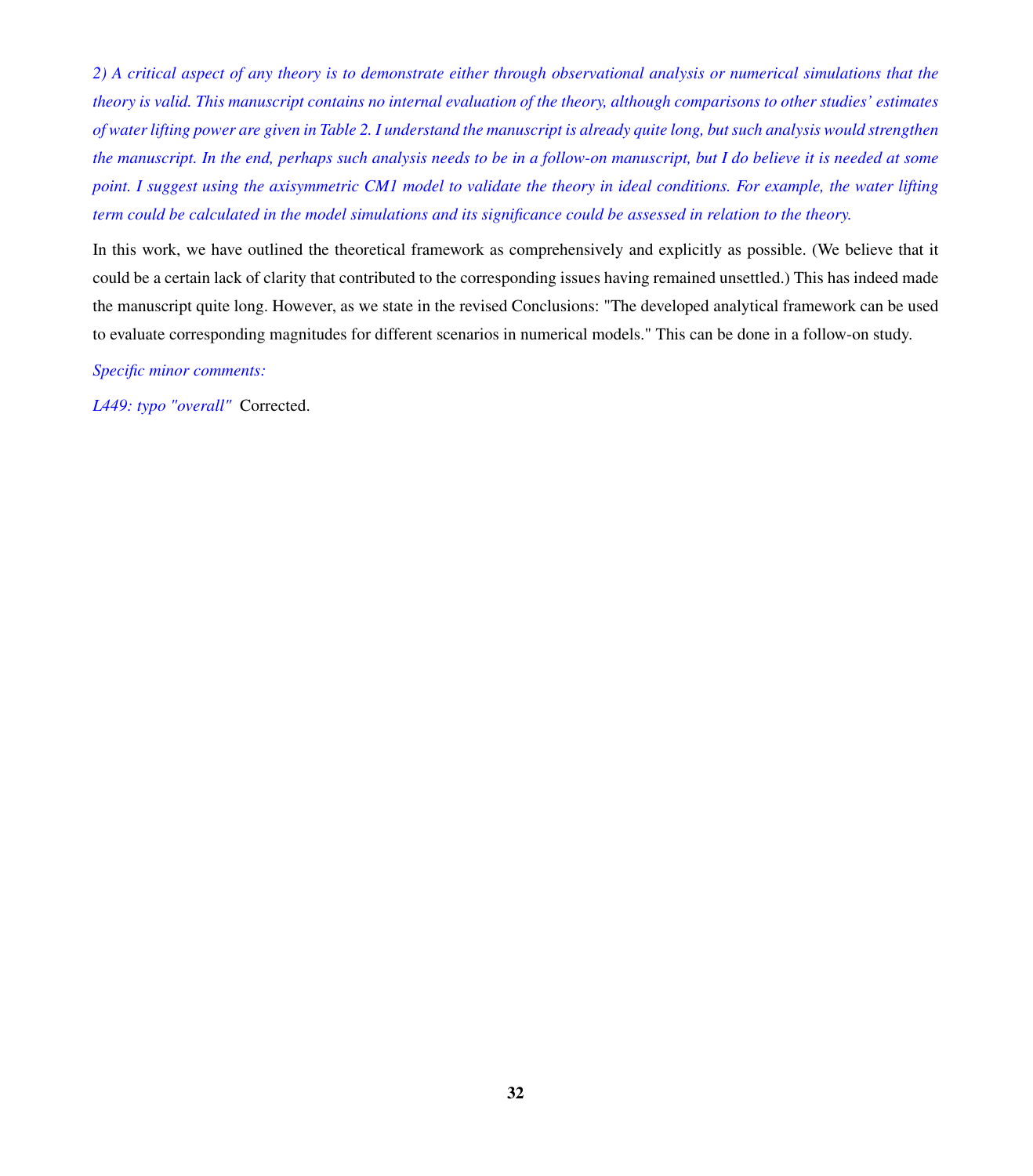#### References

- <span id="page-32-18"></span>Aberson, S. D., Montgomery, M. T., Bell, M., and Black, M.: Hurricane Isabel (2003): New insights into the physics of intense storms. Part II: Extreme localized wind, Bull. Amer. Meteor. Soc., 87, 1349–1354, https://doi.org[/10.1175/BAMS-87-10-1349,](https://doi.org/10.1175/BAMS-87-10-1349) 2006.
- <span id="page-32-10"></span>Bister, M. and Emanuel, K. A.: Dissipative heating and hurricane intensity, Meteor. Atmos. Phys., 65, 233–240, https://doi.org[/10.1007/BF01030791,](https://doi.org/10.1007/BF01030791) 1998.
- <span id="page-32-11"></span>Bryan, G. H. and Rotunno, R.: The maximum intensity of tropical cyclones in axisymmetric numerical model simulations, Mon. Wea. Rev., 137, 1770–1789, https://doi.org[/10.1175/2008MWR2709.1,](https://doi.org/10.1175/2008MWR2709.1) 2009a.
- <span id="page-32-9"></span>Bryan, G. H. and Rotunno, R.: Evaluation of an analytical model for the maximum intensity of tropical cyclones, J. Atmos. Sci., 66, 3042– 3060, https://doi.org[/10.1175/2009JAS3038.1,](https://doi.org/10.1175/2009JAS3038.1) 2009b.
- <span id="page-32-15"></span><span id="page-32-12"></span>Carnot, S.: Reflections on the Motive Power of Heat, J. Wiley, New York, 1890.
- Cronin, T. W. and Chavas, D. R.: Dry and semidry tropical cyclones, J. Atmos. Sci., 76, 2193 2212, https://doi.org[/10.1175/JAS-D-18-](https://doi.org/10.1175/JAS-D-18-0357.1) [0357.1,](https://doi.org/10.1175/JAS-D-18-0357.1) 2019.
- <span id="page-32-17"></span>DeMaria, M. and Kaplan, J.: Sea surface temperature and the maximum intensity of Atlantic tropical cyclones, J. Climate, 7, 1324–1334, https://doi.org[/10.1175/1520-0442\(1994\)007<1324:SSTATM>2.0.CO;2,](https://doi.org/10.1175/1520-0442(1994)007%3C1324:SSTATM%3E2.0.CO;2) 1994.
- <span id="page-32-8"></span>Emanuel, K.: Tropical cyclone energetics and structure, pp. 165–192, Cambridge University Press, https://doi.org[/10.1017/CBO9780511735035.010,](https://doi.org/10.1017/CBO9780511735035.010) 2004.
- <span id="page-32-5"></span>Emanuel, K.: 100 years of progress in tropical cyclone research, Meteorological Monographs, 59, 15.1–15.68, https://doi.org[/10.1175/AMSMONOGRAPHS-D-18-0016.1,](https://doi.org/10.1175/AMSMONOGRAPHS-D-18-0016.1) 2018.
- <span id="page-32-6"></span>Emanuel, K. and Rotunno, R.: Self-stratification of tropical cyclone outflow. Part I: Implications for storm structure, J. Atmos. Sci., 68, 2236–2249, https://doi.org[/10.1175/JAS-D-10-05024.1,](https://doi.org/10.1175/JAS-D-10-05024.1) 2011.
- <span id="page-32-0"></span>Emanuel, K. and Rousseau-Rizzi, R.: Reply to "Comments on 'An evaluation of hurricane superintensity in axisymmetric numerical models'", J. Atmos. Sci., 77, 3977–3980, https://doi.org[/10.1175/JAS-D-20-0199.1,](https://doi.org/10.1175/JAS-D-20-0199.1) 2020.
- <span id="page-32-7"></span>Emanuel, K. A.: An air-sea interaction theory for tropical cyclones. Part I: Steady-state maintenance, J. Atmos. Sci., 43, 585–604, https://doi.org[/10.1175/1520-0469\(1986\)043<0585:AASITF>2.0.CO;2,](https://doi.org/10.1175/1520-0469(1986)043%3C0585:AASITF%3E2.0.CO;2) 1986.
- <span id="page-32-4"></span>Emanuel, K. A.: The maximum intensity of hurricanes, J. Atmos. Sci., 45, 1143–1155, https://doi.org[/10.1175/1520-](https://doi.org/10.1175/1520-0469(1988)045%3C1143:TMIOH%3E2.0.CO;2) [0469\(1988\)045<1143:TMIOH>2.0.CO;2,](https://doi.org/10.1175/1520-0469(1988)045%3C1143:TMIOH%3E2.0.CO;2) 1988.
- <span id="page-32-16"></span>Goody, R.: On the mechanical efficiency of deep, tropical convection, J. Atmos. Sci., 60, 2827–2832, https://doi.org[/10.1175/1520-](https://doi.org/10.1175/1520-0469(2003)060%3C2827:OTMEOD%3E2.0.CO;2) [0469\(2003\)060<2827:OTMEOD>2.0.CO;2,](https://doi.org/10.1175/1520-0469(2003)060%3C2827:OTMEOD%3E2.0.CO;2) 2003.
- <span id="page-32-2"></span><span id="page-32-1"></span>Gorshkov, V. G.: Energetics of the biosphere, Leningrad Politechnical Institute, 1982.
- Gorshkov, V. G.: Physical and biological bases of life stability. Man, Biota, Environment, Springer, Berlin, Heidelberg, https://doi.org[/10.1007/978-3-642-85001-1,](https://doi.org/10.1007/978-3-642-85001-1) 1995.
- <span id="page-32-13"></span><span id="page-32-3"></span>Gustavson, M. R.: Limits to wind power utilization, Science, 204, 13–17, https://doi.org[/10.1126/science.204.4388.13,](https://doi.org/10.1126/science.204.4388.13) 1979.
- Igel, M. R. and Igel, A. L.: The energetics and magnitude of hydrometeor friction in clouds, J. Atmos. Sci., 75, 1343 1350, https://doi.org[/10.1175/JAS-D-17-0285.1,](https://doi.org/10.1175/JAS-D-17-0285.1) 2018.
- <span id="page-32-14"></span>Jaimes, B., Shay, L. K., and Uhlhorn, E. W.: Enthalpy and momentum fluxes during Hurricane Earl relative to underlying ocean features, Mon. Wea. Rev., 143, 111–131, https://doi.org[/10.1175/MWR-D-13-00277.1,](https://doi.org/10.1175/MWR-D-13-00277.1) 2015.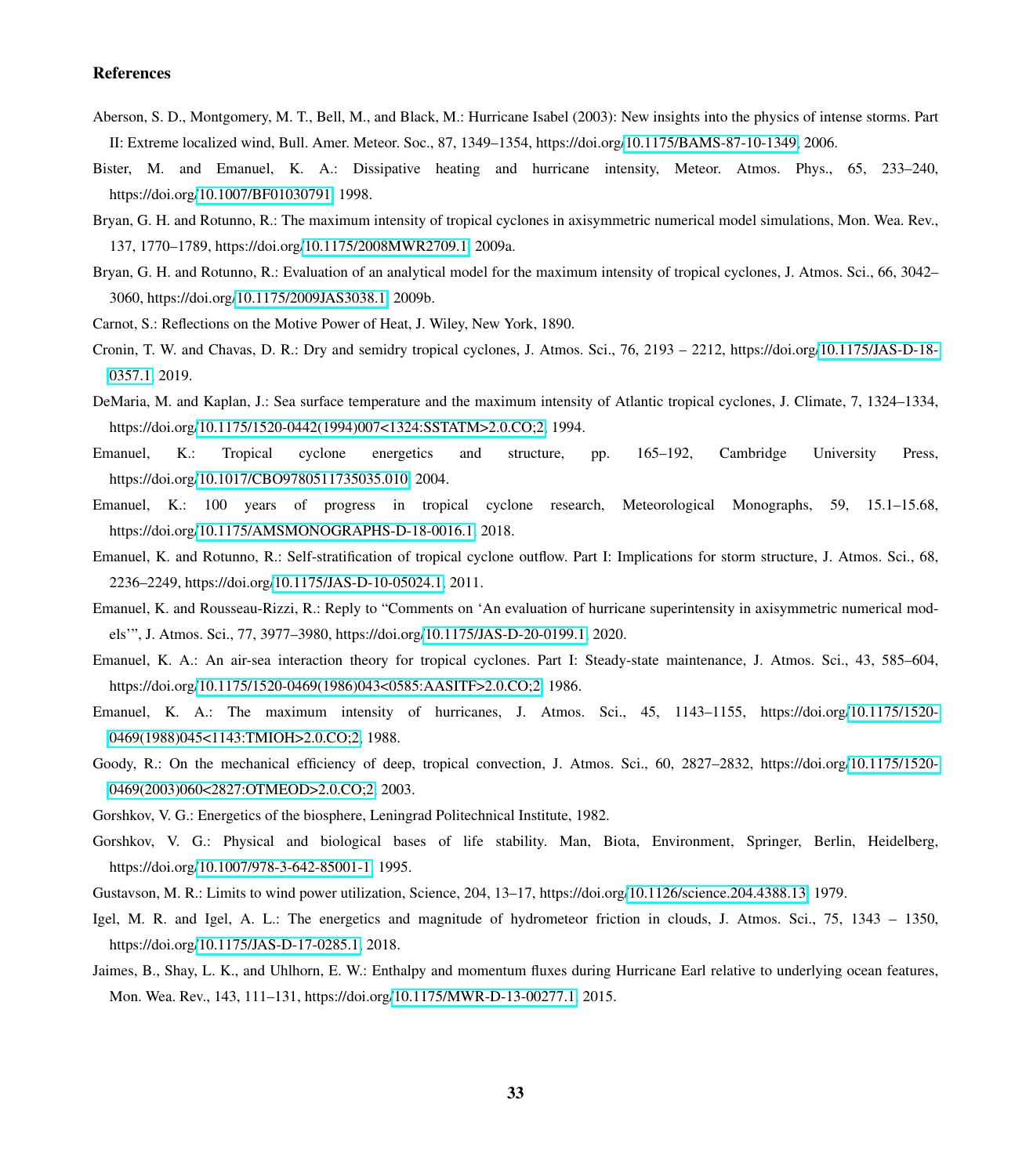- <span id="page-33-13"></span>Kieu, C., Rotunno, R., and Wang, Q.: Frictionally induced feedback in a reduced dynamical model of tropical cyclone intensification, J. Atmos. Sci., 77, 3821–3831, https://doi.org[/10.1175/JAS-D-20-0092.1,](https://doi.org/10.1175/JAS-D-20-0092.1) 2020.
- <span id="page-33-15"></span><span id="page-33-3"></span>Lorenz, E. N.: The Nature and Theory of the General Circulation of the Atmosphere, World Meteorological Organization, 1967.
- <span id="page-33-7"></span>L'vovitch, M. I.: World water resources and their future, American Geophysical Union, 1979.
- Makarieva, A. M. and Nefiodov, A. V.: Alternative expression for the maximum potential intensity of tropical cyclones, [https://arxiv.org/abs/](https://arxiv.org/abs/2101.06500) [2101.06500,](https://arxiv.org/abs/2101.06500) eprint arXiv: 2101.06500v2 [physics.ao-ph], 2021.
- <span id="page-33-1"></span>Makarieva, A. M., Gorshkov, V. G., Nefiodov, A. V., Sheil, D., Nobre, A. D., Bunyard, P., and Li, B.-L.: The key physical parameters governing frictional dissipation in a precipitating atmosphere, J. Atmos. Sci., 70, 2916–2929, https://doi.org[/10.1175/JAS-D-12-0231.1,](https://doi.org/10.1175/JAS-D-12-0231.1) 2013.
- <span id="page-33-10"></span>Makarieva, A. M., Gorshkov, V. G., Nefiodov, A. V., Chikunov, A. V., Sheil, D., Nobre, A. D., and Li, B.-L.: Fuel for cyclones: The water vapor budget of a hurricane as dependent on its movement, Atmos. Res., 193, 216–230, https://doi.org[/10.1016/j.atmosres.2017.04.006,](https://doi.org/10.1016/j.atmosres.2017.04.006) 2017a.
- <span id="page-33-9"></span>Makarieva, A. M., Gorshkov, V. G., Nefiodov, A. V., Sheil, D., Nobre, A. D., Bunyard, P., Nobre, P., and Li, B.-L.: The equations of motion for moist atmospheric air, J. Geophys. Res. Atmos., 122, 7300–7307, https://doi.org[/10.1002/2017JD026773,](https://doi.org/10.1002/2017JD026773) 2017b.
- <span id="page-33-2"></span>Makarieva, A. M., Gorshkov, V. G., Nefiodov, A. V., Sheil, D., Nobre, A. D., and Li, B.-L.: Quantifying the global atmospheric power budget, [https://arxiv.org/abs/1603.03706,](https://arxiv.org/abs/1603.03706) eprint arXiv: 1603.03706v4 [physics.ao-ph], 2017c.
- <span id="page-33-12"></span>Makarieva, A. M., Gorshkov, V. G., Nefiodov, A. V., Sheil, D., Nobre, A. D., Shearman, P. L., and Li, B.-L.: Kinetic energy generation in heat engines and heat pumps: The relationship between surface pressure, temperature and circulation cell size, Tellus A, 69, 1272 752, https://doi.org[/10.1080/16000870.2016.1272752,](https://doi.org/10.1080/16000870.2016.1272752) 2017d.
- <span id="page-33-4"></span>Makarieva, A. M., Gorshkov, V. G., Nefiodov, A. V., Chikunov, A. V., Sheil, D., Nobre, A. D., and Li, B.-L.: Hurricane's maximum potential intensity and the gravitational power of precipitation, [https://arxiv.org/abs/1801.06833,](https://arxiv.org/abs/1801.06833) eprint arXiv: 1801.06833v1 [physics.ao-ph], 2018.
- <span id="page-33-6"></span>Makarieva, A. M., Gorshkov, V. G., Nefiodov, A. V., Chikunov, A. V., Sheil, D., Nobre, A. D., Nobre, P., and Li, B.-L.: Hurricane's maximum potential intensity and surface heat fluxes, [https://arxiv.org/abs/1810.12451,](https://arxiv.org/abs/1810.12451) eprint arXiv: 1810.12451v2 [physics.ao-ph], 2019.
- <span id="page-33-0"></span>Makarieva, A. M., Nefiodov, A. V., Sheil, D., Nobre, A. D., Chikunov, A. V., Plunien, G., and Li, B.-L.: Comments on "An evaluation of hurricane superintensity in axisymmetric numerical models", J. Atmos. Sci., 77, 3971–3975, https://doi.org[/10.1175/JAS-D-20-0156.1,](https://doi.org/10.1175/JAS-D-20-0156.1) 2020.
- <span id="page-33-16"></span>Mapes, B. E.: Water's two height scales: The moist adiabat and the radiative troposphere, Quart. J. Roy. Meteor. Soc., 127, 2353–2366, https://doi.org[/10.1002/qj.49712757708,](https://doi.org/10.1002/qj.49712757708) 2001.
- <span id="page-33-8"></span>Montgomery, M. T. and Smith, R. K.: Recent developments in the fluid dynamics of tropical cyclones, Annu. Rev. Fluid Mech., 49, 541–574, https://doi.org[/10.1146/annurev-fluid-010816-060022,](https://doi.org/10.1146/annurev-fluid-010816-060022) 2017.
- <span id="page-33-5"></span>Montgomery, M. T. and Smith, R. K.: Comments on "An evaluation of hurricane superintensity in axisymmetric numerical models", J. Atmos. Sci., 77, 1887–1892, https://doi.org[/10.1175/JAS-D-19-0175.1,](https://doi.org/10.1175/JAS-D-19-0175.1) 2020.
- <span id="page-33-14"></span>Montgomery, M. T., Bell, M. M., Aberson, S. D., and Black, M. L.: Hurricane Isabel (2003): New insights into the physics of intense storms. Part I: Mean vortex structure and maximum intensity estimates, Bull. Amer. Meteor. Soc., 87, 1335–1347, https://doi.org[/10.1175/BAMS-](https://doi.org/10.1175/BAMS-87-10-1335)[87-10-1335,](https://doi.org/10.1175/BAMS-87-10-1335) 2006.
- <span id="page-33-11"></span>Mrowiec, A. A., Garner, S. T., and Pauluis, O. M.: Axisymmetric hurricane in a dry atmosphere: Theoretical framework and numerical experiments, J. Atmos. Sci., 68, 1607–1619, https://doi.org[/10.1175/2011JAS3639.1,](https://doi.org/10.1175/2011JAS3639.1) 2011.